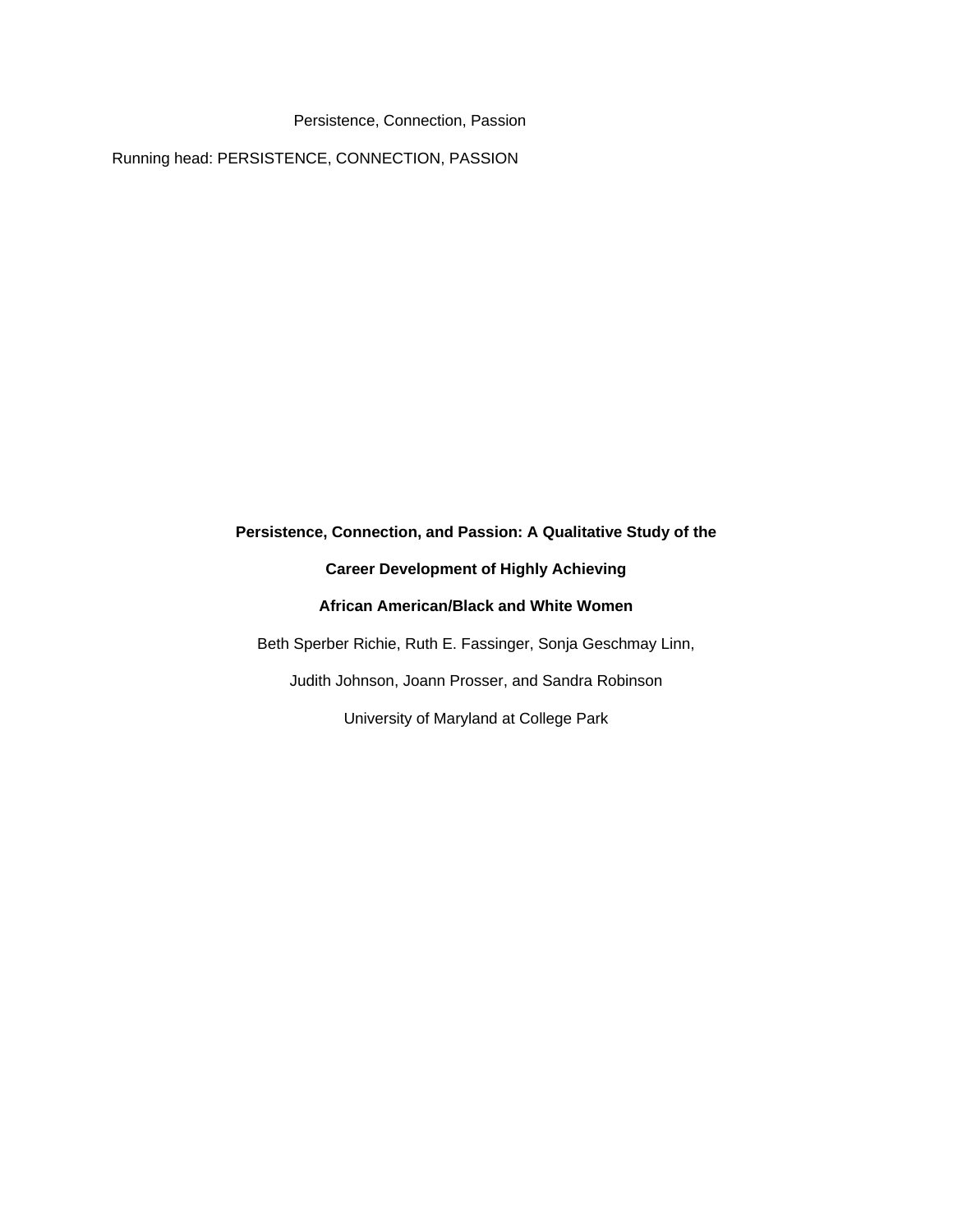#### **Abstract**

 This article describes a qualitative study of t[he](#page-1-0) career development of 18 prominent, highly achieving African American/Black and White women<sup>1</sup> in the United States across eight occupational fields. Grounded theory methodology (Glaser & Strauss, 1967; Strauss & Corbin, 1990) was used to generate a theory of the career development of participants that was "grounded in" their experiences, as related in semi-structured, in-depth interviews. The theoretical model generated from the data included five major components: (a) a core story consisting of participants' work behaviors and attitudes, which is enacted within (b) sociocultural, (c) personal background, and (d) current contextual conditions, and leads to particular career (e) actions and consequences. The emergent model and illustrative quotations from participants are presented, and the implications of the study and the theoretical model for both research and practice are discussed.

This article may not exactly replicate the final version published in the APA journal. It is not the copy of record. Copyright © [1997] by the American Psychological Association. Reproduced with permission. <http://www.apa.org/journals/cou/>

<span id="page-1-0"></span> $\frac{1}{1}$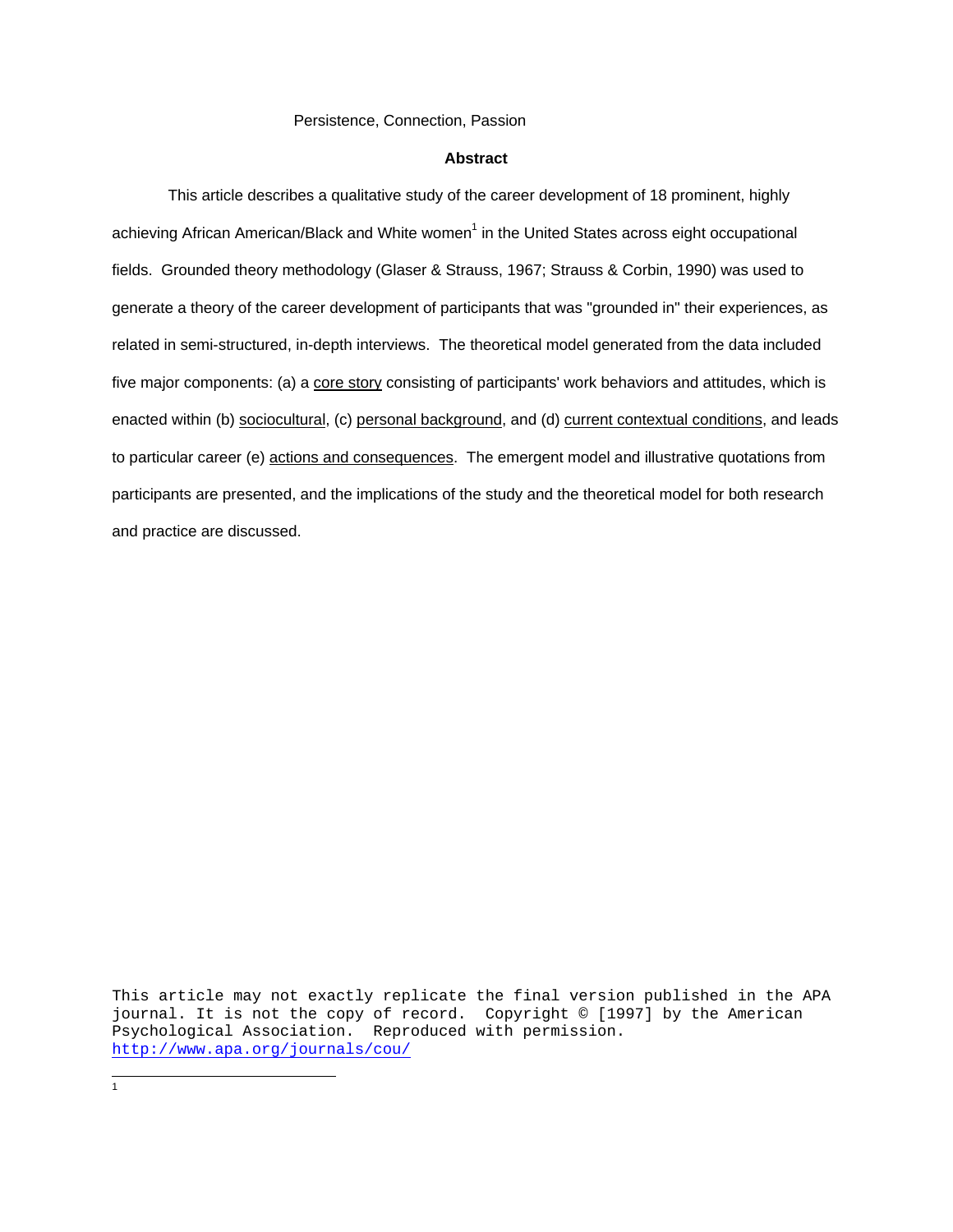# Persistence, Connection, Passion **Persistence, Connection, and Passion: A Qualitative Study of the**

#### **Career Development of Highly Achieving**

#### **African American/Black and White Women**

 Despite the burgeoning literature in the career development of women over the past three decades, several consistent limitations have been noted. One problem has been inadequate attention to the experiences of women of color (Betz & Fitzgerald, 1987; Byars & Hackett, 1996; Fitzgerald, Fassinger & Betz, 1995). Because little is known about the combined effects of sexism and racism on vocational development, the extent to which existing theories and models accurately describe the experiences of African American/Black women and other women of color remains unclear, as is the degree to which existing instruments accurately measure constructs and processes in these populations. In addition, because much of the extant research has been conducted with college students, very little is known about the experiences of professional women, particularly those who have reached the very highest levels of attainment within their fields (Fassinger & Richie, 1994).

 The present article describes a qualitative study of the career development of 18 prominent, highly achieving African American/Black and White women in the U.S. across eight occupational fields. The overall aim of the study was to explore critical influences on the career development of these women, particularly related to their attainment of professional success. We chose to study this rarely-studied population of high achieving women for several reasons. First, if the women in the sample all were at the tops of their professions, any variability in their career development narratives were more likely to be based on occupational, racial/ethnic, or personal factors than due to differing levels of achievement. Moreover, there is much to be learned from stories of women who have survived and succeeded in racist and sexist environments, particularly in identifying career strategies that lead to accomplishment; such information is potentially useful in theory, research, and intervention.

 Also, while the present study is one in an extensive, on-going program of research on the career development of demographically diverse women, we began this program of research with African American/Black and White women because these are the women on whom most previous research has been done, the limitations of the literature on African American/Black women notwithstanding. Moreover,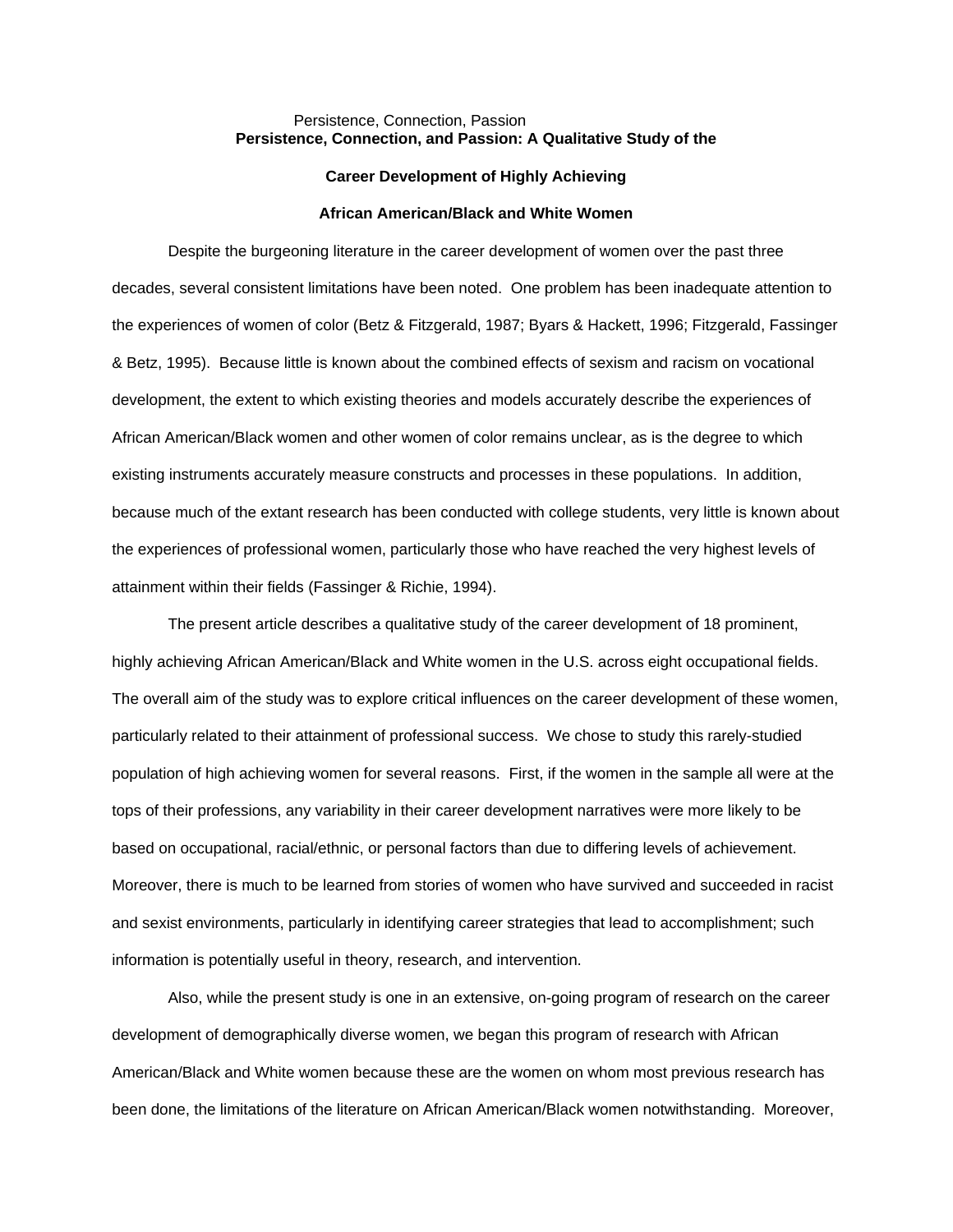an earlier quantitative study on this population (Fassinger & Richie, 1994) left many unanswered questions, thus motivating us to attempt a qualitative approach to studying this same population, as well as prompting the qualitative study of other diverse groups of women as well (we currently have similar studies underway that involve Latinas, Asian American women, lesbians, and women with disabilities). While our ultimate goal is the construction of a theory of women's career development that truly is inclusive of the experiences of diverse women, we decided to begin with the two groups of women about which we knew the most and to whom we already had access (see below).

 Qualitative methods of inquiry, which often rely on interviews or other means of direct observation to textualize phenomena, allow for the exploration of the full experiences of participants from their own points of view and in their own words. Such approaches thus have the potential to produce conceptual models and theories that maximize proximity to the actual lived experiences of participants, a form of internal validity that is a strength of the qualitative approach to research (Hoshmand, 1989; Patton, 1990). Although qualitative methods are only just beginning to gain visibility among counseling psychologists (Polkinghorne, 1994), such methods are particularly useful with understudied populations or phenomena, where existing information is too unreliable or unavailable to build a foundation for sound quantitative research.

 Qualitative approaches are thus promising in illuminating the previously understudied career development experiences of women who have managed to reach success at the top levels of their professions. Their career development experiences, it was assumed, would provide an opportunity to examine the commonalities and differences among their varying paths to success in the work world. Empirical study of this nature is much needed, not only in order to ensure inclusiveness in theoretical models of career development, but also because career interventions are (or should be) driven by such theories. If research can determine and articulate the external influences and internal processes that have allowed some women to achieve at the very highest levels of success, then career interventions can be designed that target those influences and processes. Clinicians working with young women can encourage them to develop coping strategies, cultivate appropriate connections, and engage in useful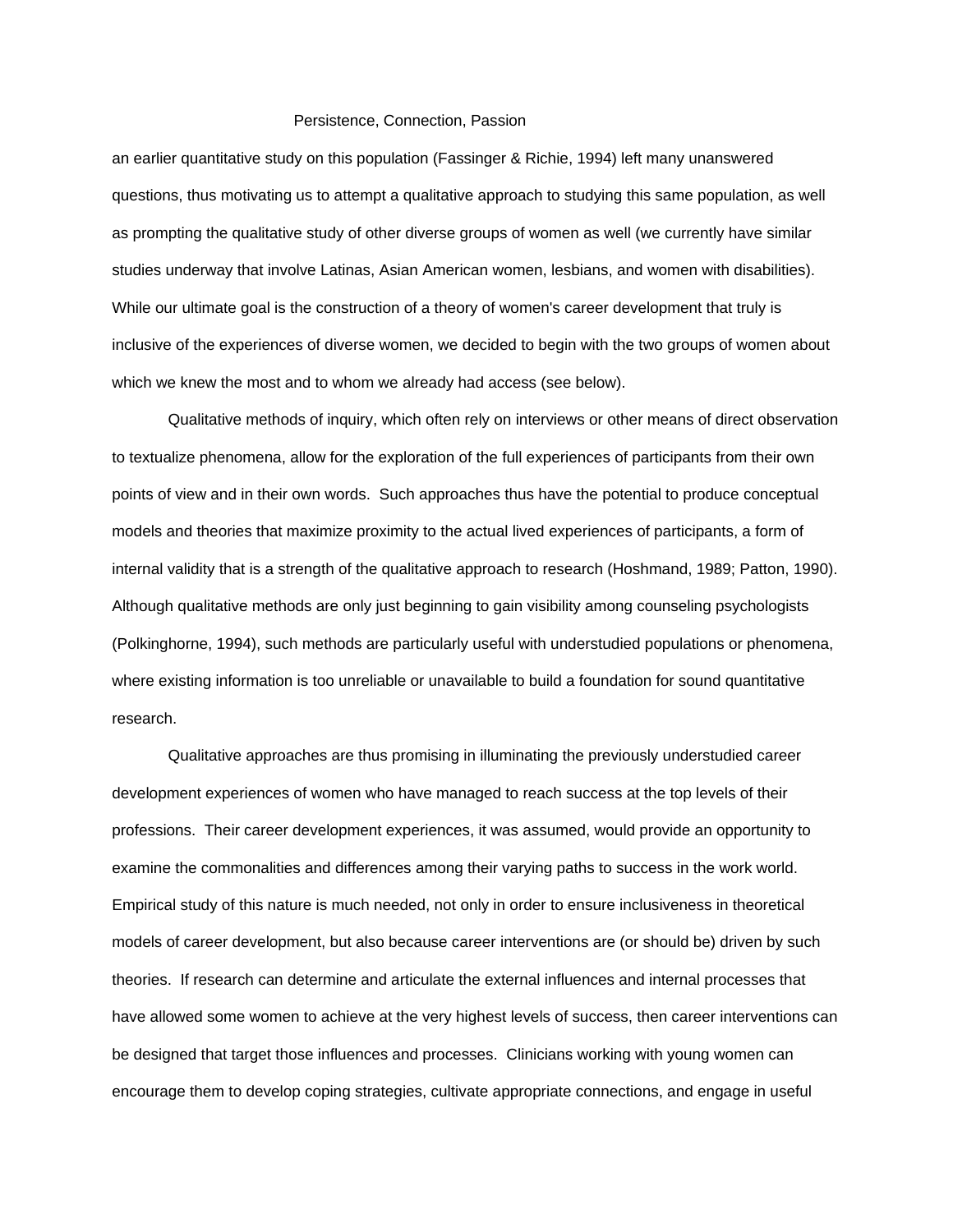experiences that will enhance their capacity for vocational accomplishment and goal attainment.

 The present study utilized in-depth, semi-structured interviews and grounded theory analytic strategies (Glaser & Strauss, 1967; Strauss & Corbin, 1990) to describe the career development experiences of this sample of highly achieving women. Grounded theory, recently highlighted in a series of articles in the Journal of Counseling Psychology (reviewed by Polkinghorne, 1994), is a comprehensive method of data collection, analysis, and summarization in which an emergent theory is constructed from (and therefore grounded in) direct experience with the phenomena under study (in this case, interview data gathered from participants). Data collection, analysis, and theory construction occur somewhat concomitantly, and thus stand in "reciprocal relation" (Strauss & Corbin, 1990, p. 23) to one another as theoretical constructions repeatedly are verified by the data. Constructed theories are evaluated based on their methodological soundness and their usefulness in accurately and comprehensively capturing the depth and complexity of the phenomena under study (Polkinghorne, 1994; Strauss & Corbin, 1990).

 Consistent with the assumptions and principles of the grounded theory approach to research, no formal hypotheses were proposed for testing. Rather, general exploratory questions were formulated based on the existing literature in women's career development (see Betz & Fitzgerald, 1987, and Fitzgerald, Fassinger, & Betz, 1995, for comprehensive reviews and commentary). This approach was an attempt to ensure that in addition to its base in the research literature, the data would reflect the experiences of the women in the sample described in their own words and from their own phenomenological perspectives. The emergent theory would, therefore, be as close as possible to the voiced experiences of the participants in the study.

 Clearly, researchers interested in theory development must remain open to all possibilities that pertain to their research questions, and not become too steeped in research literatures that might bound their vision or keep relevant constructs from emerging. It is important, however, to focus the data collection and to examine closely the constructs that are most important to the research questions (Miles & Huberman, 1984). Moreover, having a rudimentary conceptual framework developed from existing literature and a set of research questions (in our case, translated into an interview protocol) enables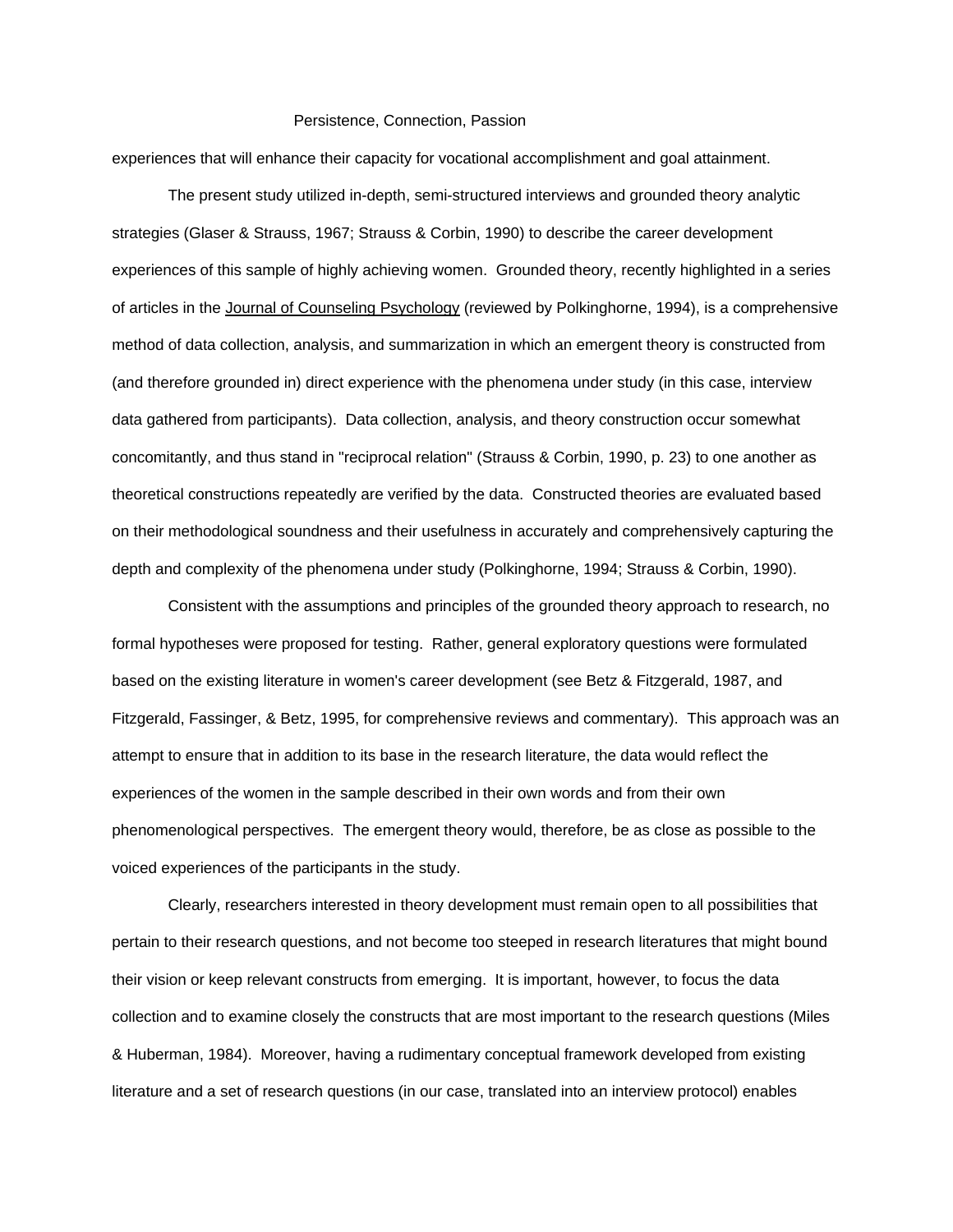researchers to do "multiple site" research, allowing for comparability across cases (Miles & Huberman, 1984). Multiple site research is implemented when an inquiry is conducted in more than one locale, either with multiple organizations or with different individuals who are not associated with one another.

 The research reviewed for the present study was used to develop the initial interview questions, to compare the constructs in the literature with those emerging from the data, and to compare the final theory with existing constructs. More specifically, we were interested in exploring the following welldocumented, salient variables in women's career development as they pertained particularly to the experiences of high achieving women: (1) background influences (e.g., family, socioeconomic status, education, gender role socialization); (2) stress, coping, and resiliency; (3) self-efficacy and attributional factors; (4) community and social support; (5) external challenges and obstacles (e.g., sexism, racism); (6) and factors related to individual personality and temperament.

 As a result of our background in these literatures, and our previous work with this population (Fassinger & Richie, 1994) we had the following expectations for the results of this interview data: (1) that these women would have non-traditional gender role beliefs and expectations and that they would have received strong messages of support for pursuing a career and achievement in this career from significant people in their backgrounds (Betz & Hackett, 1986); (2) that this would be a resilient population, and that while previous literature on African American/Black women's career development would lead us to believe there should be significant differences between African American/Black and White women (Byars & Hackett, 1996; Carter & Cook, 1992; Richie, 1992), previous work with this population of high achievers found few significant differences between these two groups in gender roles and ways of coping (Fassinger & Richie, 1994); (3) that the high levels of achievement in this population in these largely non-traditionally female roles would be represented by high levels of career self-efficacy (Long, 1989). In addition, that the "pioneer" status of many of these women might require a stronger sense of self-efficacy to survive and succeed (Fitzgerald, Fassinger & Betz, 1995); (4) that the African American/Black women in the sample would be more likely to choose relational and collective approaches to achievement, using the full range of social support available in their various communities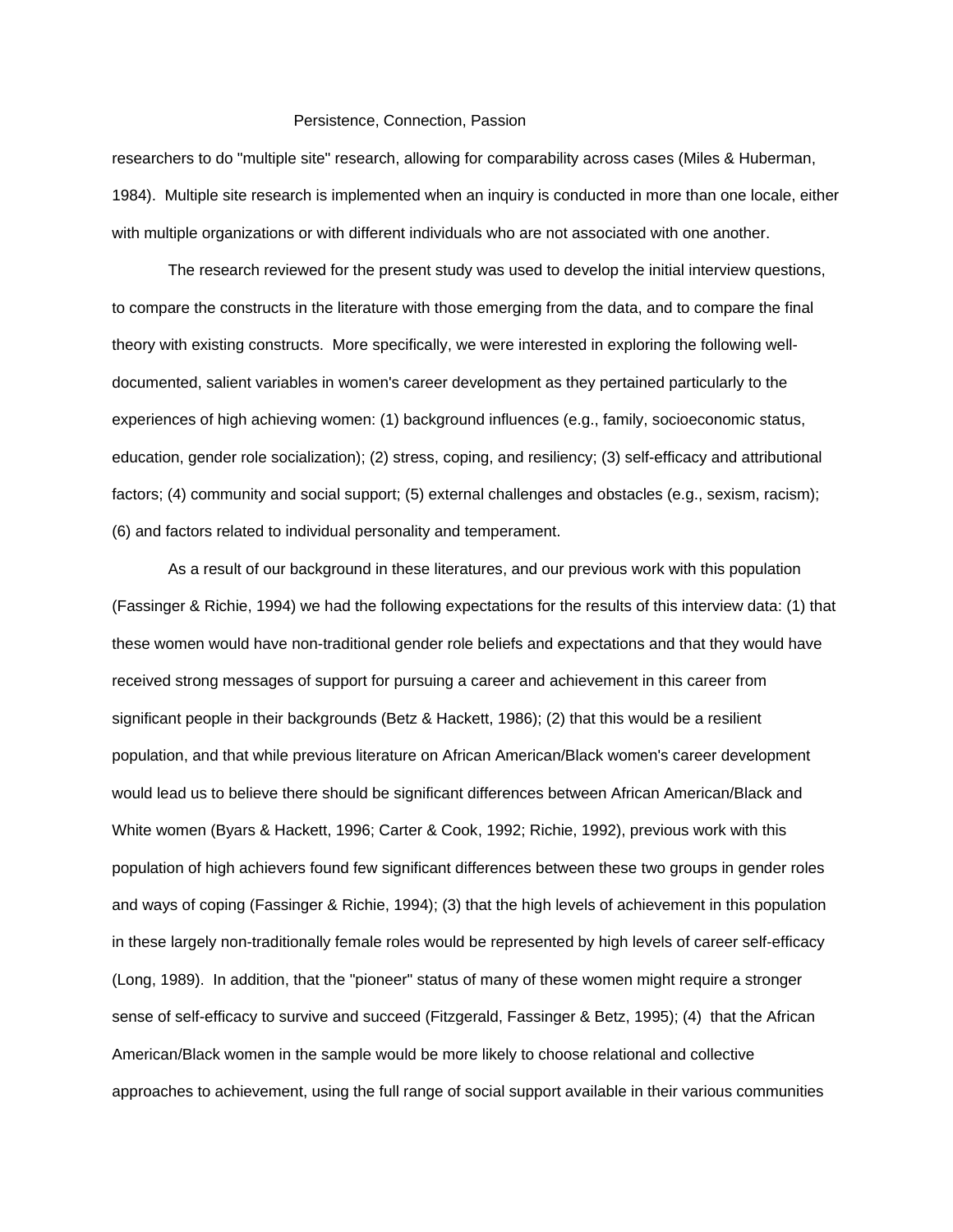for handling obstacles to their career development (Carter & Cook, 1992; Franklin & Boyd-Franklin, 1990; Richie, 1992); (5) that racism and sexism would adversely affect African American/Black women's career development (Sokoloff, 1990) and that sexism would adversely affect White women (Gilbert, 1992), creating obstacles to their career achievement, and possibly even causing African American/Black women to avoid career fields which they appraise as being particularly racially or sexually biased (Evans & Herr, 1991); (6) and that these women leaders might be expected to be able to handle obstacles to their achievement, to persevere in the face of those obstacles (Kobasa, 1982), to have a good sense of self-knowledge, to take initiative, to pursue their own goals, to be interested in using power to improve society (Cantor & Bernay, 1992), to demonstrate that internal standards and intrinsic rewards were very highly valued, and that they would prefer to achieve without the use of networks (Fassinger & Richie, 1994).

 The specific protocol we developed for our in-depth, semi-structured interviews with participants (described below) addressed these general exploratory questions regarding the professional development experiences of our sample. The protocol developed for this study was open-ended and exploratory in nature to allow the full experience of the participants to emerge. The intention of the researchers was to develop a theory of career development for these achievers which would then be modified and tested by further study with similar and different populations.

#### **Method**

# **Participants**

 The present study is embedded in an extensive on-going national study of women's achievement. In the first phase of the present study, 125 nationally prominent, highly-successful African American/Black and White women were quantitatively studied by survey; these women were identified in the media and by their professional organizations as being leaders across 10 occupational fields (see Fassinger & Richie, 1994, for a full description of the study). This national sample represented a wide geographic, age and occupational distribution. While no statistical analyses were performed on the current sample, those conducted on the original sample indicated no statistically significant differences were found by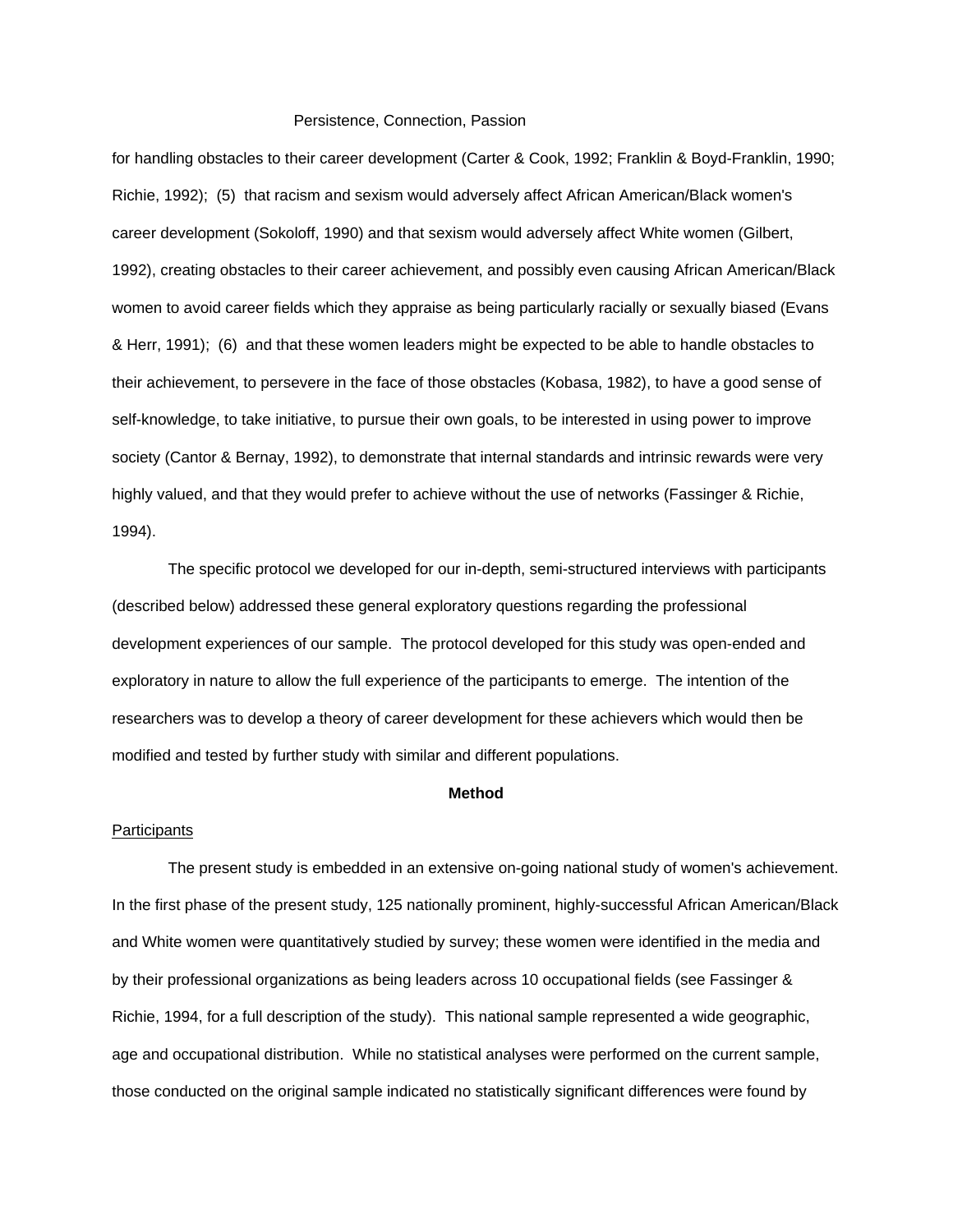race for income level, age, years of education or occupational status (Fassinger & Richie, 1994). At the time data were collected during the first phase, participants were queried about their willingness to be interviewed for a later phase of the research. Thus, the participants for the present study were all women who participated in the first phase of the study (or, in one case, who met the original criteria for highachieving women in the first phase; see below). Participants were nine African American/Black and nine White women, matched as closely as possible in age, occupation, and geographical location within each of eight occupational fields. The occupational fields represented by the participants who were willing to be interviewed were: business (two private business owners); education (a college president and the leader of a national educational organization); athletics (a professional athlete and a sportscaster who had been a competitive athlete); science (an astronomer and a physician who was also in public service); law/politics (a politician/elected representative and a judge); visual arts (two painters); literary arts (two writers, one of whom wrote fiction and one of whom was a playwright/performer); and journalism/media (two editors, both of whom also wrote nonfiction, and two newscasters). Twelve women in the sample were currently married, and 14 of the women had children. The range of ages in the sample (based on the 17 women for whom that information was available) was 34 to 72, with a mean age of 51 and most between the ages of 40 and 60.

 Generally, in qualitative research, it is appropriate to intentionally draw a sample to address a particular research question (Miles & Huberman, 1984). For the present study, the sample of matched African American/Black and White women is appropriate, as the aim of the research was to include diverse experiences and to examine the effects of both racism and sexism on career development. However, one drawback to the present study was having a primarily self-selected sample. This again raises the issue of the generalizability of these results, or how applicable the emergent theory will be to other women. Qualitative researchers generally maintain that when appropriate sampling is done initially, and the emerging theory is based on the data, the theory that is generated should generalize well to other situations (Glaser & Strauss, 1967).

#### Interview Protocol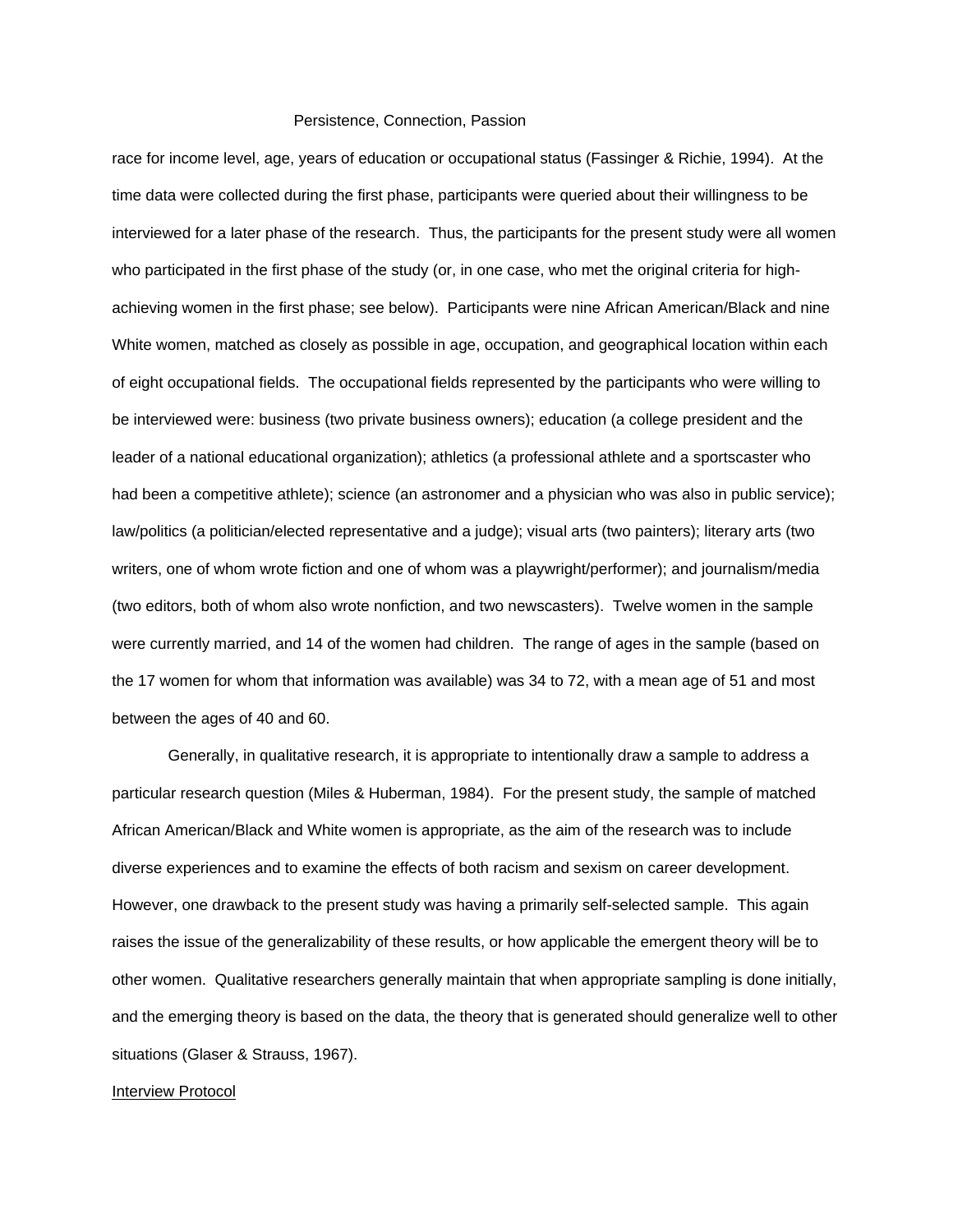The primary instrument used in the present study was an interview protocol developed by our original research team after extensive literature review (highlighted above) and team discussion. The original research team consisted of six women: two African American/Black (ages 22 and 40), one Eurasian (age 24), and three White (two of whom were Jewish, ages 24, 29, and 42); one faculty member, three advanced graduate students in counseling fields, and two volunteer assistants, (one of whom had completed a bachelor's degree in psychology and one of whom had a bachelor's degree in sociology and a master's degree in urban affairs).

 A draft of the protocol was created and piloted. Wording specifically was chosen in order to minimize response bias in favor of constructs already in the psychological literature (e.g., the use of "handle" instead of "cope" and "believe internally" in lieu of references to "self-efficacy" or "attributions"), and to avoid threatening participants by being too analytical or invasive. The questions also were openended in order to further minimize any guiding of the participants' responses, with prompts devised for some of the questions in order to ensure that the specific content of the research questions would be addressed. For example, the question, "How did your parents influence your professional development?" sometimes elicited vague responses from pilot participants. Therefore, a prompt focused the response on the participant's personal experience: "What did they expect or encourage you to become?"

 The interview protocol was piloted on eight locally available highly achieving women who were not tapped as participants in the current study. Two women in each of four occupational fields were interviewed. These fields were business, law/politics, education, and science/medicine; three of the women were African American/Black and five were White. All pilot participants were interviewed using the team approach and procedures to be used in the actual study (described below). This provided the team with practice in interviewing, taped transcripts for later practice in data analysis (described below), and useful feedback regarding the interview protocol. The two African American/Black and three White original research team members participated in at least one and as many as five pilot interviews (depending on skill level and practice needed), and the feedback from pilot participants was incorporated into the final interview protocol. As the interview protocol was both carefully designed, and tested for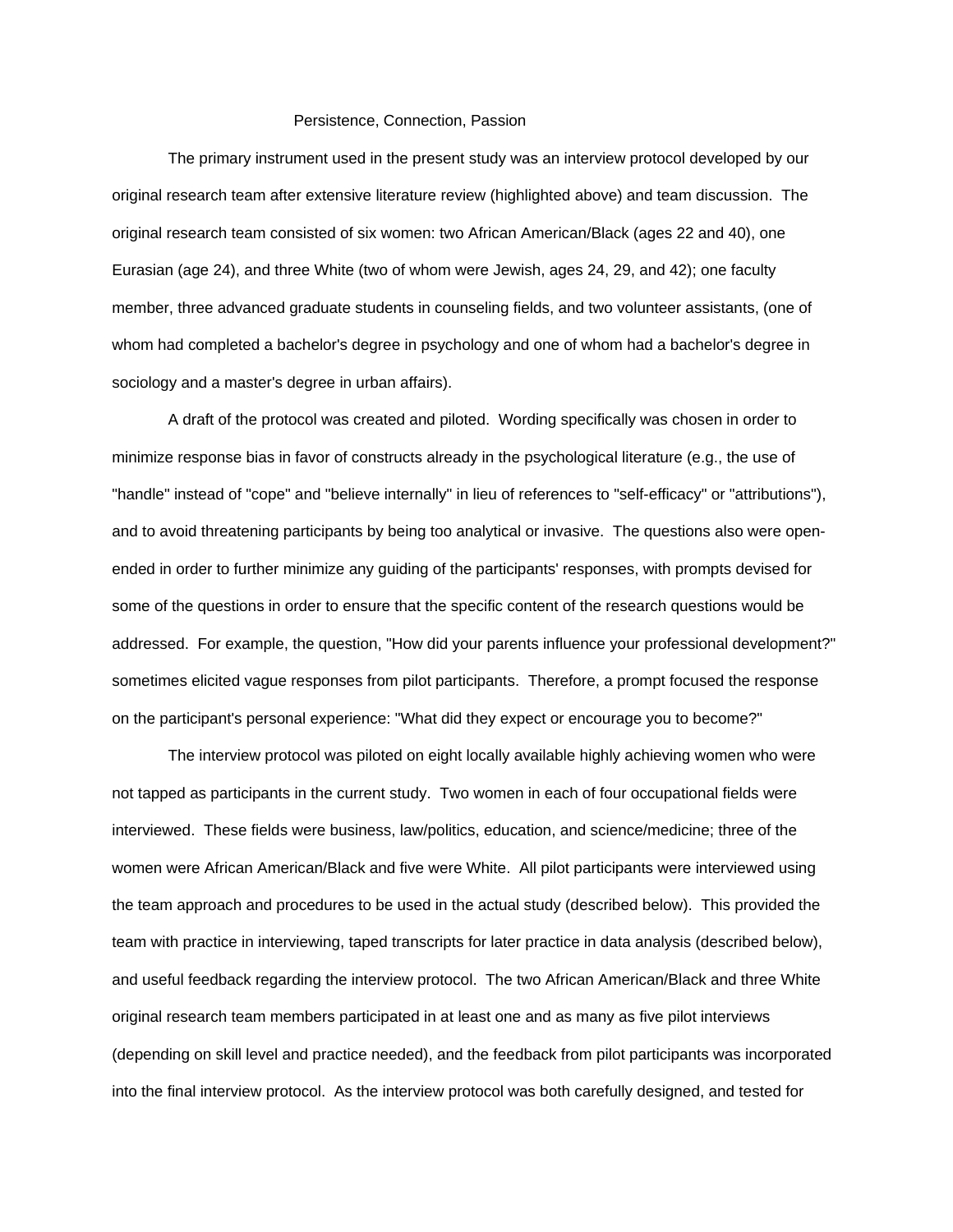ambiguity (through the pilot study) it was considered an appropriate tool for collecting data (Kerlinger, 1986). The final questions in the interview protocol covered the following areas:

(1) Current position (likes and dislikes about job, career path leading to current position, background influences on beliefs about potential success in this job).

(2) Professional stress (common work-related problems, ways of handling problems and related stress, pattern of responses over time, relation to handling stress in personal life).

(3) External challenges and limitations to achievement (obstacles encountered, positive and negative effects on career, effects of absence/presence of women and African Americans/Blacks in career field).

(4) Success and failure (definition, perceptions of responsibility, internal beliefs about capabilities and achievements).

(5) Background and current influences (family of origin, spouses/partners, children, relatives, friends, colleagues, community, educational and training experiences, temperament/personality).

(6) Retrospective and summary (what would change if doing life over, anything else important we failed to ask).

#### Procedures

 All participants from the first phase of the research who had returned a postcard expressing further interest in the study were sent a summary of the first phase of the study with a cover letter explaining the next phase. Eleven African American/Black women were chosen from the group of willing participants, and these women were paired with 13 White women (also from the group of willing participants) in similar occupations to create a potential interviewee list of 24 women. When a participant from our potential interviewee list was unable to be interviewed, we returned to our original sample to find another woman who fit her career and demographic description as closely as possible. When we were unable to match all of our participants through this approach, we invited an African American/Black businesswoman to participate who was not in the original sample but who fit the original criteria for participation, that is, a woman who had been nationally recognized for her work in her field (see Fassinger & Richie, 1994).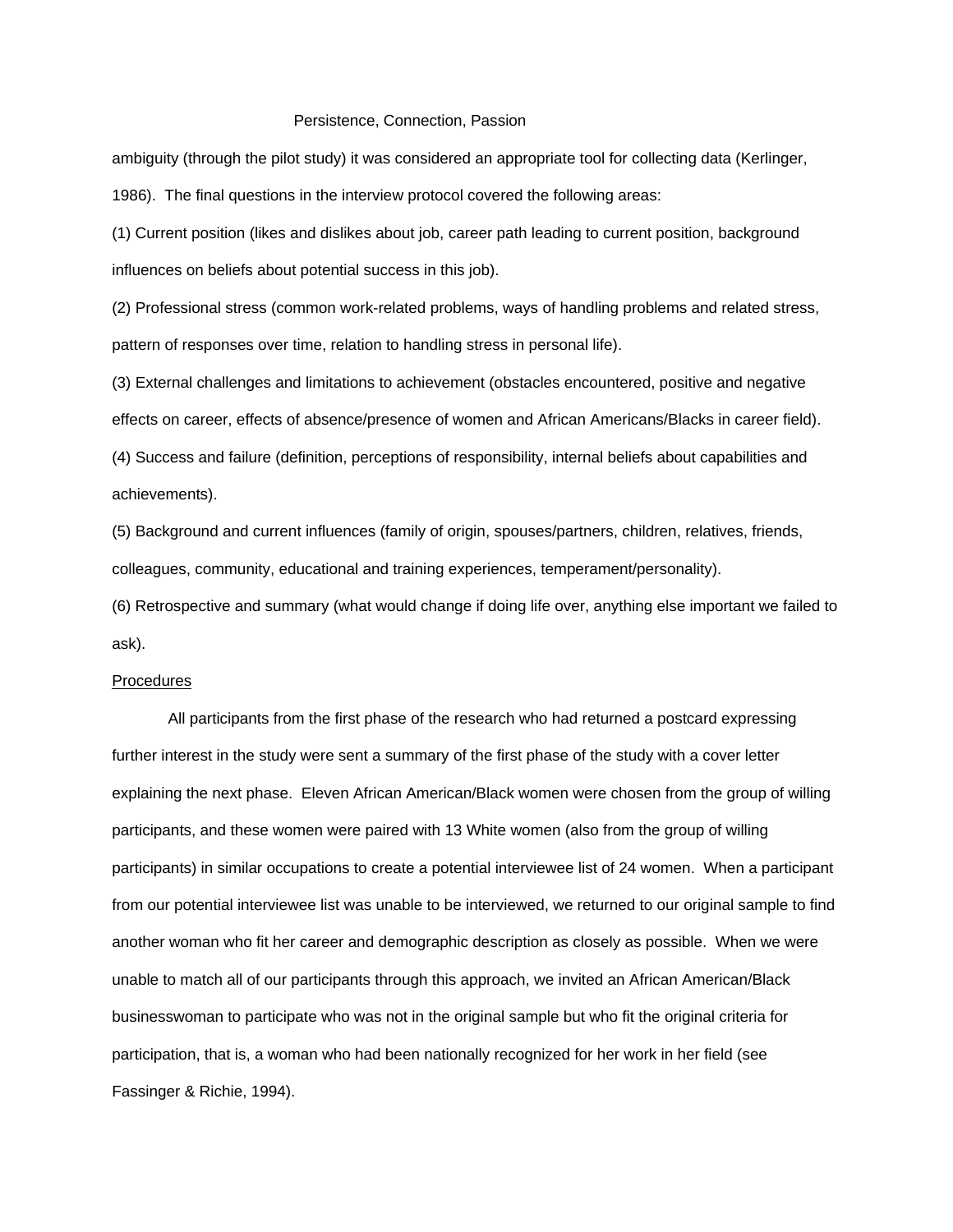Participants who agreed to be interviewed for the current study were sent a second letter with telephone follow-up in order to establish a time for the interview and to provide a description of the general topic areas to be covered. The women were interviewed by a team of two interviewers, one African American/Black and one White (both part of the original research team). The interviews lasted 60-90 minutes, were conducted in a location chosen by the participant, and were audiotaped. All of the participants in this study lived, worked, or were visiting the Northeast (Washington, D.C., Philadelphia, New York, or Connecticut) during the time of the data collection. Interviewers took field notes during the interviews, which provided background information and context for interpreting the interview transcripts during analysis, thus providing an additional source of information (triangulation for context) to ensure trustworthiness of the data and analysis (Lincoln & Guba, 1985).

 At the time of interview transcription and data analysis, six new undergraduate research assistants were added to the original research team (creating a 12-person research team): five were female and one was male; all were White; aged 19-30; all were pursuing bachelor's degrees in psychology or related fields; and, although all were interested in women's career issues, none had prior knowledge of the literature (thus, we refer to them throughout this manuscript as "naive" researchers). Data analysis training was conducted with the entire research team and included two half-day meetings in which general information on grounded theory was reviewed and data analysis was practiced using transcripts from the pilot portion of the study. After initial training, additional training took place during regular research team meetings, as each phase of the analysis was introduced and explained to the team members.

 The audiotapes of the interviews for the main study were transcribed with notations made of interruptions, laughter and other apparent emotions, tone of voice, and emphasis on particular words, using a coding system developed by the research team (c.f. Reinharz, 1992), and were reviewed for accuracy by one of the interviewers. A final copy of the transcript was sent to the participant for her feedback on the accuracy of the transcript, referred to as "member checking" (Lincoln & Guba, 1985); however, most participants did not return amended transcripts. The transcripts ranged in length from 12-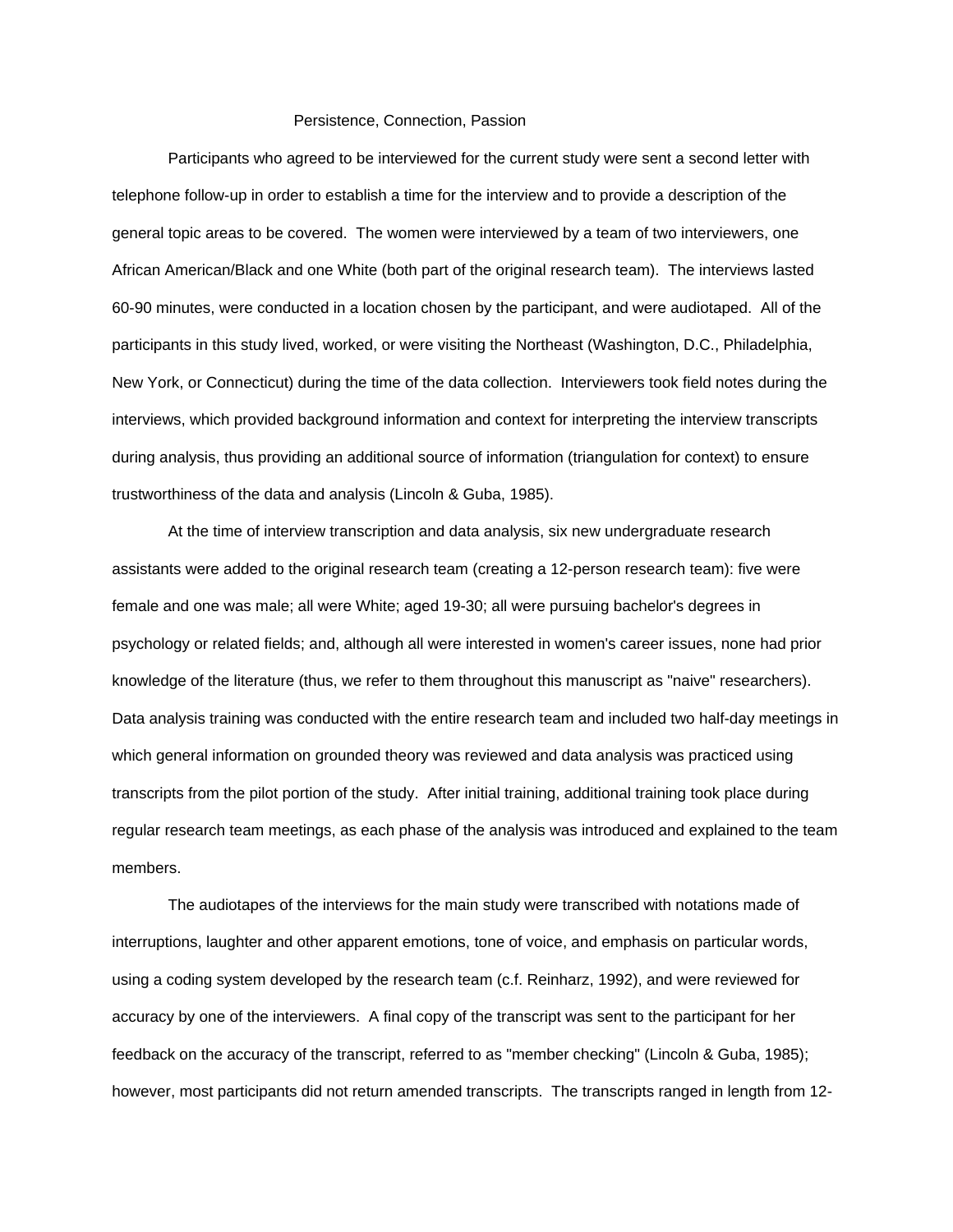29 single-spaced pages, with a modal length of 18 pages. In total, including field notes and transcripts, the research team had 344 pages of original data to analyze.

#### Data Analysis

In Gelso's (1979) concept of the bubble hypothesis -- a recognition that all research is inherently flawed -- it is made clear that there are trade-offs in all decisions about the type of research chosen to address a particular research question. The research question itself should determine the appropriate methodology. Qualitative methodology adds substantive potential for investigating new theoretical constructs and exploring new areas such as the understudied population here. As is the focus of our program of research, qualitative methodology may best be used in combination with quantitative approaches to the same phenomena in order to achieve a more comprehensive approach to theories and constructs, one that is both internally and externally valid (Hoshmand, 1989; Neimeyer & Resnikoff, 1982).

 As previously mentioned, the method of grounded theory was used for data analysis, which culminates in the construction of a theory that is closely based on, or grounded in, the actual lived experiences of the participants in the study. In the grounded theory approach, the theory is generated by a series of steps which proceed, both sequentially and concurrently, from data collection, to generating concepts from the data and the categorization of all the available data, to synthesizing these many categories into a few salient constructs, and finally the articulation of the theory in which the emergent constructs and their interrelationships are described (Glaser & Strauss, 1967).

 Throughout the process of data analysis and interpretation, as well as theory generation and verification, the current study utilized the full 12-member research team. Because the research team consisted of six "experienced" team members who were familiar with the research literature and the areas being investigated, as well as six naive team members who were new to the team at the data analysis stage and approached the data without being biased by a priori terms and constructs, we believed that these multiple perspectives would aid in the on-going articulation and management of subjectivity in data analysis. With a research team of 12 active and highly involved members, the voicing of diverse opinions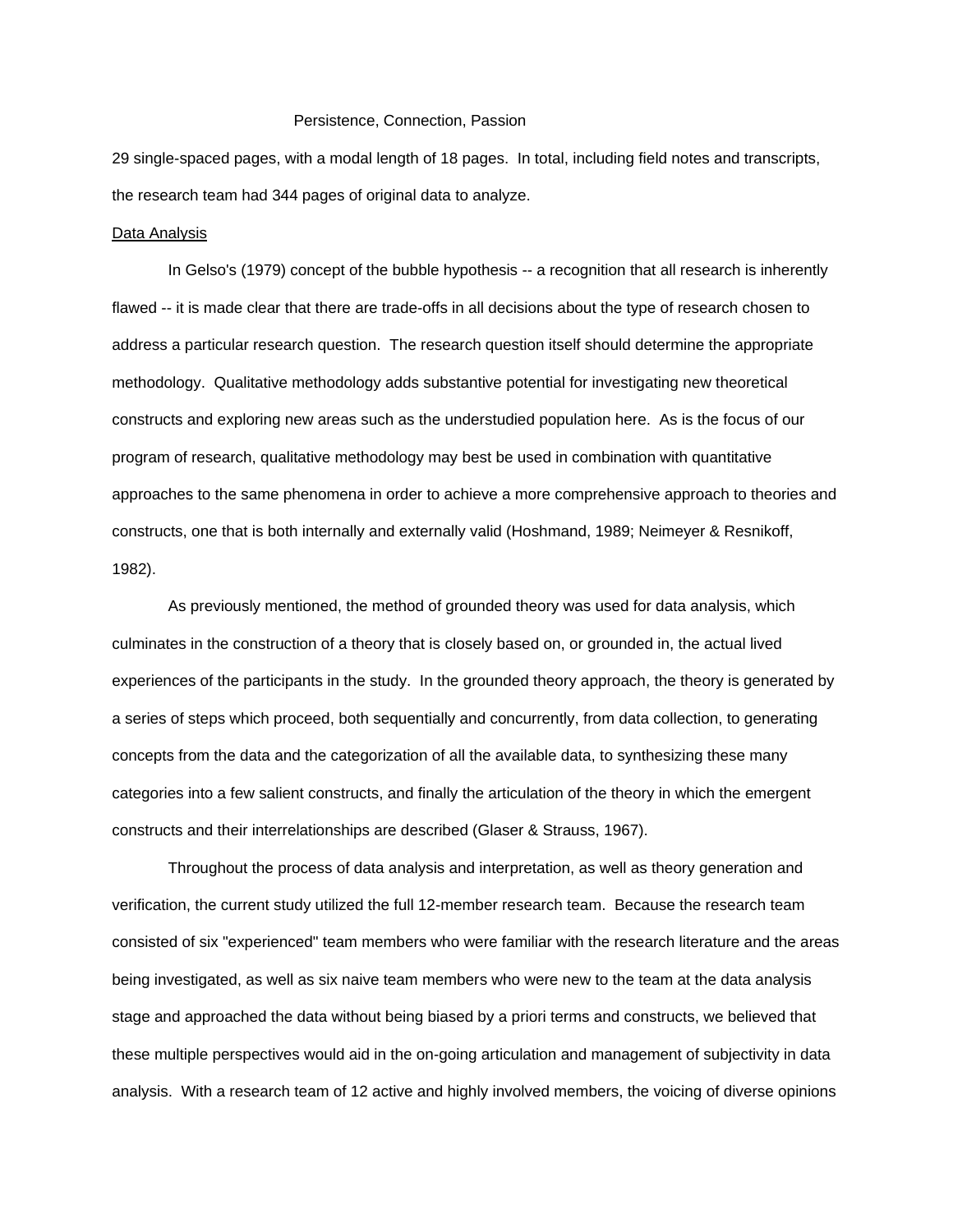and points of view was permitted to enrich the interpretation of the data, thereby contributing to the credibility of the articulated theory. That is, the use of multiple analyzers and arbiters of the data ensured some degree of dependability of the results and functioned to bring fresh perspectives and new ideas to the interpretations of the original six researchers, a process referred to as "peer debriefing" (Lincoln & Guba, 1985). It is presumed in qualitative research that constructs emerging from the data analysis by more than one judge are likely to be relatively free from individual researcher bias (Marshall & Rossman, 1989).

 We were concerned about the impact of the power differentials between the original 6-person research team and our newer naive team members (and the subsequent impact on the peer debriefing process), due to age, familiarity with the research, and academic status differences. Numerous team discussions focused on this issue, as all efforts were made to include each team member with an equal voice. Naive team members understood explicitly that their perspective was not only valued, but crucial to our attempt to manage the researcher bias of the original team.

 Each interview transcript was initially examined for specific "incidents" (by pairs of experienced and naive researchers), which were then translated or "coded" by the researchers into "concepts," a process referred to as "open coding." A master list of concepts was generated, which, when all participants' data had been coded, consisted of approximately 3000 separate, distinguishable concepts. (Some examples included: early lack of self-confidence, social support, others believed in her potential and abilities, social conscience--sense of responsibility to help others, feels it is important to share your resources even if you don't have much). These concepts were compared against one another for similarities, and then were abstracted and grouped into "categories." This task was done by full team consensus, and resulted in 123 separate categories from the data. (Some examples included: work attitudes, peer career support, maternal educational encouragement, early feelings about self, perseverance/ persistence, and education/training). From the master category list, the team used "axial coding" to determine relationships among categories generated in open coding and to group them into higher order "key categories," resulting in 15 distinguishable key categories (with some categories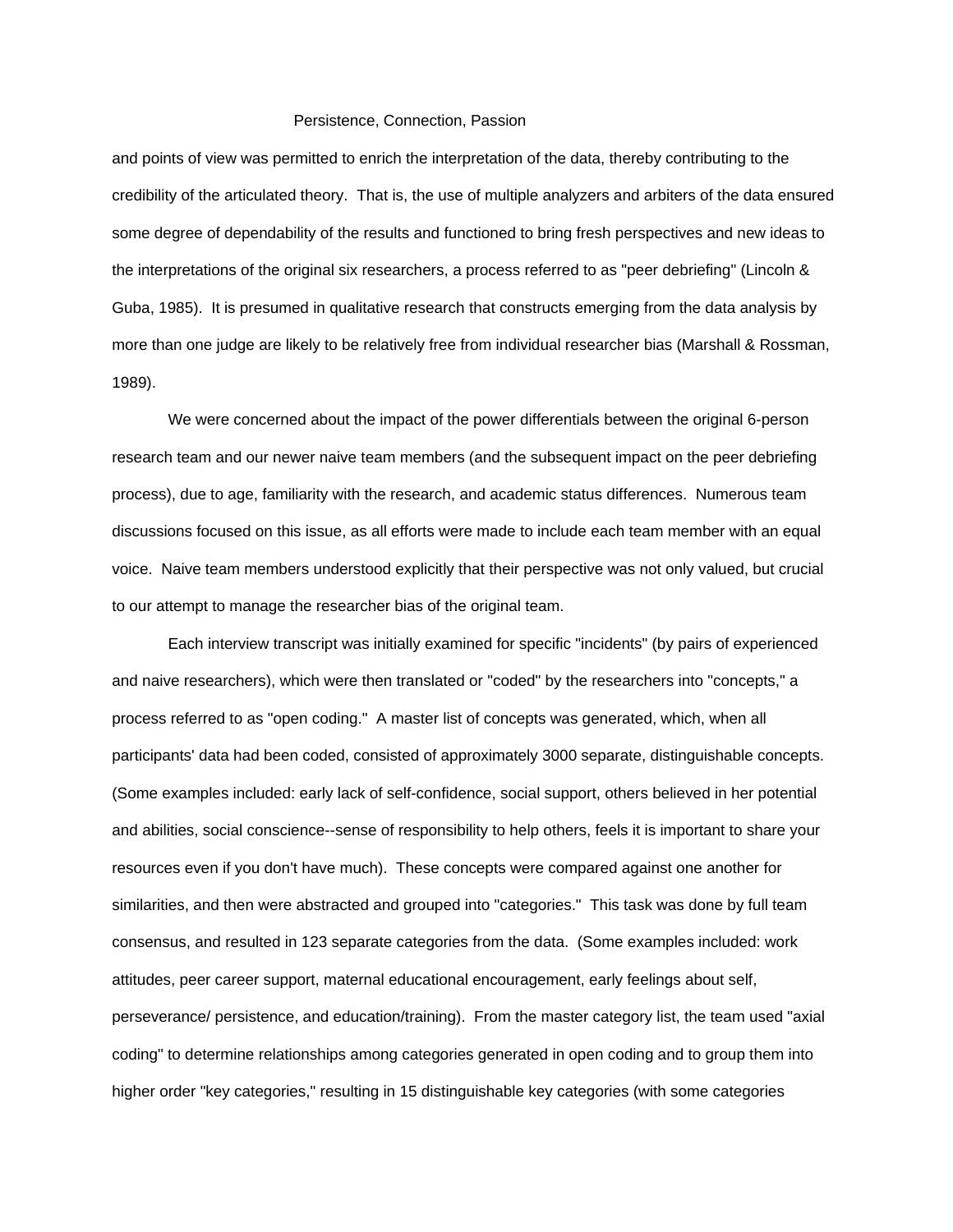subsumed under more than one key category; some examples included: Racism and being African American/African American Influences, Approaches to Work/Career, Interconnected (Balance) Personal and Professional life, Leadership/Pioneer, Wanting to Change the World).

 During the next step, "selective coding," the team determined whether key categories were considered "saturated," that is, that continued reading of the data failed to provide new information and that the category was well represented among participants (Strauss & Corbin, 1990). When saturation was achieved, the key category was accepted as critical to the emerging theory; this process also revealed where reorganization of key categories was necessary to make sense of existing data, resulting in reducing the number of categories to five higher order "constructs," which became the salient organizing elements of the emergent theory. Then "properties" (various aspects of the construct) and "dimensions" (aspects of each property placed on a continuum) were generated for each construct, and a narrative was written for each construct, using the information from the properties and dimensions to describe the construct thoroughly. One construct was chosen by the team as the "core narrative or story," that is, the story thought to be the most generally representative of, or core to, the experiences of the participants as a whole (Strauss & Corbin, 1990). Returning to the original transcripts, the team noted and discussed confirming and disconfirming incidents in order to determine how accurately and comprehensively the core story fit the experiences of every participant. This discussion of disconfirming incidents is referred to as "negative case analysis" (Lincoln & Guba, 1985).

 With the core story serving as the central construct of the theory, the relationships among the remaining constructs and the core construct were discussed and determined by the team, returning to the original transcripts to determine the "fit" of each of the constructs with the experiences of every participant. A pictorial representation or model of the emergent theory was constructed, contained in Figure 1. The final phase of data analysis also included comparison of the emergent theory with the existing research literature, as well as a final solicitation of feedback from participants in the study regarding the manuscript being prepared for publication. Participants were sent a draft of this manuscript, with a request to check it carefully for accuracy, fit with their experiences, and protection of their identities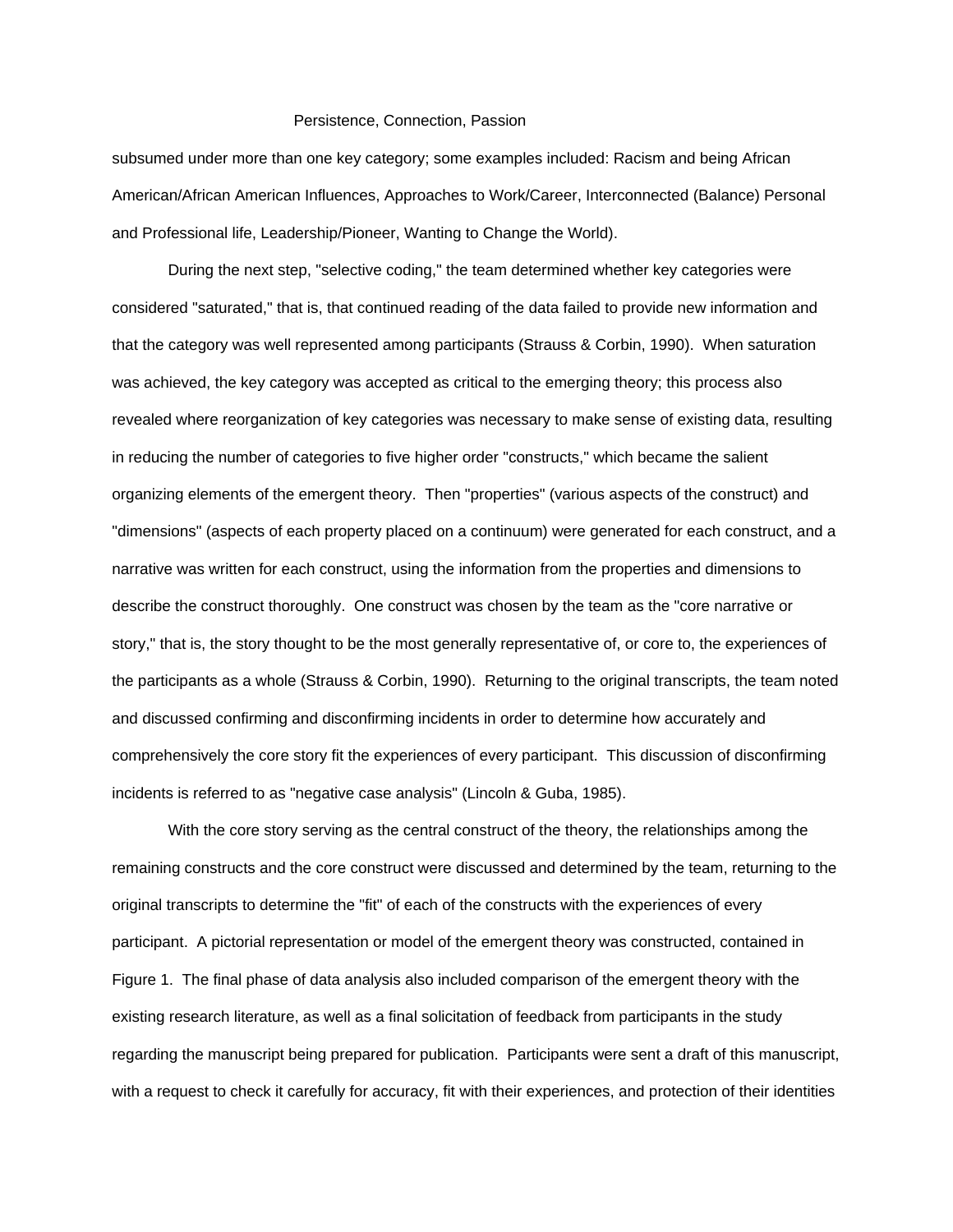(member checking; Lincoln & Guba, 1985). Participants were asked to return amended manuscripts or to contact us directly by phone if they had comments or corrections. A total of three participants responded, with complimentary comments and minor corrections; the latter were incorporated into the final manuscript where appropriate.

 As can be seen from our description of our data analysis process, we used a number of strategies to increase reliability and validity. Kerlinger (1986) suggested training interviewers and both pretesting and revising the interview protocol to increase reliability of data in a qualitative study, as we did here. Internal consistency was managed in this research by using more than one judge or analyzer of the data set. It is presumed that data analyzed by more than one judge produces constructs that are more likely to be free from individual researcher bias and to be internally consistent. In addition, an analyzer or researcher who plays "devil's advocate," continually challenging assumptions and providing alternate explanations of the data, seems crucial (Marshall & Rossman, 1989) and this function was performed by all members of the research team. Researchers are considered "reliable" observers of a phenomenon when they have been trained to be impartial observers and rigorous analyzers of qualitative data (Patton, 1990) as they were in this study. Internal validity is proposed to be high for most qualitative research including the present study, because the conclusions of the research are grounded in and emanate directly from the data. Certainly, the results of this study have face validity, as the data generated the results directly, and therefore created results credible both to the participants and the consumers of the research (Patton, 1990). External validity poses more of a problem than internal validity, as one can never be sure whether this sample is representative of the population it is intended to exemplify, but this is, of course, a problem in quantitative research as well (Neimeyer & Resnikoff, 1982). For example, selfselection of research participants in some quantitative research calls into question the differences between respondents and non-respondents (which is often not known).

 One suggested strategy we used to enhance the ability to generalize the results of this study was using multiple cases, to strengthen how useful the study is in more than one setting or context (Marshall & Rossman, 1989). In terms of transferability, Lincoln and Guba (1985) suggest that depends largely not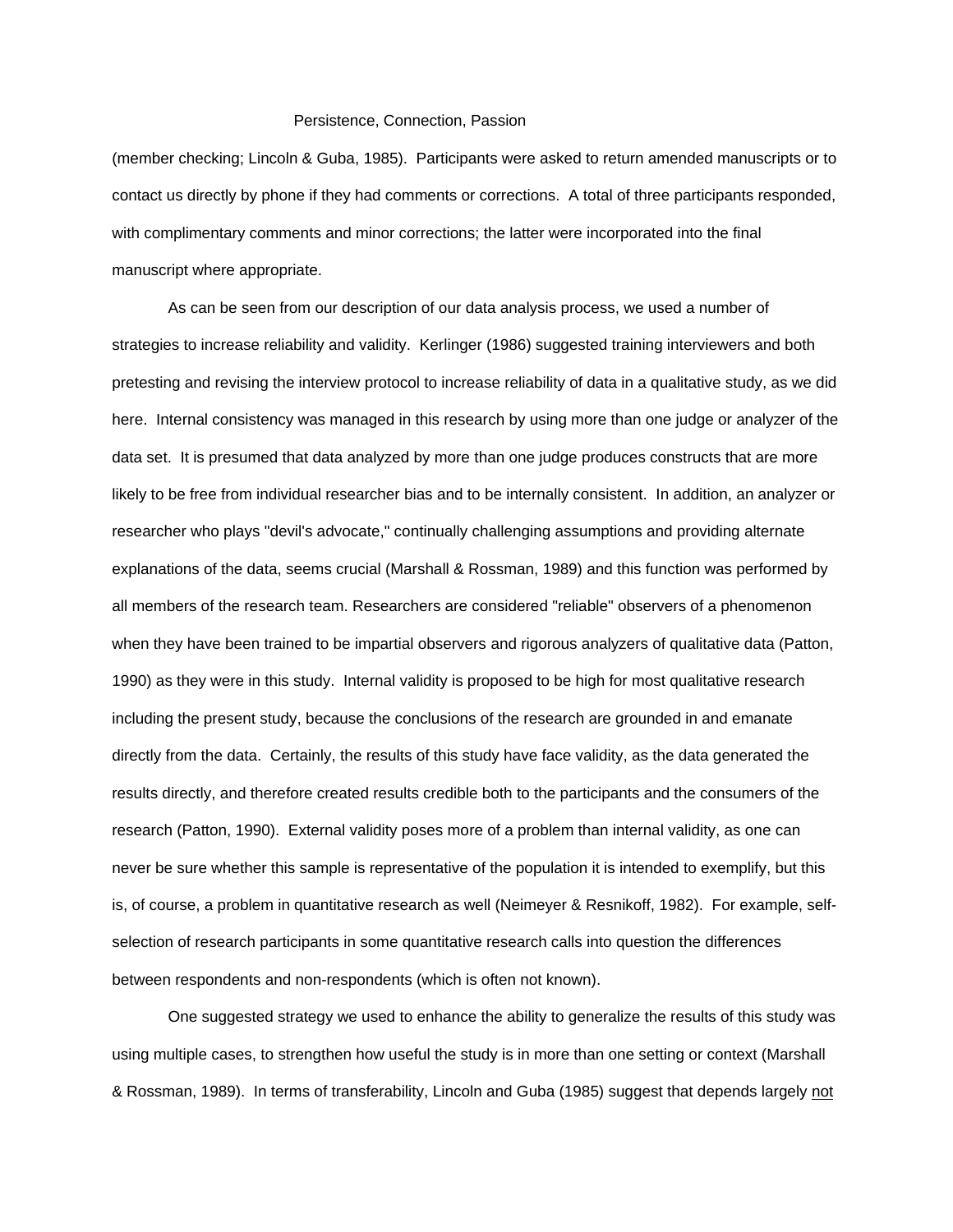on the original researchers but on those who wish to use it elsewhere. The requirement of the original researchers is to provide "thick description", that is, enough descriptive data for others to determine whether the results of the original study transfer to other settings. We have attempted to do this throughout this manuscript.

 The trustworthiness of this study can be considered relatively high because the model generated by the research is grounded in and emanated directly from the data. Having carefully and repeatedly scrutinized the transcripts of every participant in the study, and having requested feedback from participants at several points in the analysis process, provides some assurance that the emergent theory does, indeed, accurately represent the experiences reported by this particular sample. Lincoln and Guba (1985) suggested a series of techniques to achieve trustworthiness of the data, and in this study we applied three of those techniques: peer debriefing, negative case analysis and member checking. Other ways we strengthened potential weaknesses of our approach included: challenging theory once it was generated; searching for negative instances in the data which did not conform to theory; making the procedures and analysis explicit so the reader can judge their appropriateness to the questions; outlining the researchers' biases in the area so the reader can judge if the biases affected the development of the theory; and making the parameters of the participants or context explicit so the reader can judge if the study is applicable to any other context (Hoshmand, 1989; Marshall & Rossman, 1989; Neimeyer & Resnikoff, 1982; Strauss & Corbin, 1990). Clearly this study needs to be cross-validated and continually tested and then modified in future research.

## **Results**

 The present study resulted in an emergent theoretical model for understanding the career development of high achieving African American/Black and White women, represented in Figure 1. As can be seen in Figure 1, the theory is conceptualized as a conical representation involving several interpenetrating contextual "wraps" of influence on a core self, leading to particular consequences. The emergent model postulates a core story consisting of participants' career behaviors, attitudes toward work, and relationships in both professional and personal life, enacted within sociocultural, personal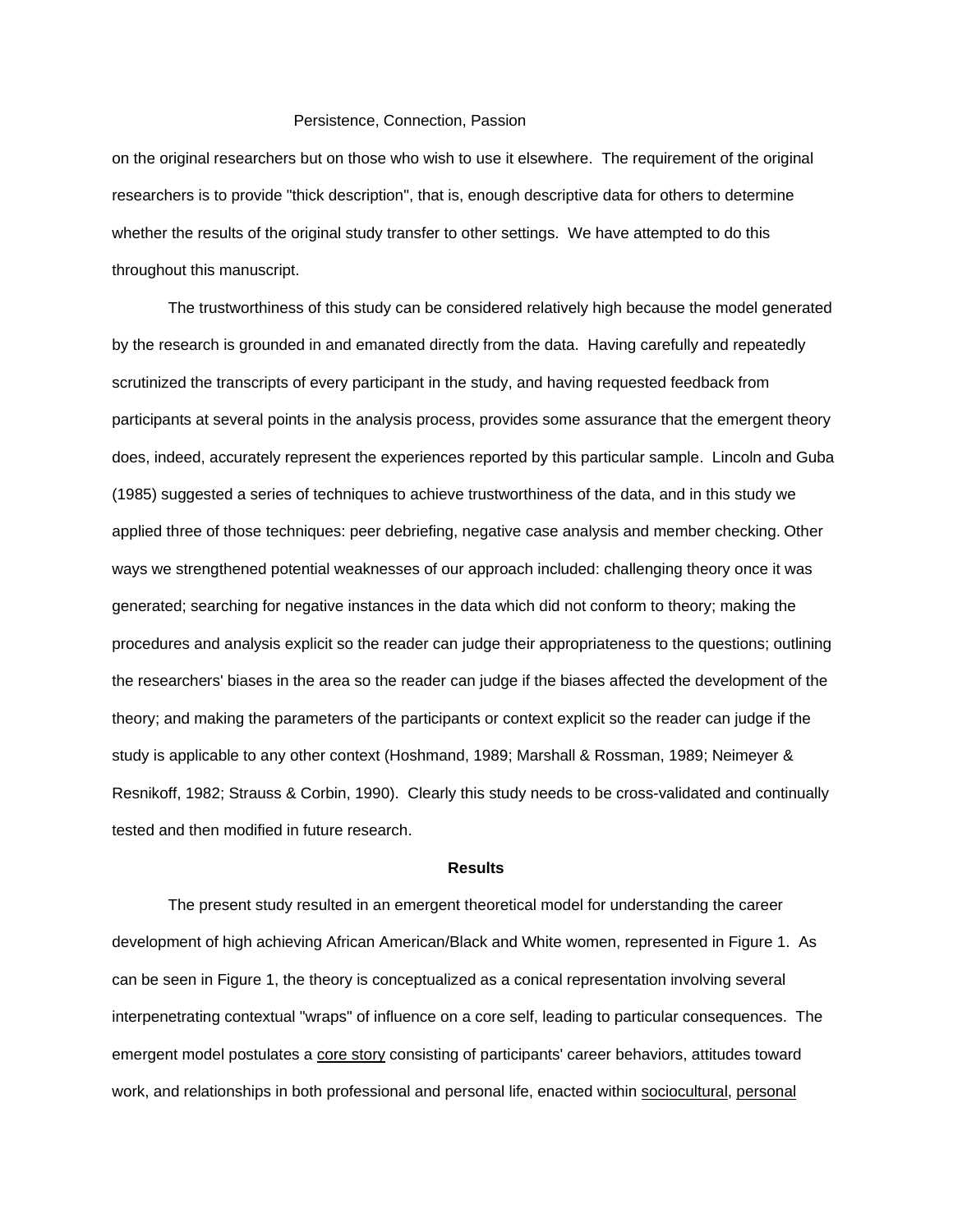background, and current contextual conditions; in addition, actions and consequences result and, in turn, cycle back to exert influence on the contextual conditions, creating a dynamic, constantly evolving person-environment interaction.

 The following sections describe in detail the five major components of the theoretical model, using direct quotations from the participants for illustrative purposes, and noting variability of responses within the emergent theory. Similar to a system used by Rhodes, Hill, Thompson, and Elliott (1994), we discuss the responses according to the following notation: (1) Wording using "generally," "most," "often," "these women," "the women in the sample," "the majority," "usually," "typically," and "tended" indicates the characteristic response of a majority (a dozen or more) of the participants; (2) wording using "some," "several," and "a number of" indicates responses from 5-11 participants; (3) wording using "a few" indicates responses from four participants or less; more specific wording (e.g., "all," "one") occasionally is used.

# Core Story

 In this theory, the central story or "core" category consists of the beliefs about themselves expressed by the women in the study -- the essence of how they see themselves in the world and who they are in relation to others and to their work. The most salient properties and dimensions of the core story told by these women are their strength and perseverance in facing challenges, their reliance on internal standards and judgment, their strong passion for their work, and a relational orientation that focuses on interconnectedness with others and the balancing of tasks and relationships.

 The women in this sample generally showed a great deal of persistence in the face of barriers. These barriers might be sexism, racism for the African American/Black participants, low socioeconomic status, or personal life situations, but these women persevered in the face of those obstacles. Stated the African American/Black editor: "...you say, why didn't you ever give up? It never occurred to me. It never occurred to me to stop. I tried different things to keep going. But it never occurred to me to stop." Many of these women welcomed the challenges that those obstacles created for them, being able to push through those obstructions and use them to advantage. The African American/Black scientist said: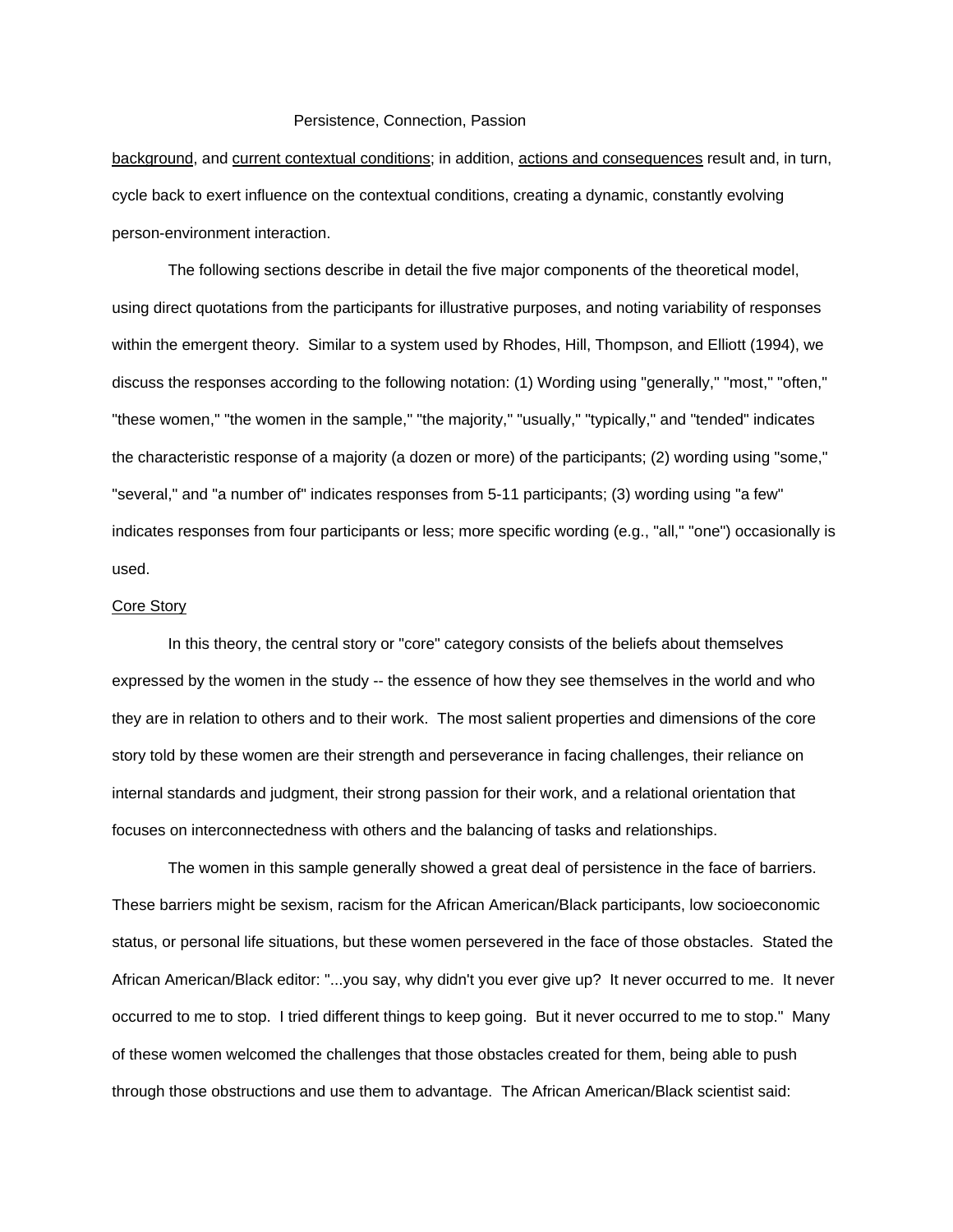I think, many people would feel that it's been a challenge probably being a female. It's been a challenge being Black...It's been a challenge, many people probably think, being from the South. But, you know, I really think that I've turned those challenges into assets for me. And made them work for me, instead of against me.

Despite the extrinsic rewards that these women have accrued -- fame, wealth, and recognition in

their career fields -- most of these women described their own valuing of their work and its intrinsic

rewards as much more personally important, as noted by the White newscaster:

 I have reached something in this town which is a very tough town, that I would call success. That I've lived by my standards, that I've represented a certain brand of journalism, that I have integrity...And, that I really feel extremely fulfilled and enriched by the fact that I didn't compromise or ever sell myself out, that I did what was in my gut always...But I never judged myself on how much I made, I judged myself on what I did.

Many described themselves as loving their work and being privileged in being able to be paid to do

something they love to do: "I am absolutely doing what I love and getting paid for it," stated one

participant; "...there is nothing about my job I don't like," commented another.

Just as these women generally love what they do, they expressed deep commitment to their

careers. They have a sense of investment in their work and feel passion for the kind of work they do.

Stated the White businesswoman:

I think you can only be successful if you're tying what you do in your work life with your passions...So to me a successful person is a person who is able in their occupation to follow their passions and do those things that they want most in the world to do. What I want to do in life is I want to change the world and make it a fairer place.

Generally, the women in this sample expressed a vision of "the big picture," that is, they had

some perspective regarding how they and their work fit into the world at large. Their responses to our

open-ended questions pointed to an understanding that they are connected to others in the world, and

that their own problems or difficulties need to be seen in the larger context. Said a newscaster, "I know

what I do is important to people, deem it as being important, but I know that, in the big picture, it's not, it's

just an occupation. So I don't take it too seriously."

In general, the women in this sample demonstrated a relational orientation, either in their

personal or professional lives, or both: "I am so enormously grateful for the ability to reach other people's

lives," stated one participant. They expressed feeling connected to other women, to other African

Americans/Blacks, in and out of their career field. Many noted participation in their community currently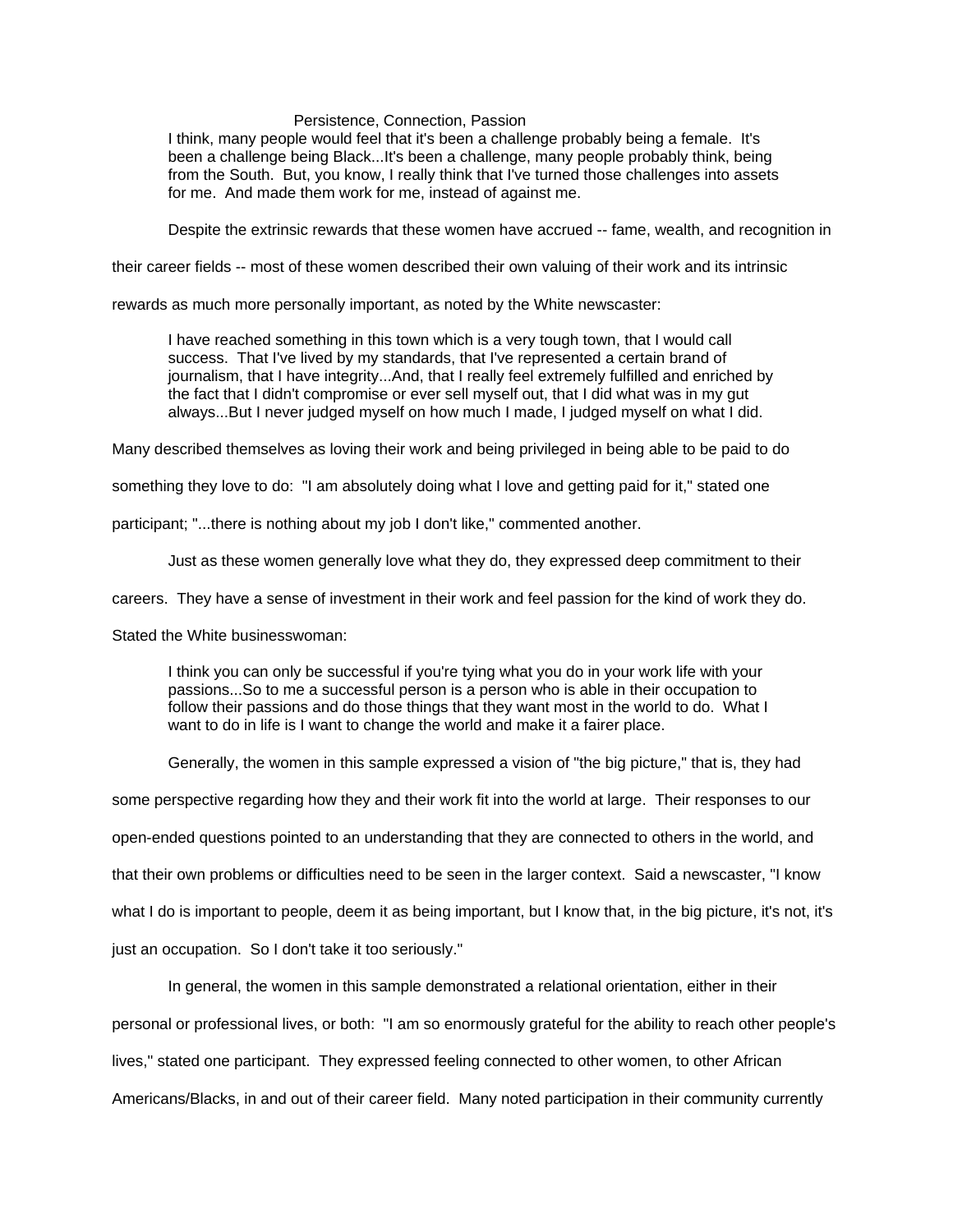and/or had been connected to their communities as children. They exhibited a sense of how their families of origin and how others in their past had contributed to their current level of achievement. These contributions could be both positive and negative, but these women were very aware of how different people had affected their lives.

The women in this sample tended to see merit in those around them, striving to help others

realize their potential. They tended to think from a collective rather than individual perspective about work

and personal life. Stated the African American/Black educator:

I've always believed you should enjoy yourself, you should work hard, you shouldn't forget others. You should always look out for others and be cognizant of others in...your surroundings. I've always been raised to have a deep sense of social consciousness, you know, to be very involved and very concerned about the society in which I live....I was always taught that it doesn't matter how little you have. You can share with others.

These women demonstrated awareness of themselves in the larger context of the world, in their

community, in their career field, in their families, and with their friends. They were aware that most people

do not achieve at high levels without the contributions of other people: "I always try to remember that I

owe a lot of what I am to others, a lot of the opportunities." They tended to give credit to the people

around them for their successes and to take the responsibility for any failures of which they were a part.

The African American/Black scientist asserted:

I've often told people..."I don't mind being the lightning rod, as long as I know that the thunder is behind me." And many organizations and many people have really been out there being my thunder. And that...keeps me going.

The essence, then, of the core story is persistence, connection, and passion. This was summarized best

by the African American/Black scientist:

And you must do everything you can to try and put those programs and policies in place to make that happen regardless [of] what other people think, regardless [of] what they do. You've got a mission and you must move forward with your mission. Take the abuse, take whatever it is. You knew when you came here, it was not going to be easy. If it was easy, it would have been done. So just go forward...I've done everything I need to do and want to do for me. So everything I do now is really for the bright young people that are coming along.

#### Sociocultural Conditions

Grounded theory also assumes that there are "conditions" which affect the core story (Strauss &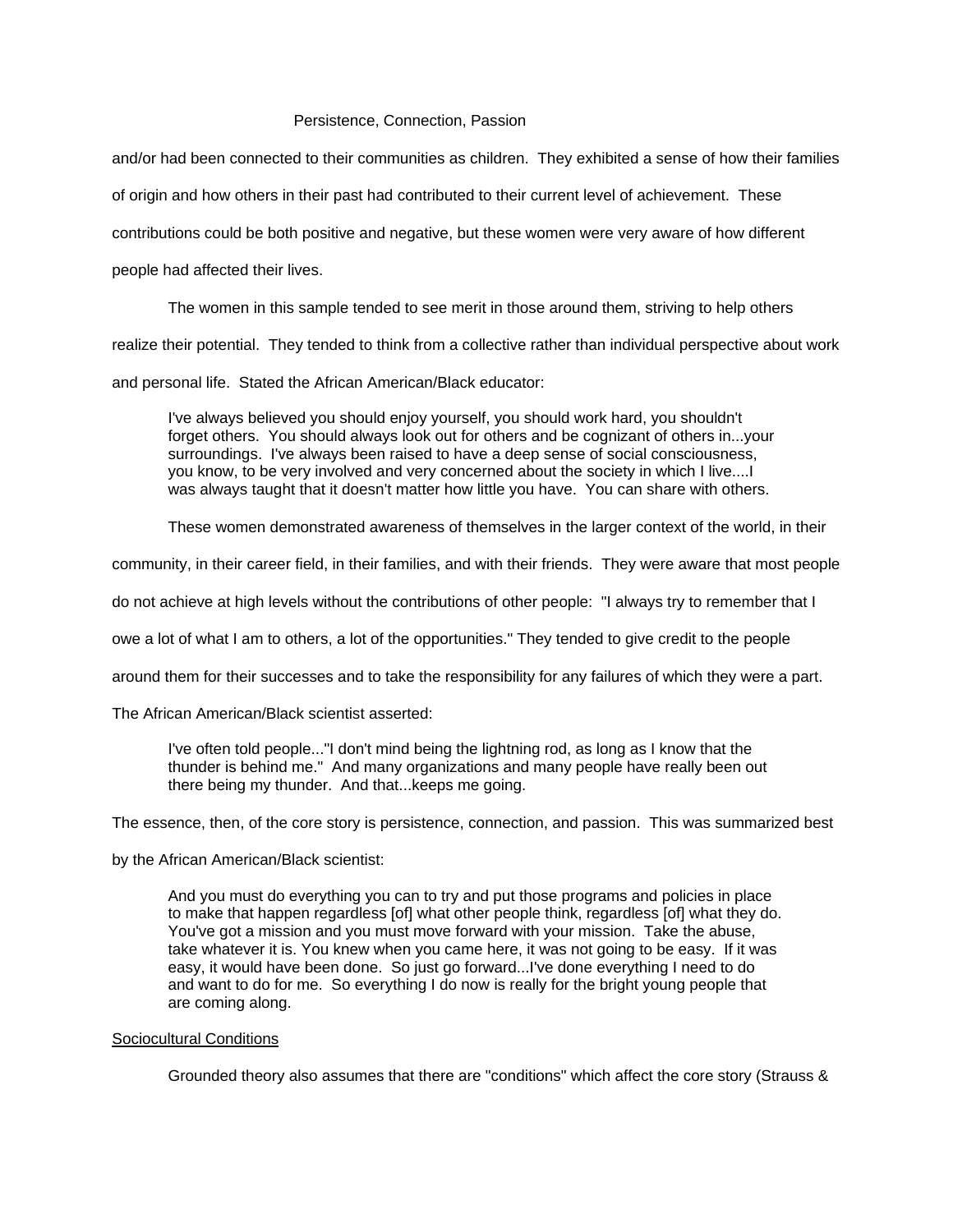Corbin, 1990). In the emergent theory described here, the conditions are three concentric layers or wraps that surround and filter through to the core. The first, outermost wrap is sociocultural conditions, specifically sexism and the reality of being a woman in a patriarchal and often sexist environment, and for the African American/Black participants, racism and the reality of being African American/Black in a racist environment. The only consistent difference between the experiences of the two races in this sample was the need for the African American/Black women to cope with racism, as well as sexism, in the workplace. However, the effects of the combination of racism and sexism evidenced similarity to the effects of sexism alone as experienced by the White women, and all women were strikingly similar in the coping strategies they used to face these obstacles. It also should be noted that the bitterest, most painful responses came from the African American/Black artist and writer.

 The sociocultural conditions layer is outermost because it is the most pervasive in the lives of these women -- that is, who they are as women and African Americans/Blacks determines how they are as professionals. The most salient properties and dimensions of this condition are the workplace barriers faced by these women (e.g., discrimination, lack of opportunity); support by and for other women and African Americans/Blacks; their notable persistence in the face of sexism and racism; and the passionate desire evidenced in the participants to end sexism and racism and make the world a fairer place for women and African Americans/Blacks.

 Being a woman in a sexist context is a condition that was reported to affect every participant in some way. For most participants, sexism created barriers, such as lack of opportunity, outright discrimination, and/or negative attitudes from others. For example, the journalists/newscasters in the sample discussed prejudicial attitudes in hiring, being assigned to job levels beneath their abilities and talents, the absence of women in professional positions as well as on the air, and the emphasis on appearance rather than journalistic talent. The artists and writers commented on the discrimination among peers, galleries and publishers. The women in the sample who were in science, business, education, law/politics, and athletics spoke of the absence of women in those fields and the discrimination in educational experiences, salaries, promotions, and physical conditions in the workplace. One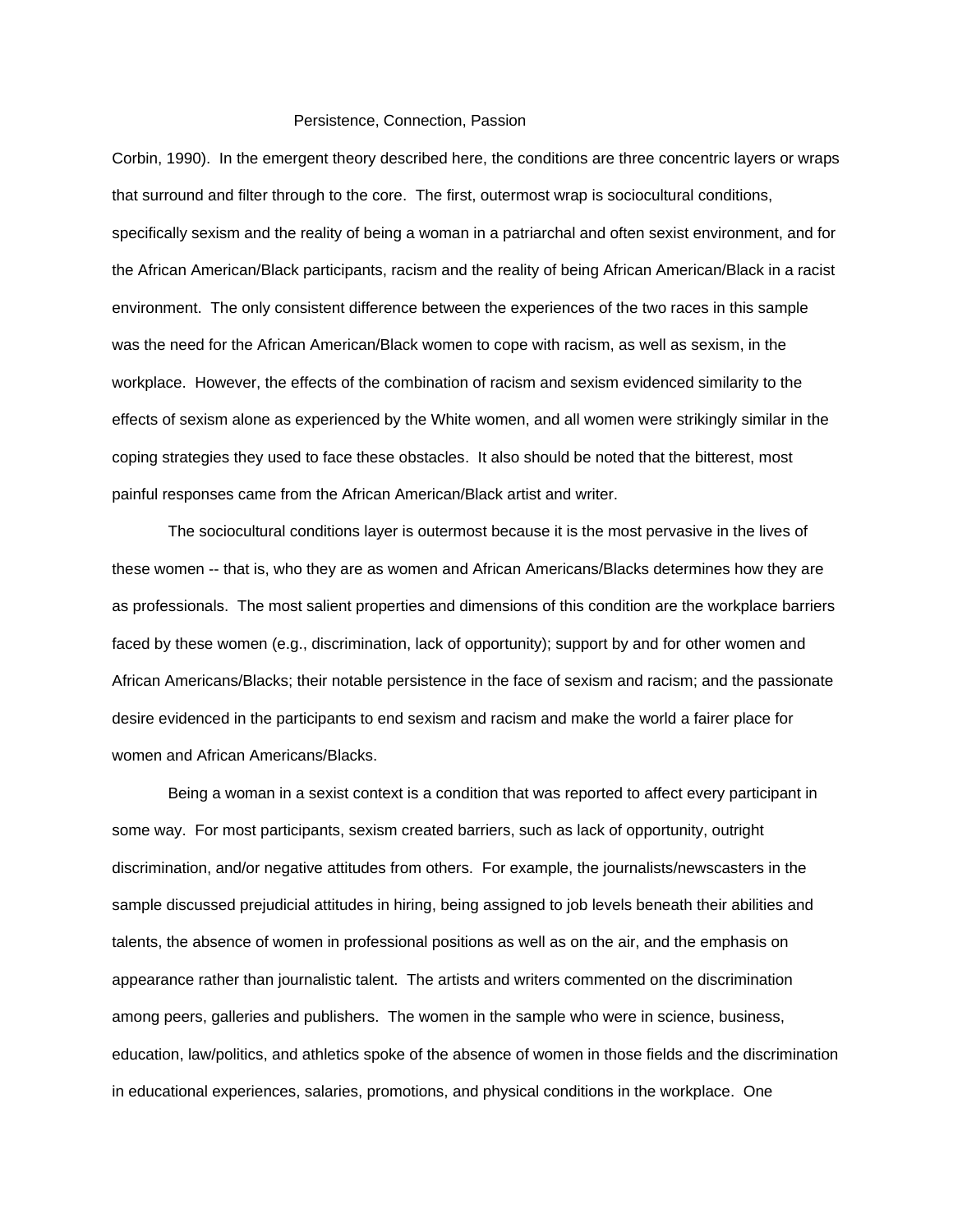participant, the White educator, noted: "...I've recognized that times when I've encountered roadblocks, the roadblock is very simply that I'm a woman, and I can't do much about my gender."

 In contrast, a few of the participants reported acceptance in the workplace. One participant, a newscaster, commented that she is "very fortunate that I work with a group that is receptive and embraces the fact that I'm a Black woman." Generally however, the women in this sample had experienced disempowerment at some point in their careers because of being women and had to develop ways of reclaiming power and control in the workplace -- for example, through writing, political action, or deliberately empowering other women. Many of the women in the sample described not allowing themselves to be blocked by either sexism or racism. As the African American/Black athlete described:

...it's something that, again, I turn into a positive. I know that people are going to have me under a microscope so I refuse to give the "enemy," so to speak, ammunition by not being prepared. I have to know more than the person sitting next to me, a challenge that I welcome some. There is pressure being a woman in a male dominated field.

 Support of and by other women seemed to be critically important for almost all of these participants in counteracting the isolation of being pioneers in their fields. Many spoke of the critical importance of female mentors and role models in their own professional development. The White editor commented, "I had a very warm and close professional community in...the feminist community, and that's the nature of sisterhood." Generally the women in this sample expressed a strong commitment to supporting other women around them and an eschewal of actions by other women that were not perceived as supportive -- indeed, many commented on the desire to end sexism as a driving force behind their choices and decisions about where to put their professional time and energy. The White politician commented: "...we [women] looked to expand our ranks [in government] and I'm pleased to say I think I had a hand in bringing other women in and helping show them the way."

A few participants spoke of the importance of economic security for women or for themselves as

women. Said one participant:

You have to have economic independence to be free. And women need economic [independence] -- that's the biggest area. If we can get women economically stronger, they would become stronger people because the more money you can make equals more freedom.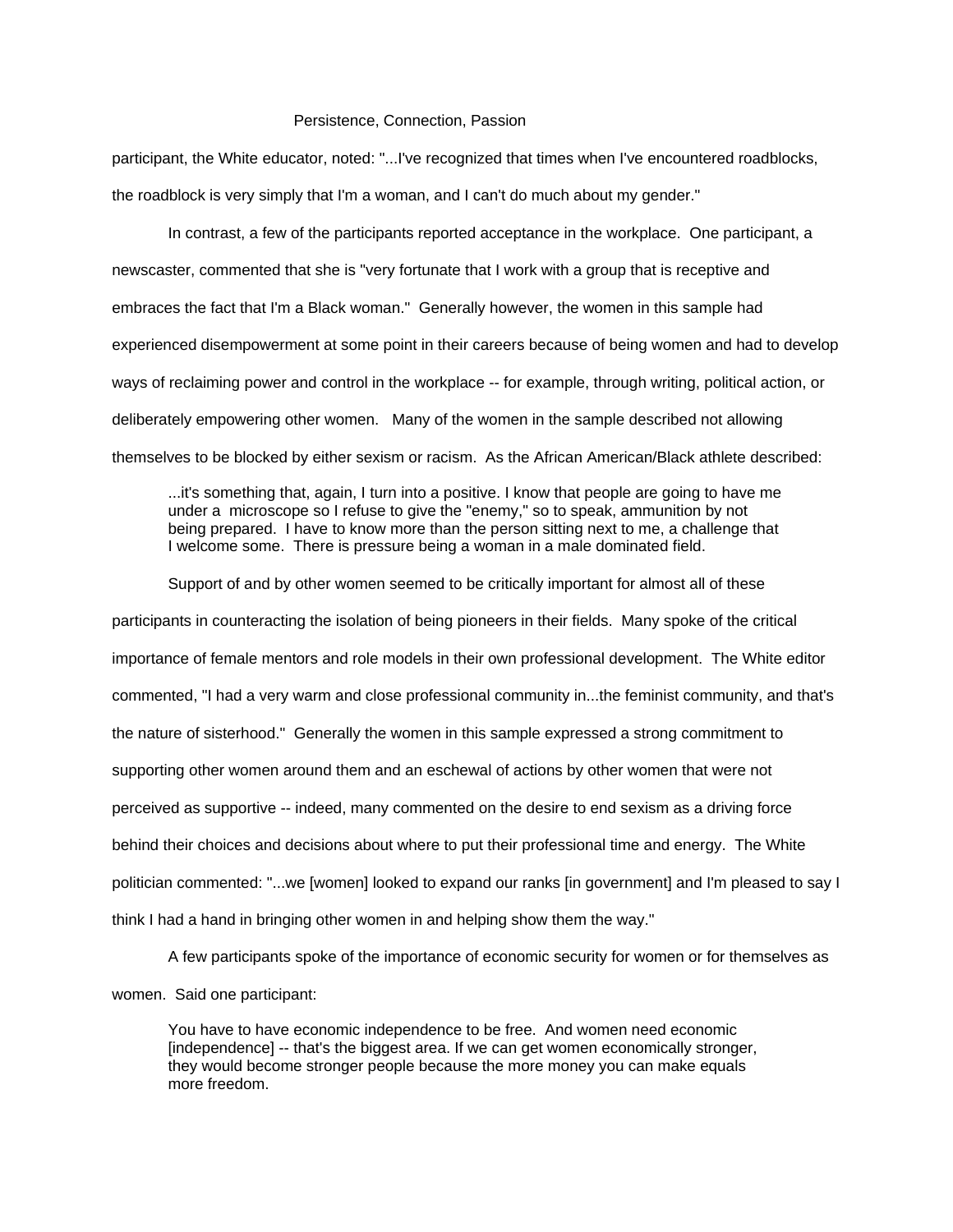Many of the women also discussed ways in which sexism entered their personal lives as well as their professional lives (e.g., unsupportive families), and every woman expressed awareness of her gender in relation to her professional development, mentioning ways in which feelings and attitudes about oneself were powerfully influenced by this awareness. The African American/Black educator felt her gender worked for and against her: "Being a woman has been negative but it's also been positive. I know that there have been doors that have opened because I'm a woman." Although many of the participants mentioned self-doubt (currently or in the past), the general effect of being a woman in the workplace seemed to be to increase determination to succeed and to change the world so that other women might succeed as well. For example, the African American/Black businesswoman said, "The challenges are becoming an equal player in an environment where there is inequality. And so, I must try to become one of the players."

 Among the White half of the sample, they exhibited a general lack of awareness of racism or racial issues. Given the privilege associated with being a part of a majority in a culture, this might not be surprising. In many cases, the White women had to be prompted to identify any issues related to race in their occupational field. Within the African American/Black half of the sample, the combined effects of sexism and racism were very prevalent. Most African American/Black participants, for example, outlined difficulties due to the interactive oppressions of racism and sexism, described the salience of both oppressions in their professional development, and noted that sexism and racism were inextricably linked. Said one participant:

I deal with many of the African American groups, but I also deal with many of the feminist groups. The reason I do it is because...you cannot stand one half free and one half slave. What would they do -- allow me as a woman to make it and enslave my heritage? Or the other way around.

 Like sexism, racism presented barriers for these women in the workplace, through lack of opportunities, outright discrimination, prejudicial attitudes from others, and professional and personal isolation. The African American/Black artist and writer were particularly bitter about their experiences of racism in the workplace. The artist told the following story of professional colleagues:

They were outrageous! I had a partner who did not want me in her private home when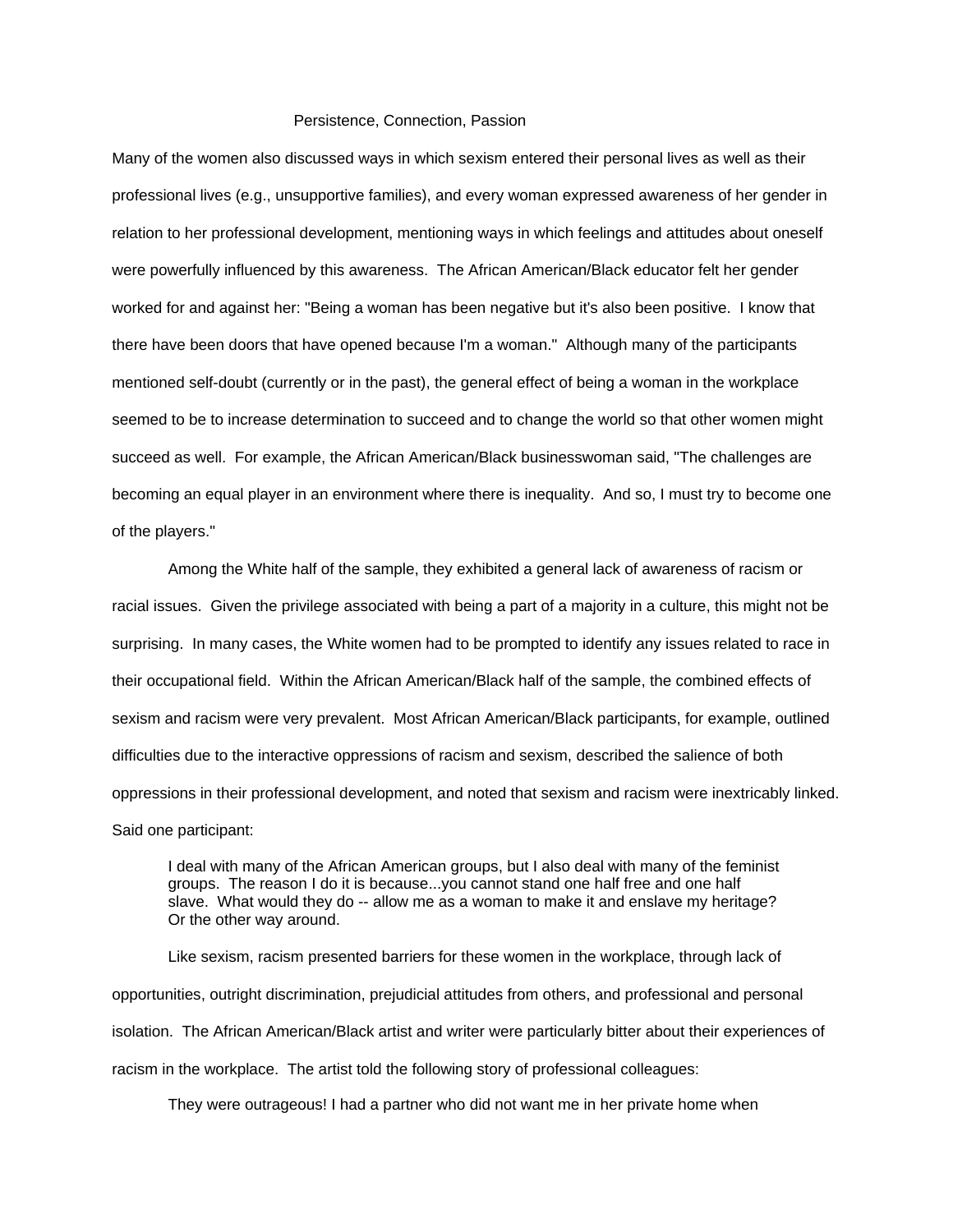she was having professional parties, where I was the assistant on the show!...Any policymaking parties I would be totally alienated from...African American artists did not have a chance in hell.

Most of the African American/Black women mentioned a strong sense of the history of their

people, and some discussed their struggles with anger and bitterness over the racist treatment of

themselves and/or other African Americans/Blacks; a few participants mentioned negative treatment by

other African Americans/Blacks as well. Again, those in artistic professions appeared to express the most

difficulty and pain. One noted,

I feel extremely hysterically distressed because I see the state of my success, which is astronomical relative to the conditions I have to go against, and I'm seeing my coworkers jump on me for this success...it's such an astronomical task to deal with all the scapegoating and all the internalized rage.

Most of these women described themselves as actively involved in their African American/Black

communities, and actively sought support from other African Americans/Blacks. Said one participant,

"The presence of African American women in my field has been very helpful...[they] provide emotional

sustenance and academic legitimacy...it puts me in a context where I know I'm not by myself." The desire

to eradicate racism and give back to their communities was reported as a driving force behind the

professional goals and activities for many of the participants in the study. In addition, the African

American/Black women seemed to have a strong sense of internal strength and persistence, and a

driving desire to make the world a more welcoming place for other African Americans/Blacks. The

educator noted:

Now to be a minority means you gotta be super good because you gotta keep the door open for someone else. And the other lesson you learn is you reach back and you help other people come through...women have to help women and minorities have to help minorities, because otherwise we don't get through that door very often.

#### Personal Background Conditions

 Moving inward toward the core, the next layer of conditions comprises personal background affected by sociocultural conditions, and, in turn, exerting effects on the current contexts in which these women live and work. Salient properties and dimensions of personal background conditions are the messages and expectations of families, teachers, and others; early interests and experiences in the career field; influences of mentors and role models; and formal and informal preparation and training for a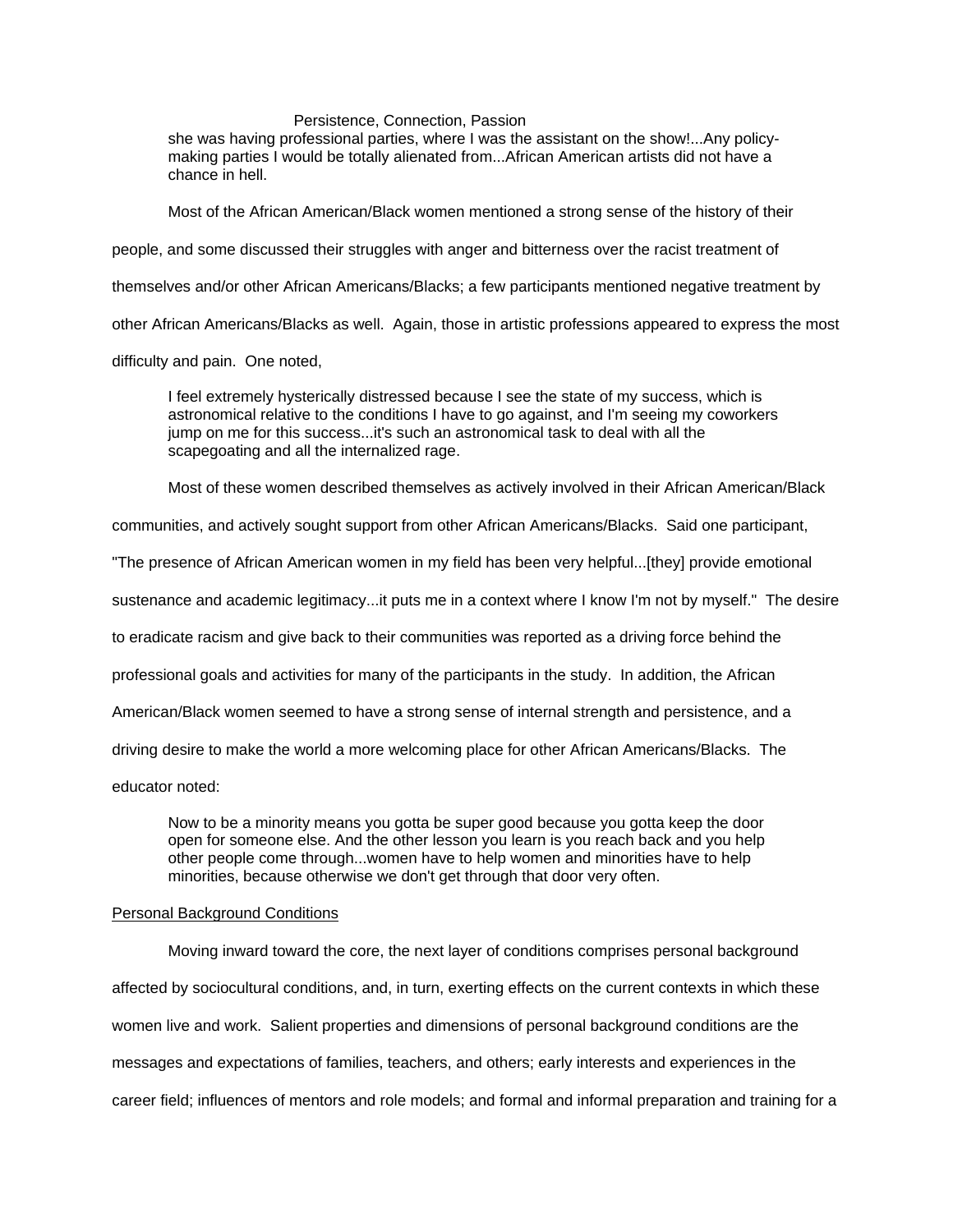particular career.

For many of these women, the people in their lives and the messages they received were the

salient background influences that led them to believe they could be whatever they wanted to be. These

influences included both implicit and explicit messages, which influenced their general views of

themselves and their career aspirations. The women in this study described a wide variety of individuals

who were important in their career development, including husbands/partners, family members, good

friends, teachers, colleagues, and other professional women.

Many of these women's comments about the supportive individuals around them included their

families. Summarized one participant,

Growing up, that's what you need. To me, that's what makes a great person -- is to have someone say: you're the best you could do anything...You need somebody who is in your corner saying "whatever you do you're great, don't listen to that, don't look at the grades, you're great."

In terms of parental influences, many of these women described their mothers' influence as very

positive and important. For example, the African American/Black scientist said of her mother:

...whereas they [her parents] may not have been pushing college and knowing about college, they always wanted us to have the best education that we could have, but you know, my mother, I remember her really, really, pushing me very hard.

In addition, many of the women reported that their mothers had served as inspirational role models, and

several also considered their fathers' influence to be positive and important. The African American/Black

businesswoman described her father's influence as very strong:

His philosophy was you had to get up earlier than, you had to work harder than, you had to stay around longer than...as a Black male I believe he felt as though whatever the barriers or hindrances, they could be overcome by determination, perseverance, and hard work.

However, several of the women reported having fathers who held traditional values and as a result

expected their daughters to follow a traditional path. For example, the White businesswoman spoke of

how her father still questions why she does not stay at home with her children.

In general, however, most of the women indicated that they received a great deal of family

support for pursuing their career, and in some cases they felt that although their families were not overtly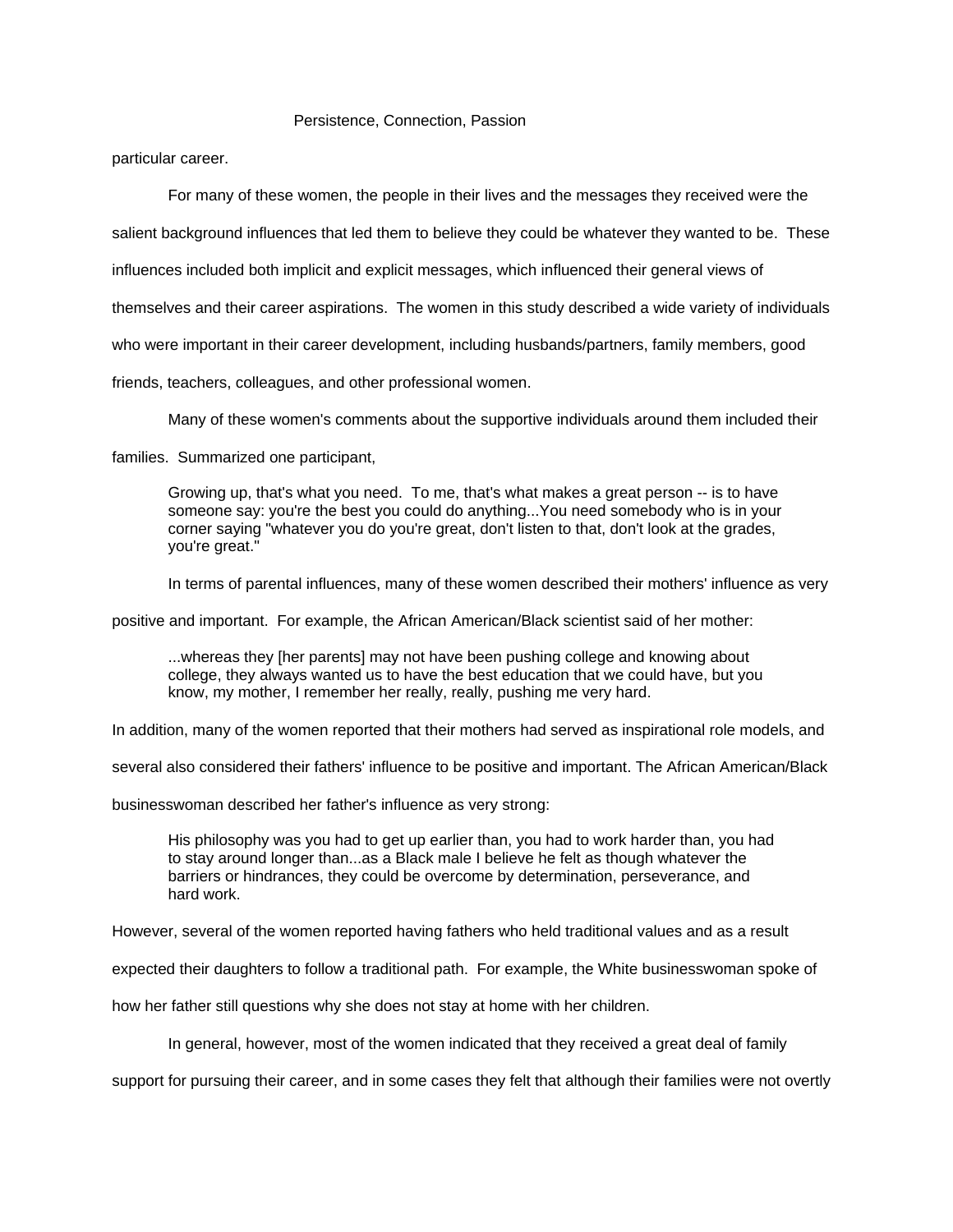supportive, they were not unsupportive either. The women who did speak of family support clearly felt strongly about it. For example, the African American/Black athlete said, "I had a very solid family background, very supportive ...they are my worst critics...and I appreciate that, it's tainted with love."

 Many of the women also felt strongly influenced by their families' values. For most of the women, their families instilled a value for hard work. For example, the White businesswoman said, "I had a really good background in values and working hard, and understood that things in life are not always easy and that you have to be responsible for yourself." While some of the women's families held traditional values that may have predicted a more stereotypical and less career-oriented role for them, there was usually enough support to act as a balance.

 For some women, their values grew out of their religious beliefs as well. A number of these women grew up with a religious background or believing in some form of a higher power. The White editor spoke of the influence of religion:

Well, I think being Jewish has a tremendous influence because I grew up in a culture where the most revered thing is learning and achievement. You could look ugly, and have no money, and if you were smart, you were the greatest, you were the best...You had to be educated ...You had to give back...You had to be aware of those who had less than you, had to give money to them in our culture...Those values have stayed with me and have been informative for me.

 Influences of partners/spouses were reported to be positive and important for many of the women in this sample, although a few had apparently disengaged from previous partners who were unsupportive. The African American/Black judge said of her husband, "My husband of course was very supportive. You can't do these things if your husband isn't going to be supportive." Most of the women who had current partners reported that they shared home and family responsibilities, which allowed the women to focus on their careers. In addition to career support, many of the women also found professional guidance in their partners as well.

 For most of these women, the influences of teachers were reported to be positive and abundant. The African American/Black educator in the sample described one particular teacher's response to her inability to do a task: "She said, 'that's not the point, there are things that you can't do, I don't want you to dwell on what you can't do! Tell me what you can do.'"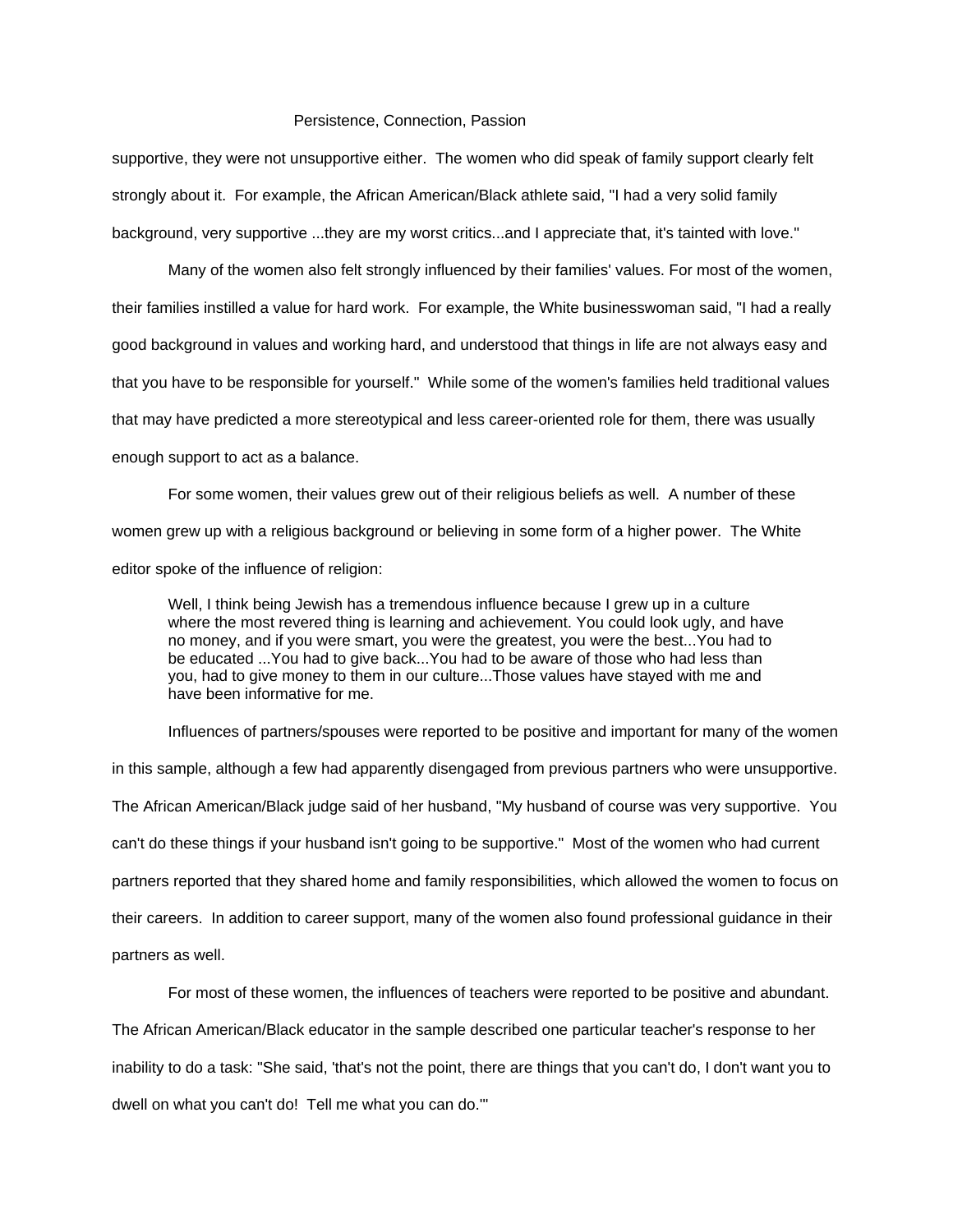However, a few of the women indicated that there were teachers who were unsupportive. The White writer reported: "I was so unsuccessful as a schoolchild, my teachers, for some reason...thought I was stupid." Ironically, this led to her eventual career in writing, as she would write stories instead of doing homework because her efforts were often criticized; eventually, as she progressed in school, her talents were recognized by other teachers who encouraged her to pursue her writing.

 The six women in the sample who claimed a role model or mentor (White educator, African American/Black physician, White scientist, African American/Black artist, African American/Black editor, White newscaster), found that influence to be inspirational and supportive. The White educator said:

I strongly believe I emerged from [her undergraduate women's college] a much stronger person than I entered, with a great deal more self-confidence. I found an area which I really thoroughly enjoyed, I had good mentors, I had good advisors, I had the classic support.

However, the prevalence of mentor or role model influences varied a great deal in this sample. A few of the women did not feel they had any specific role models; in fact, the White athlete said she wished she had more role models in her life. Since many of these women were pioneers in their fields, they did not have the opportunity to establish mentor relationships with other women. Yet in recognizing how important a role model or mentor can be, many of these women now expressed dedication to being role models for others.

 For many of the women in this sample, childhood exposure to their career field was positive and important, and they generally indicated that they had a great deal of early interest both in their particular field as well as in having a career more generally. Through early exposure to their fields many of the women in this sample were afforded opportunities to gain experience and start their professional development at young ages. A White journalist indicated early interest in a career that was typical of many of the women in this sample:

When we were in high school we would sit there and dream about our careers - not too much more than that, but that sense, we were just not going to be home moms. I was an oddity in that I was the only person who didn't quit my job for the summer to sit on the beach, and that's what everybody did...I was looking for a career.

Other childhood experiences that were salient for many of these women included early exposure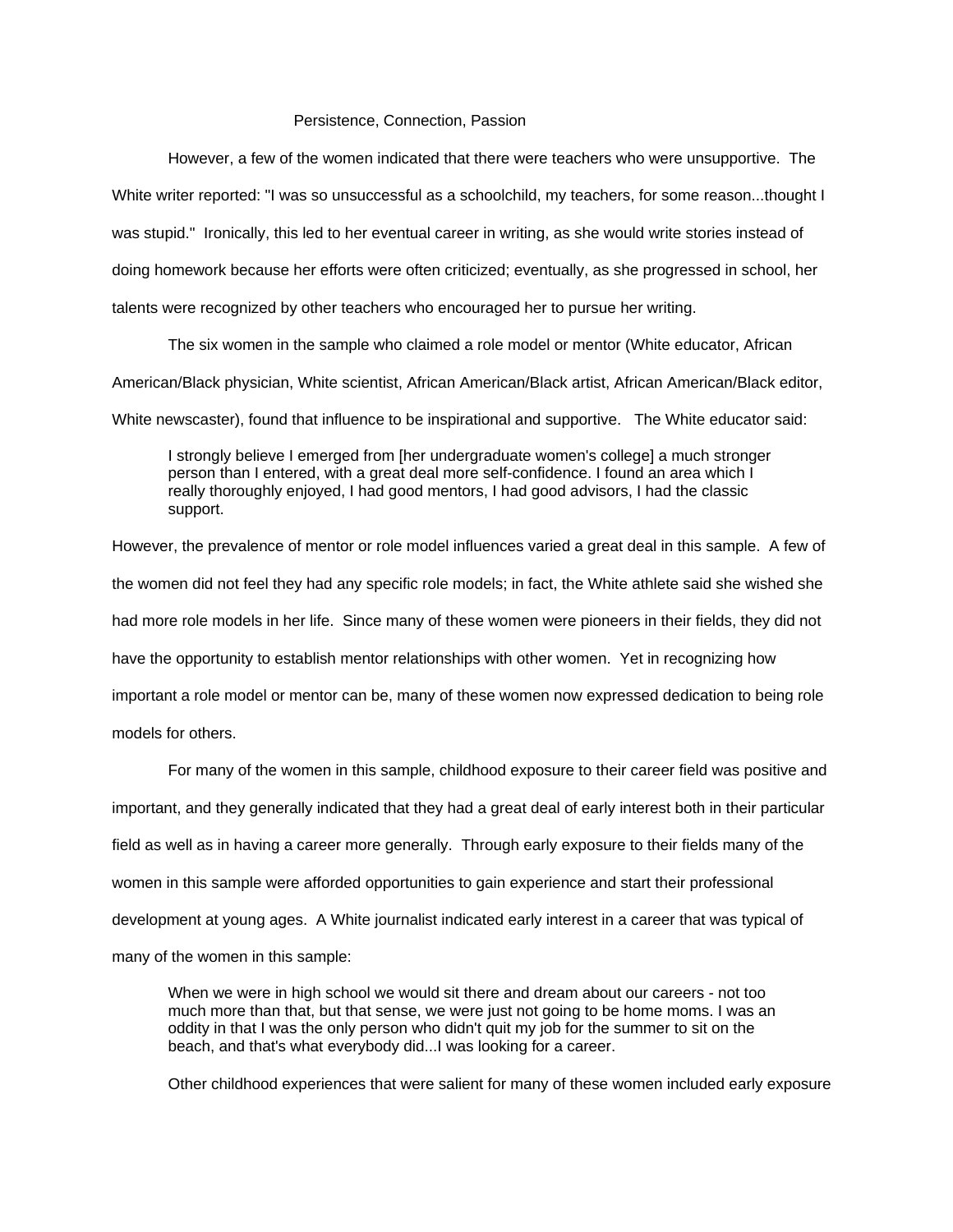to particular social/cultural forces and messages (e.g., the civil rights and feminist movements) that influenced their views of themselves and their place in the world. With regard to race, the White women in the sample (with one exception), did not identify the impact of being White on their career development. In the one example where the issue was raised by a participant, the White newscaster noted only that she moved up in the field when the station she worked for was ready for a White woman on the air. In addition, the White women talked generally about African Americans/Blacks in their fields, but identified little impact on them of the absence of African Americans/Blacks professionally.

 In contrast, the African American/Black women in the sample identified clearly the impact of racism and being African American/Black on their career development and personal lives. Overall, they described both positive and negative effects. They described the positive effects of the civil rights movement on their opportunities, the advantages of segregated communities leading them to see African Americans/Blacks as leaders and role models, the nurturance of the African American/Black community in furthering their careers, and the strong positive messages they received about themselves as African American/Black from their families. On the negative side, they described the strong impact of racism in their lives (discussed in sociocultural conditions section), and concerns about "tokenism" professionally. Finally, they described the impact of their own racial identification in influencing their professional focus.

 The messages perceived by the women in the sample were quite variable, this may be due to the differences in ages of the women in the sample. Perhaps the impact of the social forces of the 1960's era had a greater impact on younger members of our sample than on the older participants. Some of our participants were taught that they could rise above any obstacle, while others were led to believe that there was a predetermined path they were expected, as women, or as African Americans/Blacks, to follow. One African American/Black participant, for example, reported learning that African Americans/Blacks could be leaders despite societal oppression:

...in my home, an African American woman was the leader. In my church, African Americans were the leaders. In my school, when I went away to college, they were leaders. When I came to Washington, see, I came to a community that was predominantly minority, and so even though we weren't all of the leaders, there were still leaders.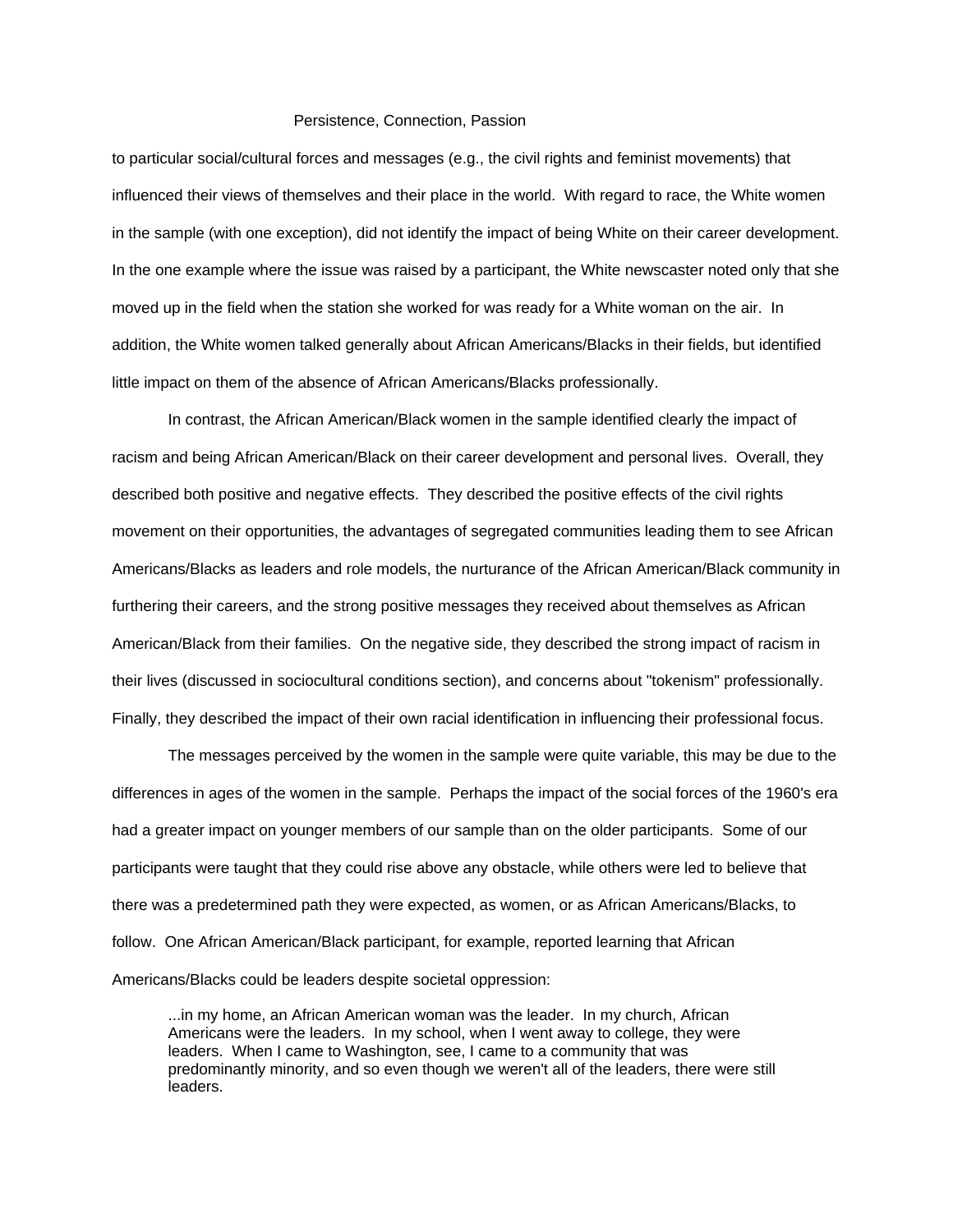The White athlete spoke of how the lesson she learned from her awareness of social injustice had directed her goals: "I lived in a world where I've been discounted my whole life. And I don't like it. I don't want any human being to be discounted because of their gender, race, religion, or whatever."

 In terms of career preparation, many of these women had traditional training and had spent many arduous years working their way up to their current positions of leadership. For example, the White newscaster said,

I went from secretary, and a pretty good glorified secretary's job and did my Masters at night...I did films for them and I delivered trivia information for them...all of a sudden they were looking for a white woman. So I started on the air in 1973.

In addition to formal training, most of the women had learned informally with and from others, as well as on their own. The White athlete commented: "We learned how to be businesswomen -- marketing, promotion, just every part...and we learned it by the seat of the pants."

## Current Contextual Conditions

 The innermost layer or wrap surrounding the core and exerting influence on it is current contextual conditions, which consists of contemporary (versus past) forces acting on these women's lives. The most important properties and dimensions of these current contextual conditions are stress, pain, and difficulty (from internal as well as external sources); the coping strategies used in handling difficulties and stress; and levels of support from contemporaries (families, partners/spouses, colleagues, friends, and community).

 The women in this study generally reported receiving solid support from the people currently involved in their personal lives -- families, spouses, and friends -- despite variable past experiences in being supported by others. These relationships often were reported to be critically important in mediating how the participants viewed and dealt with stressful situations. This was true even for the few women who reported currently experiencing difficult relationships and little support, for whom the pain from disappointing relationships seemed to strongly affect their current perceptions and feelings.

 The majority of the women described a great deal of positive support from their current spouse/partner, children, and relatives. The African American/Black educator spoke of her family's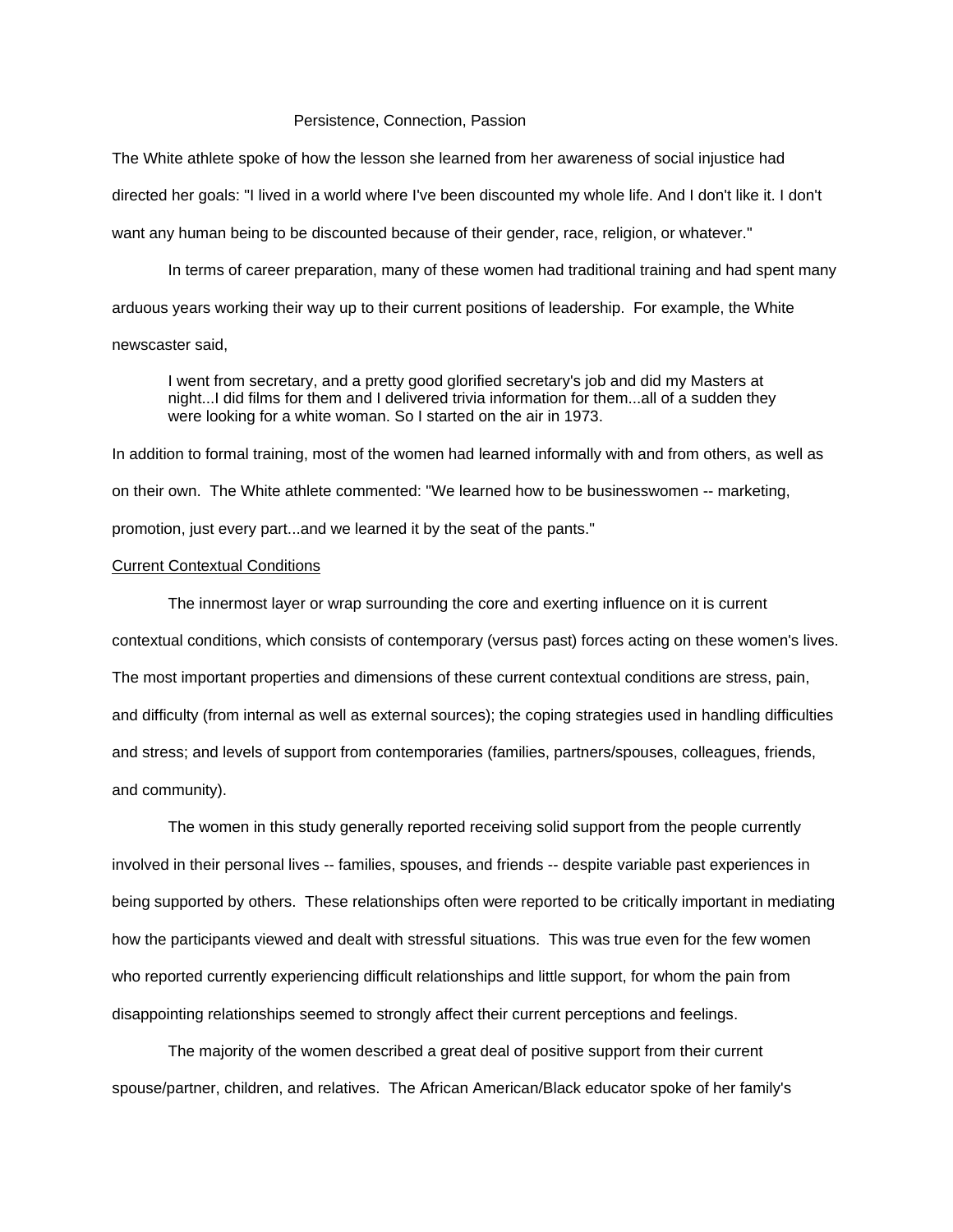support: "My husband [has] always believed in me and my children supported me." A White journalist described how her husband gave up his career and moved to accommodate her career:

The rumors at his company were, they're getting divorced, she's getting a career. I think it was very hard for him. And I think that was an incredibly generous thing. He ended up making a completely different career.

 Most of the women indicated that they also received a great deal of support from coworkers and colleagues in their current professional positions, as depicted by the White writer who said, "I had a very very warm and close professional community in book publishing, friends I have still to this day." Many women reported colleagues who had inspired them, challenged them, directed them, and helped them to develop professionally.

 In terms of stress, the women in this sample often reported specific work-related stress in addition to the strain of on-going sexism and racism (discussed above). For the African American/Black women, they often experienced both sexism and racism resulting in a highly stressful and uncomfortable work environment, especially for the African American/Black artist and writer. Moreover, across fields, the African American/Black women described having to confront a range of behaviors, throughout different stages of their careers, due to their race that ranged from blatant discrimination to subtle prejudicial attitudes and comments.

 In addition, for all of the women, other sources of work stress included external demands (such as deadlines, limited budgets, coworkers, or workloads), as well as living up to their own goals or personal standards. The White writer, for example, spoke of the challenges in managing her time: "It takes time to write, it takes time to be a wife, it takes time to take care of the kids."

 Observing the ways in which these women reportedly responded to their stress gives some suggestion of the reasons for their exceptional achievements. Despite individual variation in the types of stressors experienced, these women tended to rely on similar coping strategies. In particular, for the African American/Black women, the added stress of racism in addition to sexism, did not elicit different coping responses than those demonstrated by the White women responding to sexism alone. Rather, the majority of these women persevered, attacking problems head-on in a proactive manner whenever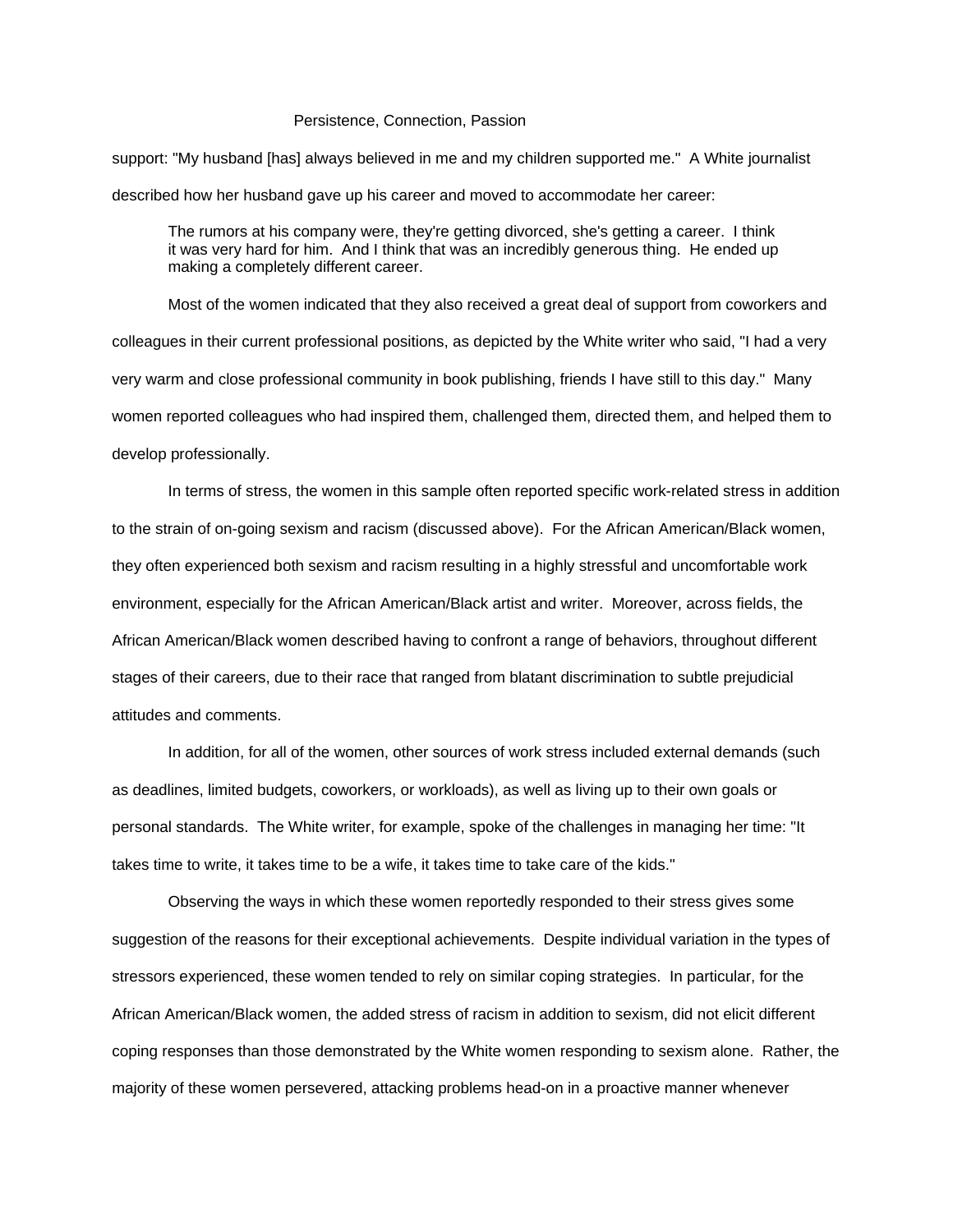possible. For example, the White writer said:

I think you just have to keep fighting, you just have to keep saying you're going to do it because you could easily fall back. I'm stubborn and it works both ways. That's what kept me hanging in there when I couldn't get published in my thirties. I couldn't quit.

In addition to perseverance and direct action, other coping strategies described by these women included travel, setting boundaries, spirituality, reading, hobbies, exercise, psychotherapy, spending time with family or friends, and isolating oneself.

 Many of these women turned to others for support, although a few participants mentioned isolating themselves in response to difficulties. The White educator said, "There is a network of friends that I would turn to, if need be. And I think that's sort of what friends are all about, to be there in good times and in difficult times." Several of the African American/Black participants particularly noted the encouragement and support they received from the African American/Black community. Although a minority in this sample, several women reported that their belief in God also played an important role in their coping. The African American/Black scientist, for example, asserted that "I believe with every fiber that's in me that even when things are terrible, I really believe that God knows best."

 For a few of the women, the opposition they faced in the workplace was too powerful to have yet been successfully overcome, and the pain and difficulty caused by oppression resulted in highly pessimistic views. This appeared to be of particular concern to the two African Americans/Blacks in the Arts. Said the African American/Black artist:

I had one class where I had two skinheads, some very rough kids, I was scared to death. There was a razorblade in my name plate, a few years before that someone had thrown black paint against my door. And ironically, my chairman dismisses it.

Although only a few women in this sample currently were experiencing a great deal of pain and difficulty in their work lives, their accounts provide a chilling picture of the profound effects of racism and sexism in the individual lives of even the most prominent and successful women. Moreover, the persistence and success of all of these women in the face of a variety of stressors and adverse circumstances in their current contexts suggests an extraordinary capacity to manage stress and overcome adversity.

## Actions and Consequences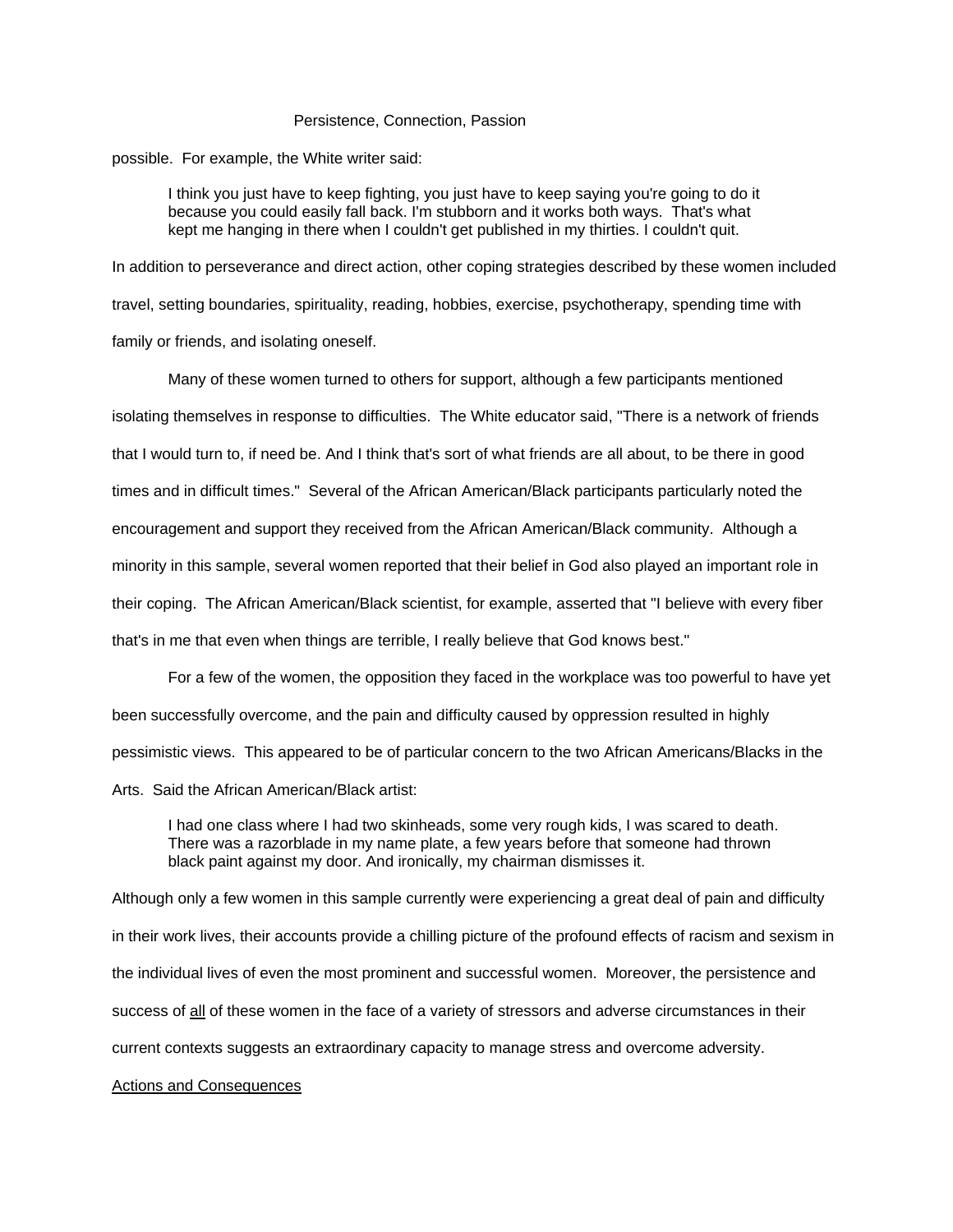Grounded theory postulates that actions and consequences result from the core story being enacted within its surrounding conditions (Strauss & Corbin, 1990). In the emergent model presented here, actions and consequences manifest themselves in the specific ways these women lead their work lives. The most salient properties and dimensions of the work lives of this sample included their pioneer and leadership status in their fields; their passion for their work; their notably hard work and high standards for themselves; their awareness of their place in the world and a strong sense of collective empowerment; fierce dedication to helping others and making the world a fairer place (and using their positions to do that); and a strong sense that their personal and professional lives are interconnected - that "career" decisions are "life" decisions for these women.

 Of course, because these are women of great power and influence, they do change the world each day of their lives, so the model contains arrows (see Figure 1) indicating the ongoing influence that the actions and consequences of these women's work lives continuously have on the conditions surrounding them. Thus, as sociocultural conditions change, the understanding and perception of one's background and influences also change, as do the current contextual realities; the core self is influenced in turn and continues to change, which in turn influences one's actions and consequences. As an example, a woman of influence in the judicial sphere may work to bring about legislation that increases the numbers of women in particular occupations (actions and consequences). This change is reflected in increasing numbers and visibility of women in these fields (sociocultural conditions). This new awareness of the presence of women may well bring into sharp relief the negative messages the woman received in her youth about "acceptable" occupations for women and result in a clearer understanding of the internalized impact of those messages (personal background). This new understanding of the limitations of her background may induce her to actively seek out collegial support from women co-workers in the present (current context). Such support is likely to help her better recognize institutional barriers and not internalize them as individual inadequacy (core story), as well as fight harder to eliminate them (actions and consequences). The cycle thus exists in a continuous dynamic of interaction between the women and their environments, as Figure 1 indicates.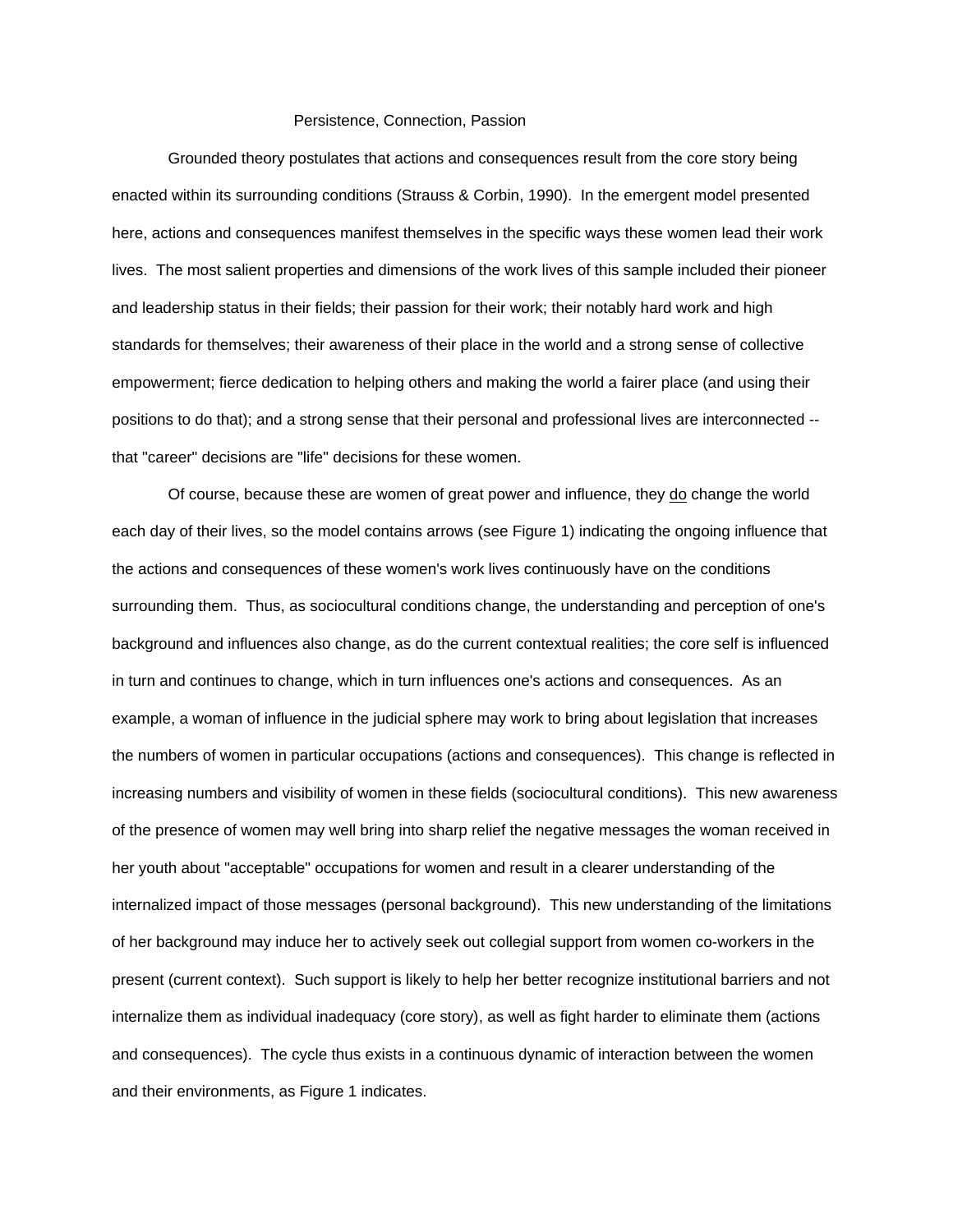The women in the current sample reported working hard at balancing the work and family components of their lives. They tended to view career decisions as life decisions, because they saw their professional and personal lives as interconnected. If married or partnered, these women tended to receive a great deal of support and help from their husbands/partners (as previously mentioned). However, many of these women also reported that the emotional responsibility for their children (if any) and executive function of organizing and running the household fell mostly to them, creating an ongoing struggle in trying to achieve balance between their personal and professional lives. Many of the women felt that they were able to maintain a balance with which they felt comfortable. Said the White

businesswoman:

 I feel really lucky in my life. I have, you know, a good family life, a wonderful group of friends and supporters. I love what I do at work. I'm able to impact in my community nationally and locally in what I do. So this balance - of all the pieces of your life.

Typically, these women were able to achieve some balance, but some expressed the difficulty

and sacrifices involved in doing that. The African American/Black athlete described how her career

interfered with her personal goals:

And I was like, I don't want to go to [a predominantly White community]. But I knew it was a great career move. And it has been, it's been invaluable. But I knew that personally I was going to suffer because this is not an environment that is my environment.

Other participants described how they would compromise their career goals in order to meet personal

demands. The White editor stated: "...when my kids were home they came first. And if I responded to

anything, I would respond to them...I'm a typical Jewish mother. Deadlines, my own plans, wherever I'm

going, everything goes for the kids." The African American/Black writer made it clear that she felt women

had to look at both personal and professional demands when making any career decision.

Several of the participants described how becoming a parent actually had contributed to their

success in their careers. The African American/Black scientist (a physician) stated:

I think [being a mother] affected my career positively...I've learned to add sense to some of the things that I would say as a doctor to mothers...I feel that learning how to be a good mom really made me a better doctor.

Several women also described how their children and families allowed them to keep their careers in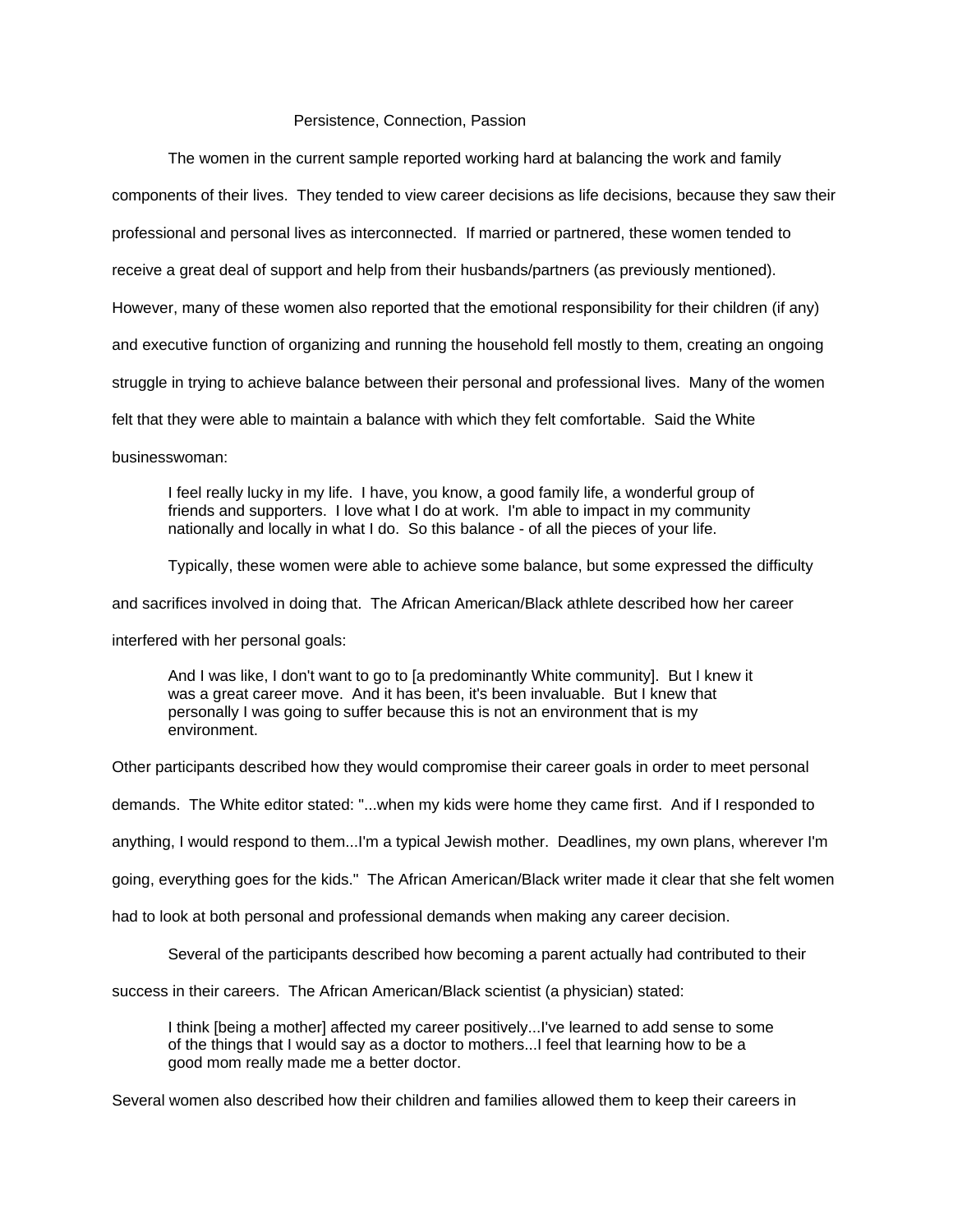perspective and minimize whatever stressors were encountered at work: "I have children and they add stress and relieve stress...they're great fun, and they are very good at helping you put life into perspective."

 Despite the ability of some of these women to put their careers into a larger perspective, their responses also indicated that they worked very hard at their jobs, expressing a belief in doing whatever is necessary to accomplish the task at hand. They demonstrated a sense of investment in all the things they do; they clearly set personal goals and reached them; and they held very high standards for themselves. When discussing their approaches to their work or career, these women generally described themselves as hard workers who are "driven" and "passionate" about their work. Said the White newscaster, "I'm a pretty serious, driven woman...I went to every story, you know, I did everything. I drummed up a lot of stories, I put together the pieces pretty well...I earned the respect of my colleagues." They appeared more concerned that they do a job well for the love of the work and to satisfy their own internal standards, than for the recognition that their careers afford them.

 As mentioned previously, these women generally reported feeling connected to and valuing people. However, for many of the women, this relational identity has had to function within an isolationist context because they were often the first or one of only a few women and/or African Americans/Blacks in their career field. So, despite the fact that these women reported valuing the people around them and that connections with others were extremely important to their achievement, they may have had difficulties in making some of those connections at work with similar others. One participant, a businesswoman, commented:

The absence of African Americans in this industry creates a support problem, because...everybody else out there is a competitor, so therefore you lack sometimes the opportunity to gather with...people with a common career.

 All but one of the current sample indicated that they as women or as African Americans/Blacks were the first or one of the few in their career field. This put many of them in a position of leadership, regardless of their own perceptions regarding their personal leadership qualities. Generally the women expressed positive feelings and attitudes about taking a leadership role, but a number questioned their abilities in this area.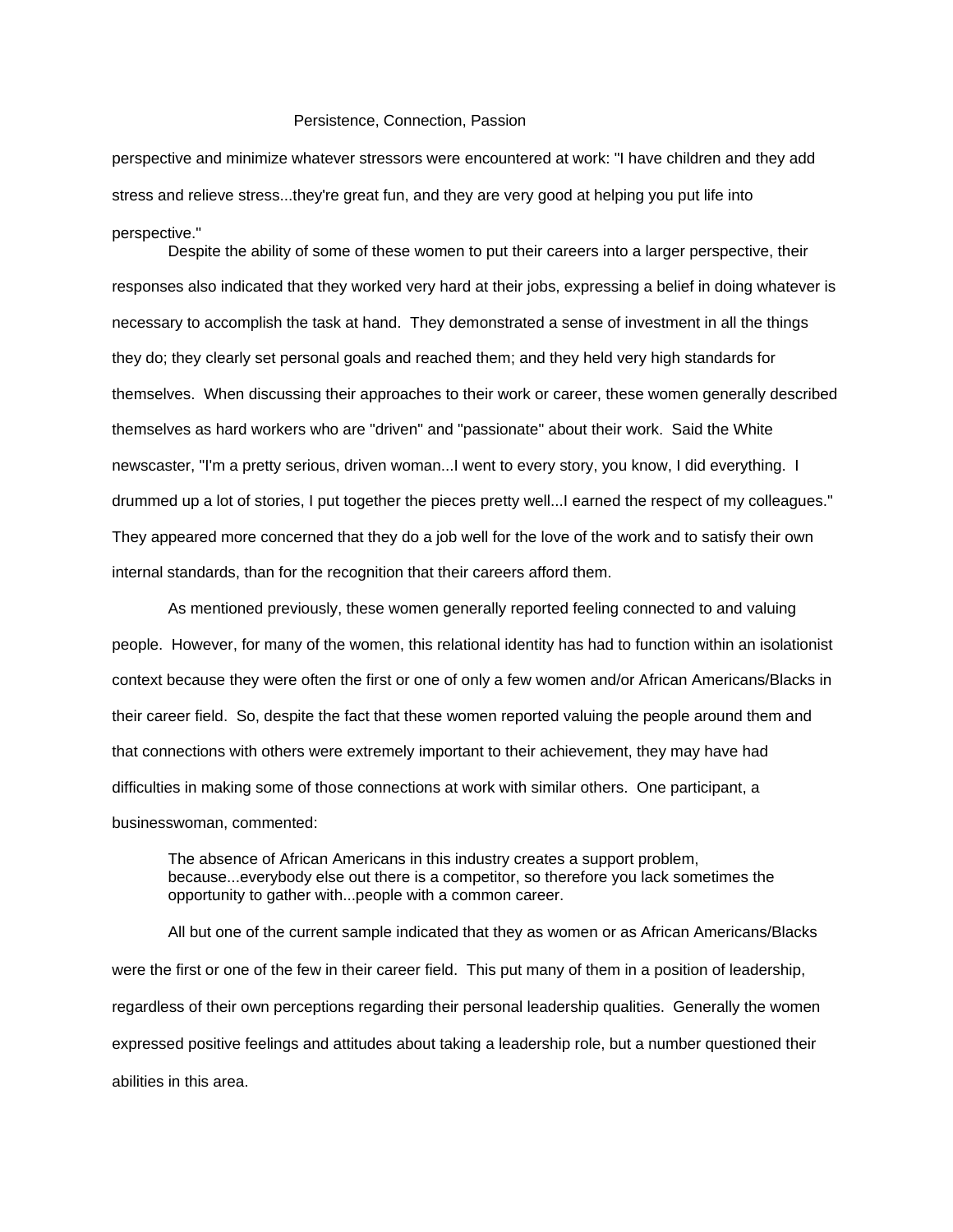Largely as a result of feeling connected to other people (particularly other women and African Americans/Blacks), these women generally expressed strong feelings about making a difference in the world and leaving it a slightly better place. The White editor said:

Well, what I strongly believe is, to try to get some other doors open for everyone and then

let them climb upon your shoulders...gets more doors open or gets the ceilings cracked. In their desire to change the world, many of these women were activists and advocates for the causes they believe in, and demonstrated clearly their willingness to fight for their beliefs. For many of these women, this took the form of making changes within their career fields for other women and African Americans/Blacks, as expressed by the White scientist: "I've also worked hard to try and improve the situation for women, for minorities, for anybody that needed help." In particular, for the African American/Black women, the goal of making the world a fairer place was specifically directed toward helping all African Americans/Blacks and women. As summarized by the African American/Black businesswoman:

...the playing field is not yet level, so therefore, if I'm gonna help anybody, I better help somebody who's on the down side, instead of people who I think are born with a little bit more of an advantage than other people.

## **Discussion and Implications**

## **Summary and Discussion of Results**

 This study sought to explore the career development of highly achieving African American/Black and White women, constructing a theoretical model in order to represent the ways in which the women in this sample described their personal and professional lives. This study described a group of relationally oriented women who are persistent in the face of obstacles, and are passionate and hard workers. These participants primarily rely on internally-set, high standards to measure their success and have a focus on balancing tasks and relationships. These women have had to deal with sexism and, for half the sample, racism at work and in their personal lives, and see their personal and career lives as inextricably linked. These women report that they are strongly connected to other people, and they have a sense of perspective and awareness of their place in the world. These women are dedicated to making the world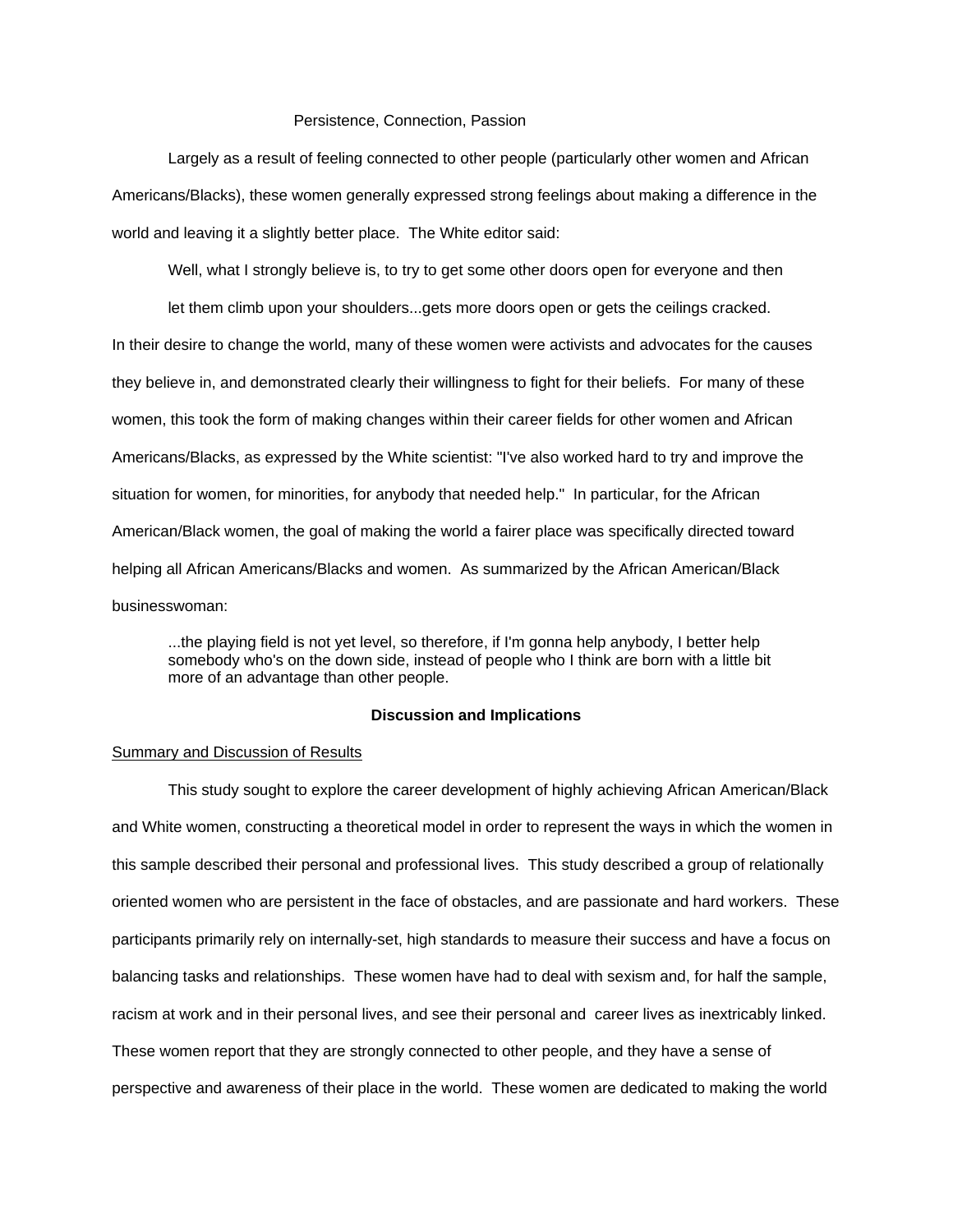a fairer place through their work, and particularly to improving conditions for other women and African Americans/Blacks.

 Comparing this model to existing vocational literature suggests one way in which qualitative research can be used to enhance a knowledge base of theory and empirical findings. In particular, the results of this study illustrate ways in which women's career development differs from men's, confirming the inappropriateness of applying career theories written by and based on White men to White women and people of color. While the women in this sample appear somewhat similar to men in the literature on achievement in that they attack professional problems head on (Menaghan & Merves, 1984), persevere in the face of difficulties, and perceive a sense of control over their work environments (Kobasa, 1987), many of the participants' career-related behaviors differ from those typically exhibited by men, and have demonstrated that one need not be a man to succeed in either traditional or non-traditional fields. In particular, these women did not appear to mute their femininity in order to succeed in their careers and displayed expressive characteristics (e.g., nurturance, relational orientation, and sensitivity) that contrast with the rugged individualism often associated with a traditionally masculine style of achievement (Cook, 1993, Lemkau, 1986, Lipman-Blumen, 1992). In fact, the participants achieved career success on their own terms, maintaining interconnectedness, valuing social support, and balancing their personal and professional lives. Moreover, the "queen bee" stereotype that depicts women in high positions as unsupportive and competitive was not apparent in the data from this sample. Rather, these women described consistently a sense of collective identity or shared experience with regard to other women.

 Overall, an inherent theme throughout the model that differentiates the career development of this sample from that of men's, is the importance of interconnectedness in their career achievements (cf. Lipman-Blumen, 1992). For example, the characteristics describing the core personalities of these women reflect a relational orientation and a perspective that centers around seeing the big picture. They do not view their current lives as separate from their past experiences, nor do they claim their successes as independent from the contributions of significant individuals and messages received. For many of the women, their perspective is influenced by the collective experience of women and/or African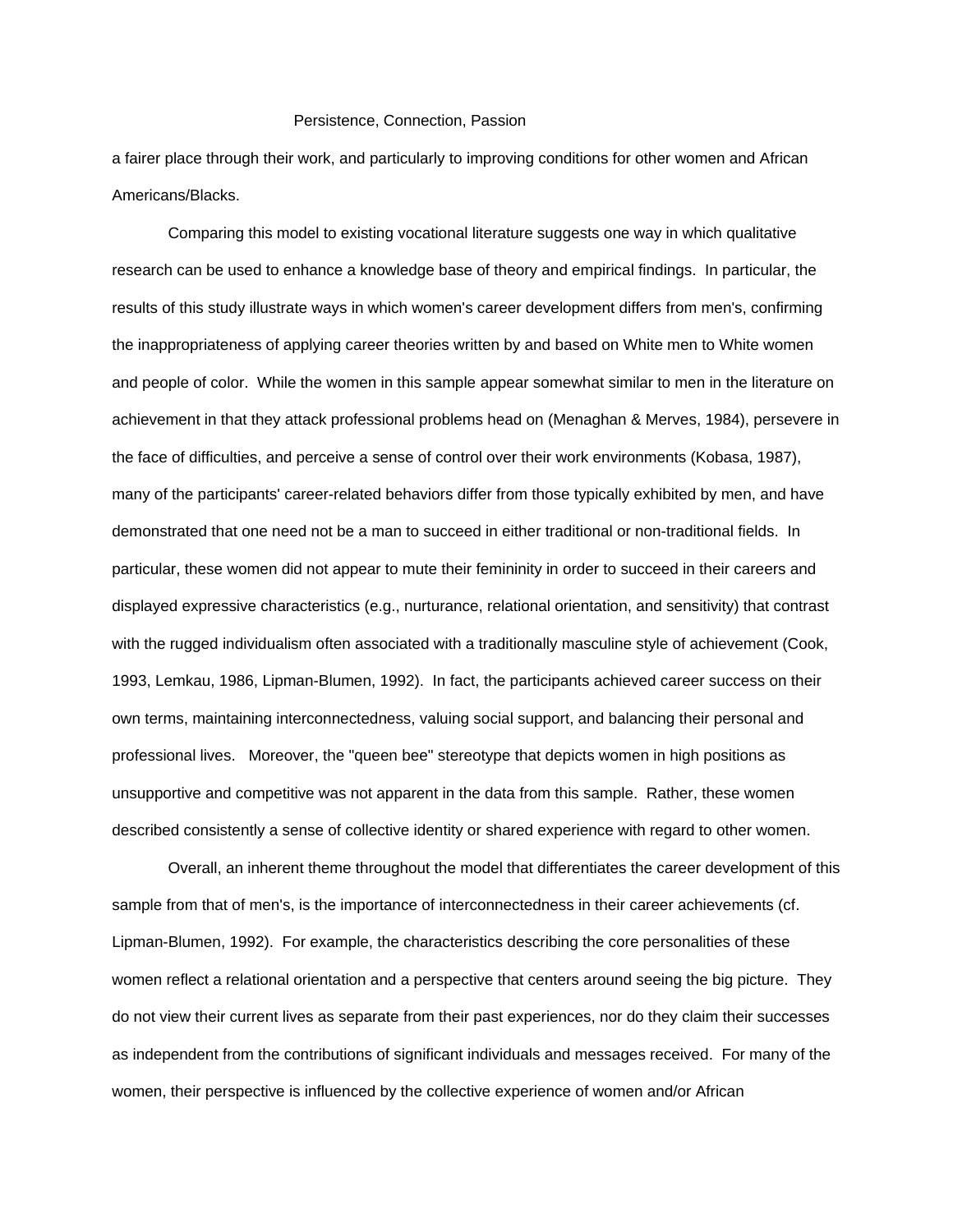Americans/Blacks in addition to their own individual circumstances.

 The importance of connections permeates the other conditions of the model, and the past and current contexts of this sample provide additional examples of individual and community support as significant components in career development and achievement. Contrary to the typical independence and competition demonstrated by many highly achieving men (Cook, 1993, Lemkau, 1986, Lipman-Blumen, 1992), these women discussed their reliance on the support they receive professionally and personally, attributing their successes to the teams of which they are a part. Given the results of our previous work (Fassinger & Richie, 1994) which would lead us to believe that this sample would prefer to achieve in the work world without the use of networks, it was surprising to see the level of connection that this group of women exhibited, and the extent to which they cited the use of teams and the importance of others in their everyday career successes. In particular, many of the women discussed the role that their families of origin, husbands/partners, friends, mentors, role models, teachers, colleagues and other women have played in their career pursuits, and recognize how they have been influenced by significant people in their lives. Many of the participants also reported the use of social support when faced with stressors.

 In addition, interconnection relates to the multiple roles these women strive to balance, for their career decisions are often intertwined with personal/family decisions. Many of the women described the significance their families played in their successes, and discussed the ways in which they worked to combine a career and a family. Given this strong focus and value of the women in this sample, traditional career development theories have missed a significant factor in their inattention to the importance of incorporating a family and career. This is consistent with a growing body of literature suggesting that, for women, vocational issues must be considered in the context of other life roles and choices (see Fitzgerald, et al., 1995).

 In terms of the actions and consequences that result from the core story and surrounding conditions, these women demonstrated their relational orientation in their strong commitment to trying to make a difference in the world through their work, particularly in improving conditions for other women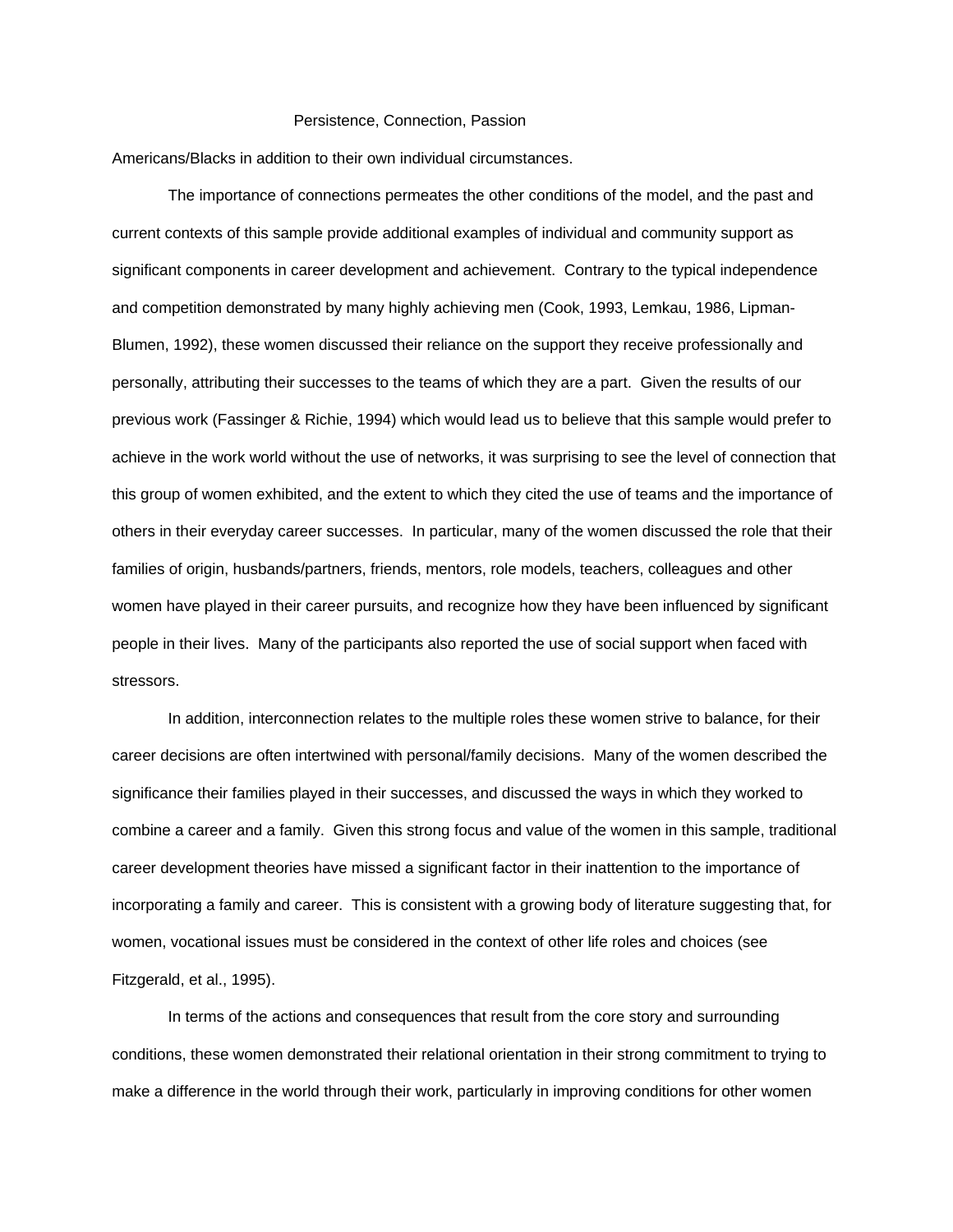and African Americans/Blacks. Specifically, many are dedicated to furthering the careers of other women and reported both receiving and giving support as individuals and as a part of various communities. Again, this contrasts with the individualistic focus often assumed in the vocational behavior of men.

 Previous literature (e.g., Carter & Cook, 1992; Richie, 1992) anticipated the powerful effects of the sociocultural context on African American/Black women's career development found here, and, surprisingly, these effects also were found for the White women in the present study. The vocational literature appears to better address the effects of sexism and gender stereotypes on women than the effects of racism on people of color. The combined effects of two sets of stereotypes on African American/Black women is not well addressed in the literature (Richie, 1992). As previously noted, the women in this study emphasized the combined effects and stressed that those effects were inextricably linked. Despite increased roadblocks due to those connected effects, these women demonstrated persistence and a drive to excel. In some cases the lowered expectations of others may ironically have spurred them to higher levels of achievement. Many of the African American/Black women referred to the history and ill-treatment of their people, and did not view themselves as separate from that history, but rather, connected to it in their daily lives. As a result, the women in this sample reported working passionately to end sexism and racism, with the hopes of lessening barriers to other women and African Americans/Blacks in the work world.

 This group of women felt this imperative to improve the career possibilities for others which could add stress and difficulty to their work lives. Many of the women discussed the importance of their own career achievements for expanding opportunities available to other women and African Americans/Blacks, and described pressure to succeed because they were aware that any failure might close the door to others. Further, they faced the added stress of feeling the need to make career and work-related decisions with the understanding that, as pioneers in their fields, they personally would be perceived as representing all African American/Black or White women. Moreover, as pioneers, these women were often the only woman and/or African American/Black in their fields, so despite feeling more comfortable when in connection with others, their relational orientation was stymied in a career context in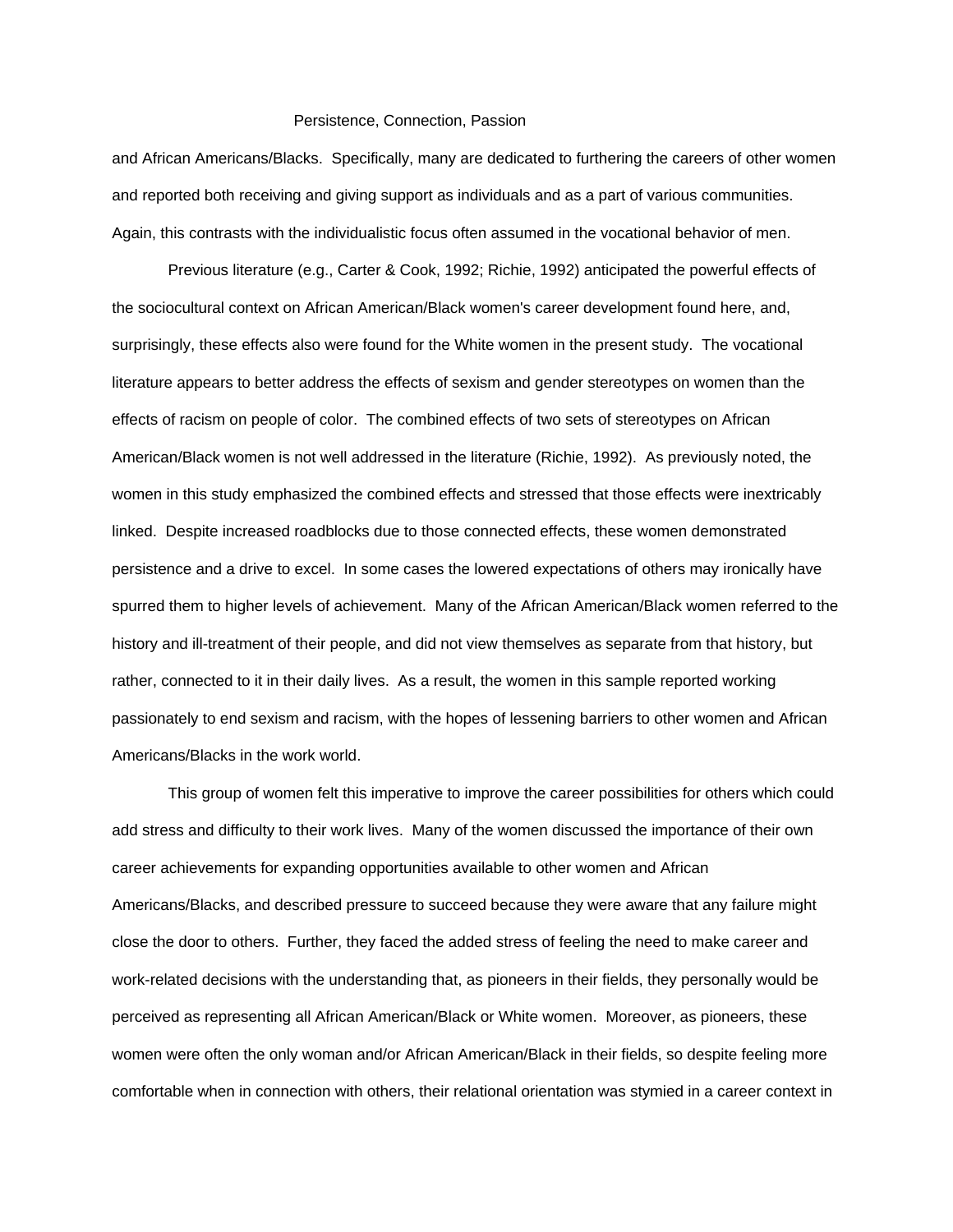which they often felt isolated.

 The combined effects of racism and sexism on the African American/Black women served to highlight their sense of a global or collective identity. Many mentioned feeling a sense of support and empowerment from other women and African Americans/Blacks in or outside their career fields, even when they did not have direct interactions. For some participants a sense of history and connection to previous generations gave them that sense of empowerment.

 Turning briefly to other related research, the set of personality characteristics described by the present participants was found to be similar to many of the characteristics of healthy functioning described in the literature. For example, their tendencies to tackle difficult problems directly, to seek social support, and to reframe obstacles into challenges are typical of the kinds of coping strategies that are hallmarks of healthy functioning. As suggested in our previous research (Fassinger & Richie, 1994) the African American/Black and White women in the sample appeared to use similar coping strategies in the work world. High levels of self-efficacy appeared to be characteristic of the women in this study, and contributed to their perseverance and persistence in the face of obstacles, just as the literature predicts (Bandura, 1989; Betz & Hackett, 1986). Finally, as the literature suggests (Betz & Fitzgerald, 1987), gender role socialization appeared to be a salient variable for participants, either in terms of having to overcome restrictive gender roles or in noting the positive impact of nonstereotypic roles and expectations.

# Limitations

 Any study easily can be compromised by the biases of the researchers. Despite including openended questions, the interview protocol clearly led the participants to attend and respond to particular aspects of their career development. There are, of course, myriad aspects of their careers that the interview protocol did not address, may not have been discussed, and, thus, were not included in the emergent theory. In addition, bias in data interpretation is an oft-cited potential problem in qualitative research. This problem was somewhat addressed by working in a team, by pairing naive and experienced researchers, by continual discussion and arbitration of (dis)agreements and conclusions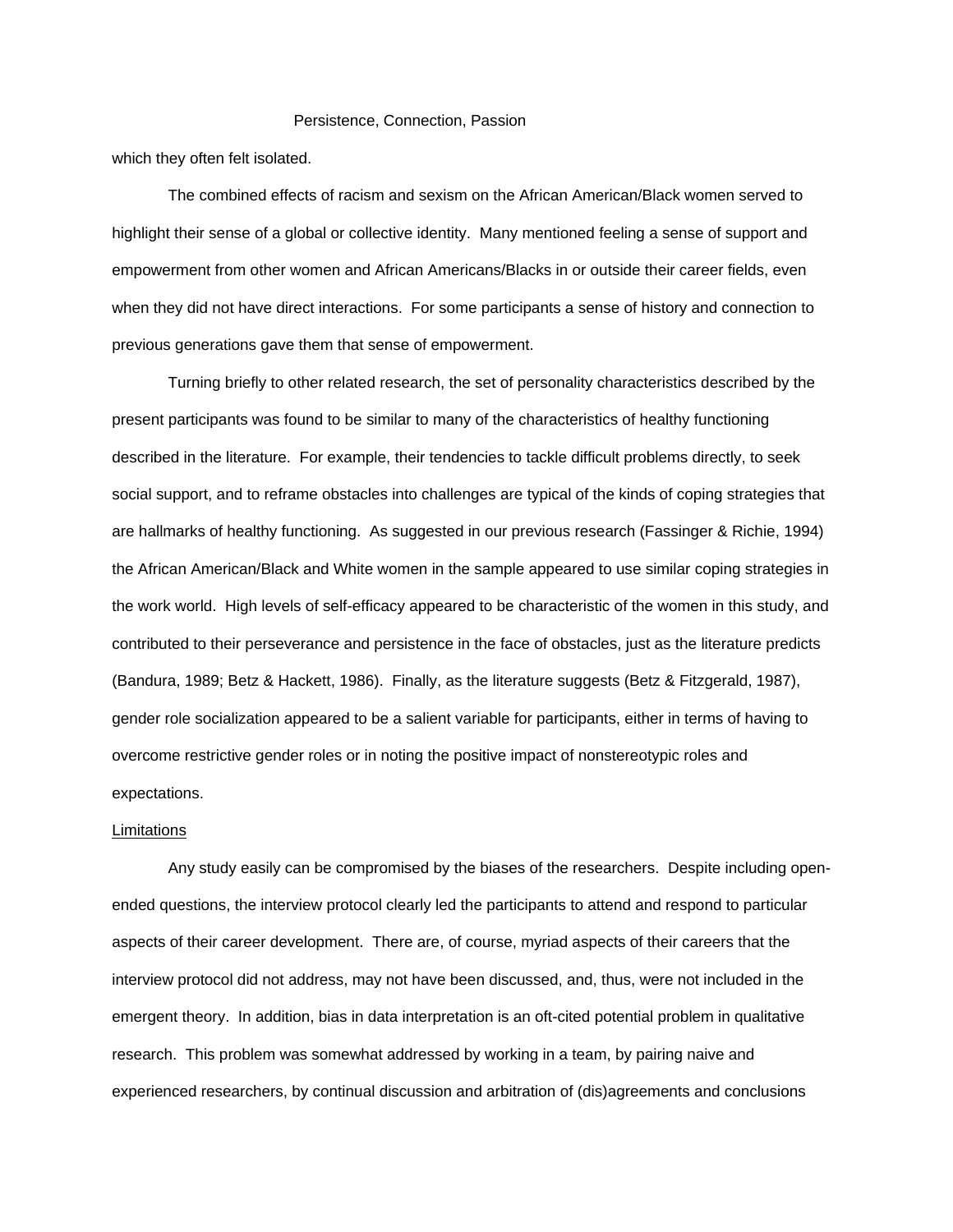throughout the data analysis process, and by the final review of the theory by participants. However, despite these attempts to minimize bias, it is likely that all team members became influenced by the opinions of others as the months-long analysis progressed.

 An additional issue regarding the use of a grounded theory approach is the potential for individual differences among participants to dissipate once analytic procedures are set into motion. In this approach, discrete concepts reflecting each participant's unique experiences are collapsed into increasingly general, abstract categories, which are constrained by their necessary applicability to the "stories" of all participants. Thus, what is characteristic of most of the participants is what is articulated in the theory, and variant responses may be given somewhat scant attention in the reporting of results. This is an ironic problem to encounter, because we deliberately chose this methodological approach for its promise in giving voice to previously unheard, diverse experiences.

 Another limitation in our study reflects various sampling restrictions. The research participants were self-selected, which also decided the choice of occupational fields. Due to logistical difficulties, the sample was somewhat geographically skewed as well, since all of the interviews were conducted in the Northeast. In addition, these were very busy, successful women who were willing to give extended time to be interviewed for the purposes of our research; this may have skewed the sample toward women who enjoy discussing their lives, believe in psychological and educational research, or believe in helping other women, as just three possible explanations. Also, the standard used for selecting these women may have contained an initial bias, in that women who have been successful outside the paid work force, such as full-time homemakers or volunteers, were not considered. It is possible that their perspectives and roads to success lie outside the theory described here. In addition, the use of national professional organization award winners and media-recognized achievers reflects the bias of success in traditional work force terms (see Fassinger & Richie, 1994, for a full discussion). Finally, the high levels of success in the sample dictated that the participants would be somewhat similar in age and developmental phase of life. Cohort effects might have affected the data and theory, for example, this sample's sensitivity to gender and race issues that might not be present in a sample with more older or younger women (due to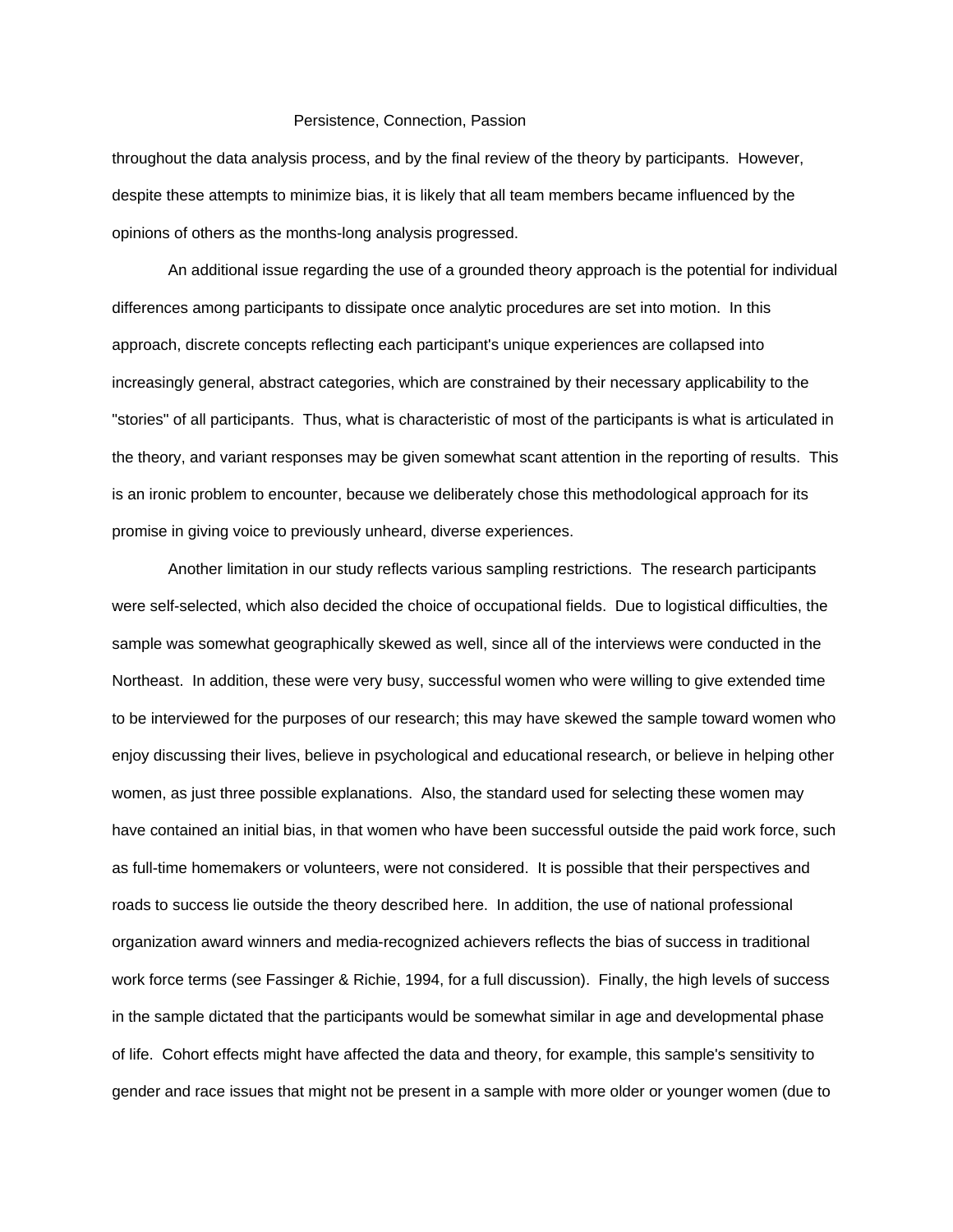the impact on this cohort of the civil rights and feminist movements). Such restrictions raise questions about the applicability of the emergent theory to other women. While non-random sampling is a weakness of the approach we used in this study, Kerlinger (1986) argues that "using knowledge, expertise, and care in selecting samples" (Kerlinger, 1986, p. 119), as was attempted here, can mitigate these negative effects. Also the replication of this study with other samples in the future could broaden its transferability and generalizability.

 As outlined earlier, "triangulating" multiple sources of data can enhance the applicability of the results of a qualitative study. Although the present study included multiple and diverse cases across a number of different occupations, additional sources of data might have further strengthened the study. For example, despite having quantitative data on most of the participants from the first phase of the research, no statistical analyses were completed using these data. Due to the logistical difficulties in arranging just one in-depth interview with each of these prominent women, as well as our desire to maintain consistency in interview content and information for each participant, further interviews were not considered. Therefore, the grounded theory technique of open sampling (Strauss & Corbin, 1990), that is, continually adding new participants or reconceptualizing the interview protocol as the study proceeded was not utilized. In addition, even though supplemental information (e.g., biographies, media interviews, interviews with significant others) could have been obtained for some of the women in the sample, we chose, for the sake of consistency, to limit our analysis to data that could be obtained from all participants. The retrospective nature of many of the interview questions also raises concerns about the possible effects of selective attention and memory lapses. The emergent theory thus represents the experiences of these particular participants that were most salient to them during a private interview with us at a specific point in time.

## Implications for Research and Practice

 Given the current dearth of research in this area of women's career development, further studies are needed with these populations and with other women of color who are high achievers. Comparisons between the strategies used by these populations and women who are demographically similar but have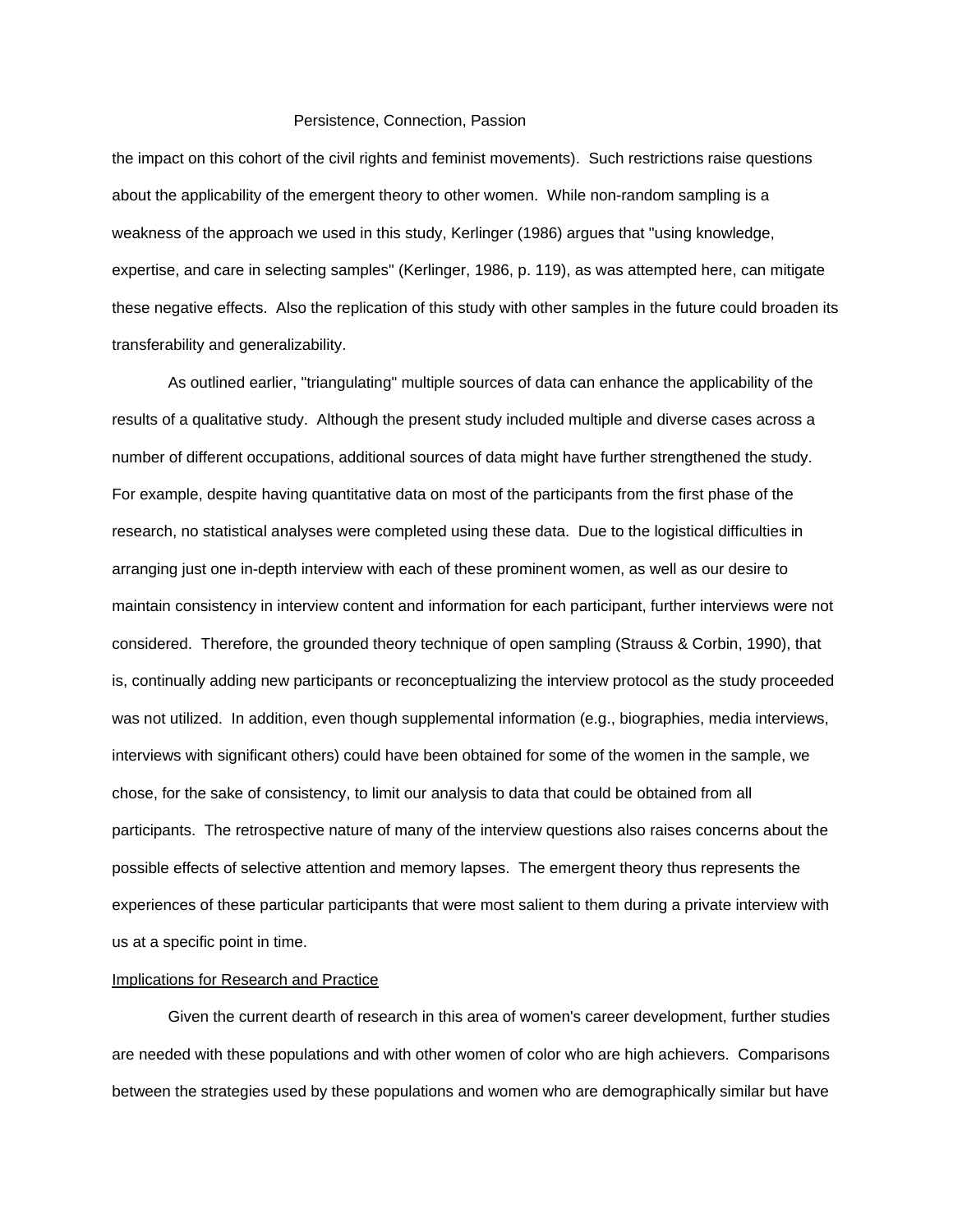not reached high levels of achievement would be interesting to explore. Similarly, future qualitative and quantitative studies might illuminate whether our emergent theory applies to other women diverse in race, ethnicity, age, sexual orientation, (dis)ability, and other demographic or cultural variables.

 The collective identity and sense of connection to others reported by the women in our study raise questions about taking an individualistic focus in career development research, and not explicitly exploring the impact of individuals' work decisions on their families or communities. It might be important in future work, for example, to query participants directly regarding the importance of incorporating family, community, or the world at large in making career decisions.

 The methodology of our study also may have implications for future research. The use of a team approach as a strategy to reduce researcher bias in qualitative studies should be formally examined. Anecdotal evidence suggests this approach has been used by others engaged in qualitative investigations, but empirical studies that examine the utility of team versus individual approaches to qualitative research, particularly with regard to managing bias in analysis and interpretation, have not been reported. In addition, systematizing and empirically testing various strategies to address bias within a research team would be useful to explore.

 Future research that examines in detail the external obstacles of racism and sexism in the workplace would help to validate the current study and would add richness to the career development literature, which traditionally has had more of a focus on internal than external factors in the career development of women. Fitzgerald and Betz (1992) have called for empirical research to address the environmental variables (which they refer to as structural and cultural factors) that may mediate vocational behavior. Such external factors might include not only racism and sexism, but also social class, occupational stereotypes, and other forms of oppression related to identity, such as homophobia (Fitzgerald & Betz, 1992). There are likely to be myriad social and cultural contexts that have profound impact on the career development of women, and qualitative approaches offer promise in exploring some of those possibilities.

Fitzgerald, et al.'s (1995) review of career development theory indicated a need for research and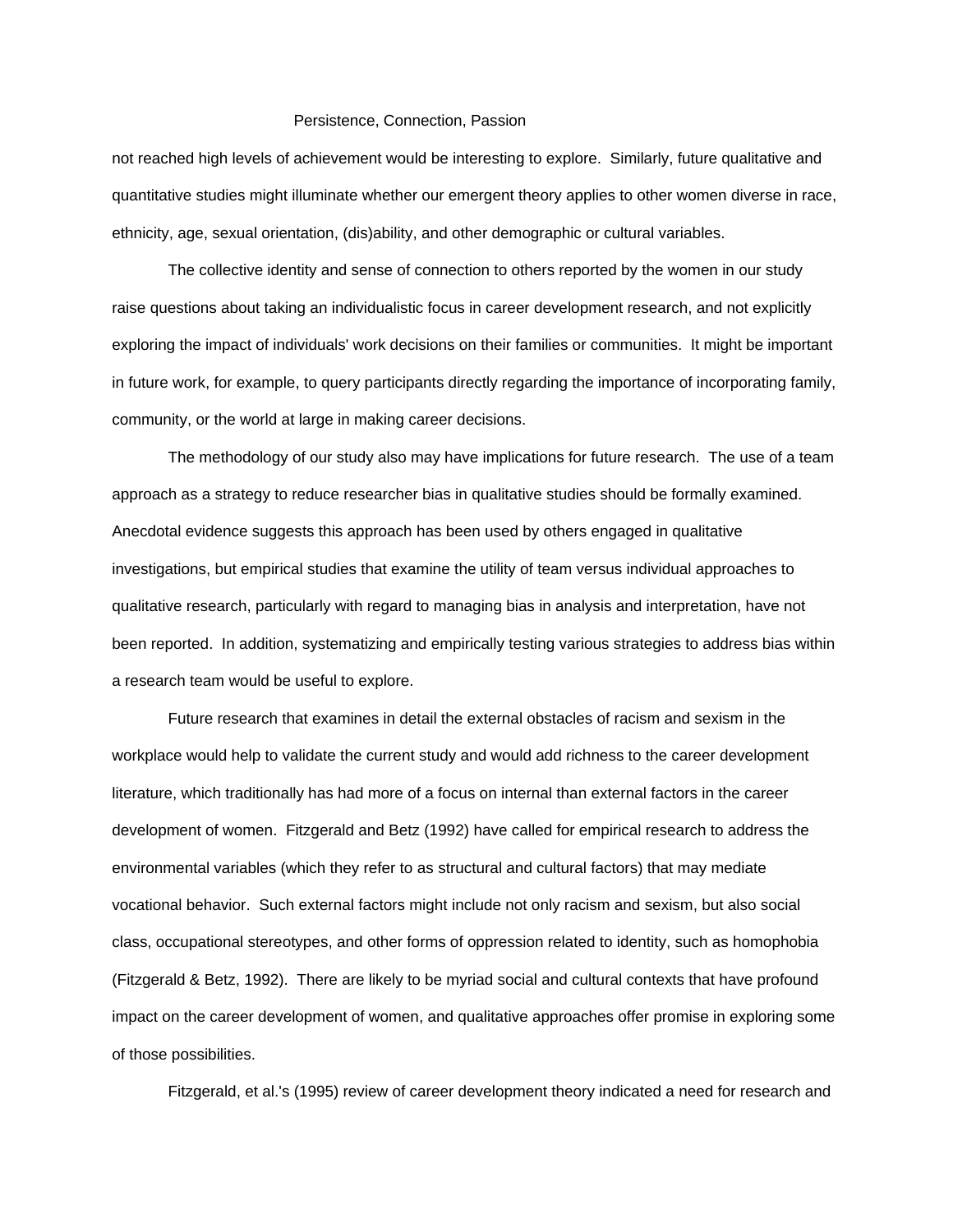theory development to examine the context of women's lives. Our study is a first step in this direction and further studies with populations of women both similar to and different from this sample could bring the research consensus closer to a much-needed inclusive theory or model of women's career development (Byars & Hackett, 1996). Most of the current research examines one part of the model generated here; for example, the research on gender role socialization or self-efficacy fits into the personal background conditions in the present model; similarly, the research on coping strategies can be incorporated into current context conditions in the present model. Future research that examines these and other individual differences variables within a sociocultural context will contribute to modifying, expanding, and confirming the model generated by the present research.

 In terms of career intervention, our study suggests that it is critical to understand that many women see their personal and work lives as inextricably linked. Such awareness might help career counselors and their female clients to more effectively address the stressors faced as they attempt to maintain and integrate their multiple roles in a work world in which multiple roles and responsibilities often are discouraged or ignored. Career interventions might encourage perseverance in the face of obstacles and teach negotiation of personal and professional impediments to goal attainment. This might be accomplished through direct support of clients who are facing difficulties at work, as well as through consultative and psychoeducational interventions that proactively inform women (and men) of the issues involved in multiple role management. A therapeutic focus on internal standards of achievement also may help women persist in working toward their goals, even when external rewards are lacking.

 In addition, helping the individual to identify and articulate aspects (particularly oppressive elements) of the larger sociocultural context in which she finds herself can normalize her experience and help her to gain perspective in dealing with the barriers she will inevitably face as a White or African American/Black woman in present day society. Given that women often are not integrated into established (largely male) support networks in the work world (Lemkau, 1986), women can be encouraged to develop networks of friends and colleagues, particularly other women, in order to acquire support for career aspirations and goals. In addition, the counselor can act as a source of social support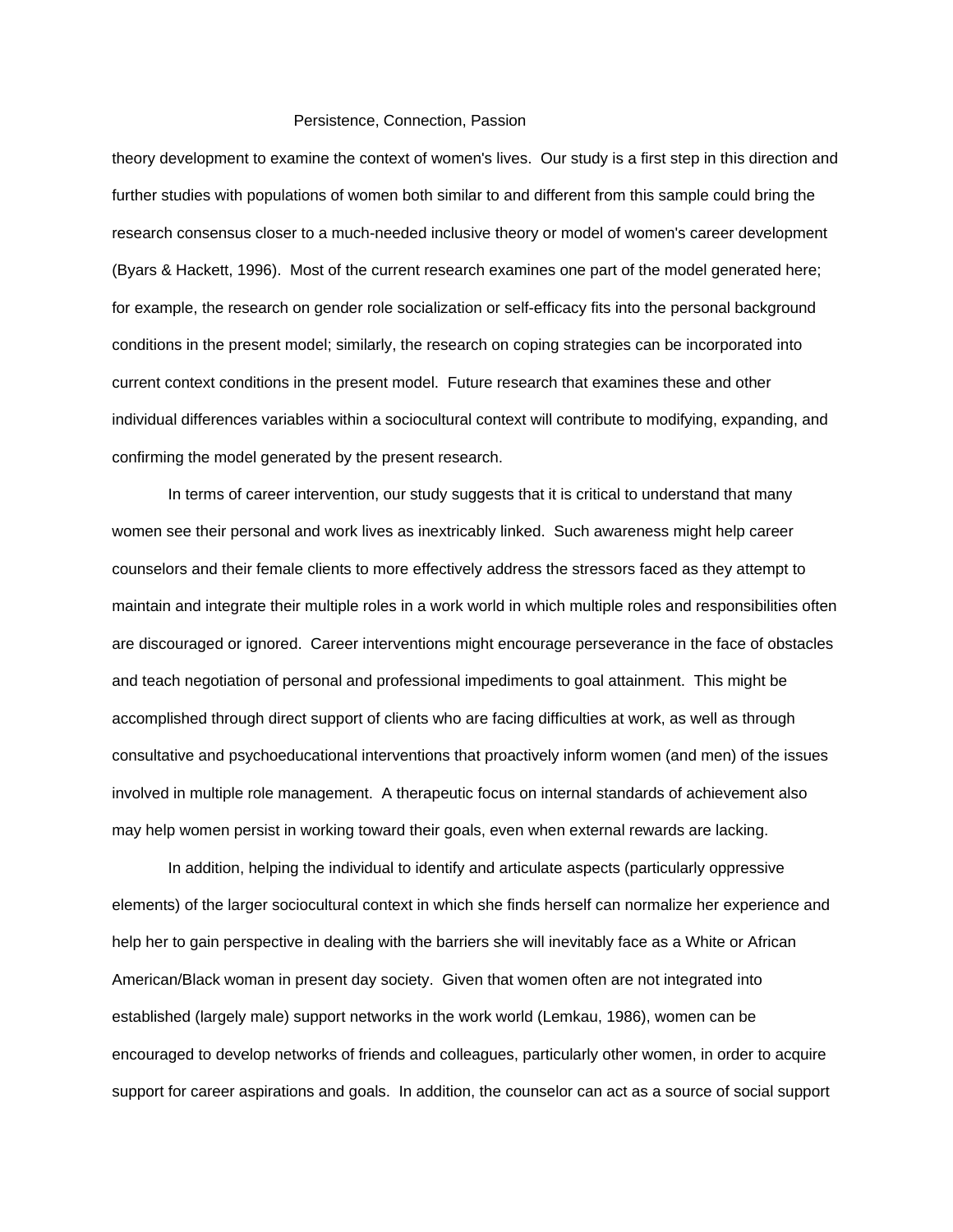for the client who is faced with these obstacles in her work environment.

Finally, while career counselors are trained to be -- and encourage their clients to be -- realistic

about their clients' career plans, our study suggests that passion, persistence, and connection may carry

one far in the achievement of career goals. A quotation from one of the African American/Black

participants in our study beautifully captures the spirit of the inspirational women we came to know:

...Everybody ought to have that dream of what they want to be. And even if you can't be it now, understand that it's still possible. You should understand that no does not mean never. No means not now. No, not right now, but it doesn't mean no, not tomorrow. Every dream you have -- it's very possible.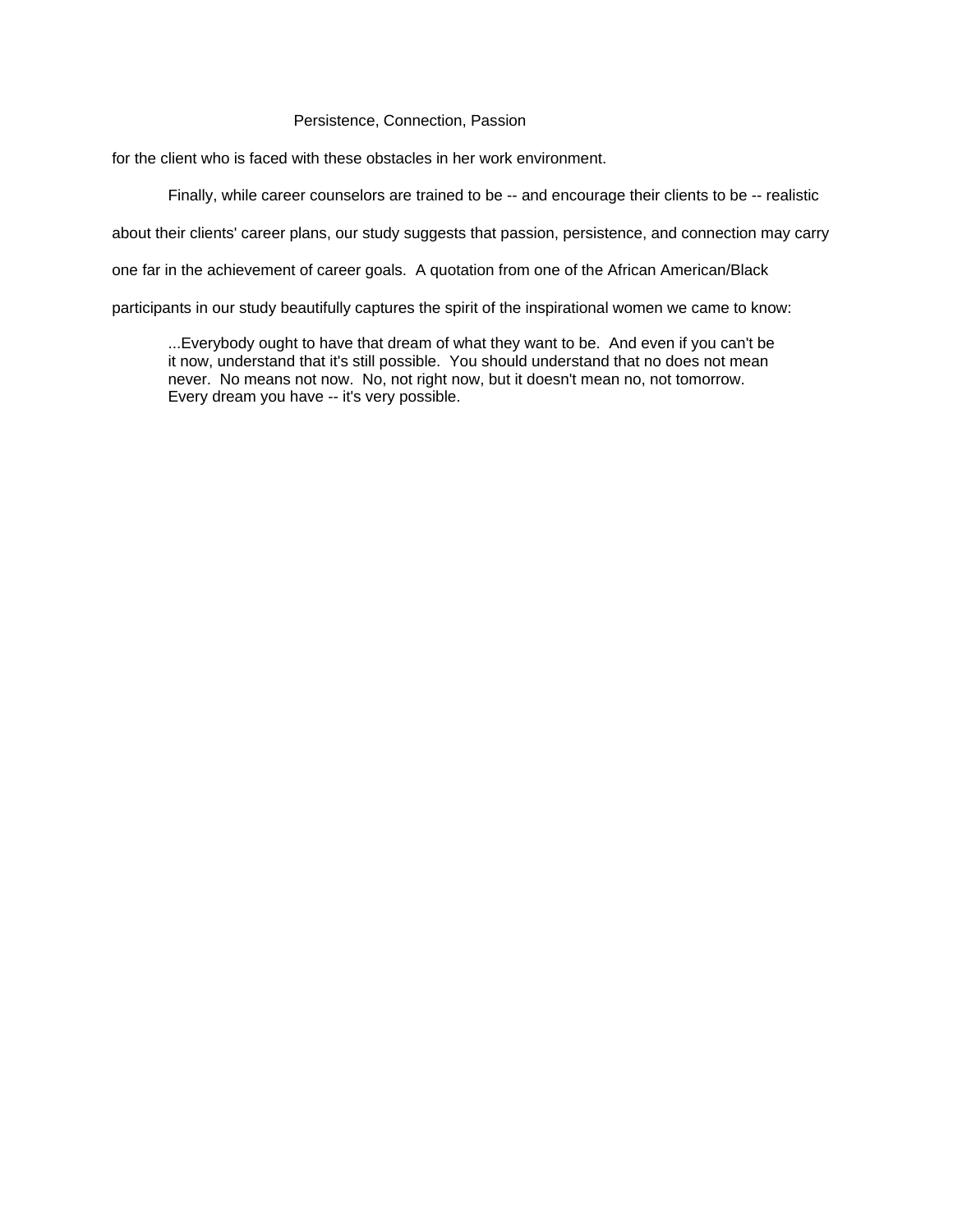## **References**

 Bandura, A. (1989). Human agency in social cognitive theory. American Psychologist, 44, 1175- 1184.

 Betz, N.E. & Fitzgerald, L.F. (1987). The career psychology of women. New York: Academic Press.

 Betz, N.E., & Hackett, G. (1986). Applications of self-efficacy theory to understanding career choice behavior. Journal of Social and Clinical Psychology, 4, 279-289.

 Byars, A.M. & Hackett, G. (1996, March). Career self-efficacy and women of color. Paper presented at the annual conference of the Association for Women in Psychology, Portland, OR.

Cantor, D.W. & Bernay, T. (1992). Women in power. Boston: Houghton Mifflin Company.

Carter, R. & Cook, D.A. (1992). A culturally relevant perspective for understanding the career

paths of visible racial/ethnic group people. In Z. Leibowitz & D. Lea (Eds.), Adult career development.

Alexandria, VA: AACD National Career Development Association.

 Cook, E.P. (1993). The gendered context of life: Implications for women's and men's career-life plans. The Career Development Quarterly, 41(3), 227-237.

 Evans, K.M., & Herr, E.L. (1991). The influence of racism and sexism in the career development of African American women. Journal of Multicultural Counseling and Development, 19, 130-135.

 Fassinger, R.E. & Richie, B.S. (1994). Being the best: Preliminary results from a national study of the achievement of prominent Black and White women. Journal of Counseling Psychology, 41(2), 191- 204.

 Fitzgerald, L.F. & Betz, N.E. (1992). Career development in cultural context: The role of gender, race, class and sexual orientation. In M.L. Savickas & R.W. Lent (Eds.) Convergence in Theories of Career Choice and Development. Palo Alto: Consulting Psychologists Press.

 Fitzgerald, L.F., Fassinger, R.E. & Betz, N.E. (1995). Theoretical advances in the study of women's career development. In W.B. Walsh & S.H. Osipow (Eds.), Handbook of vocational psychology, 2nd ed. (p. 67-109). Hillsdale, NJ: Erlbaum.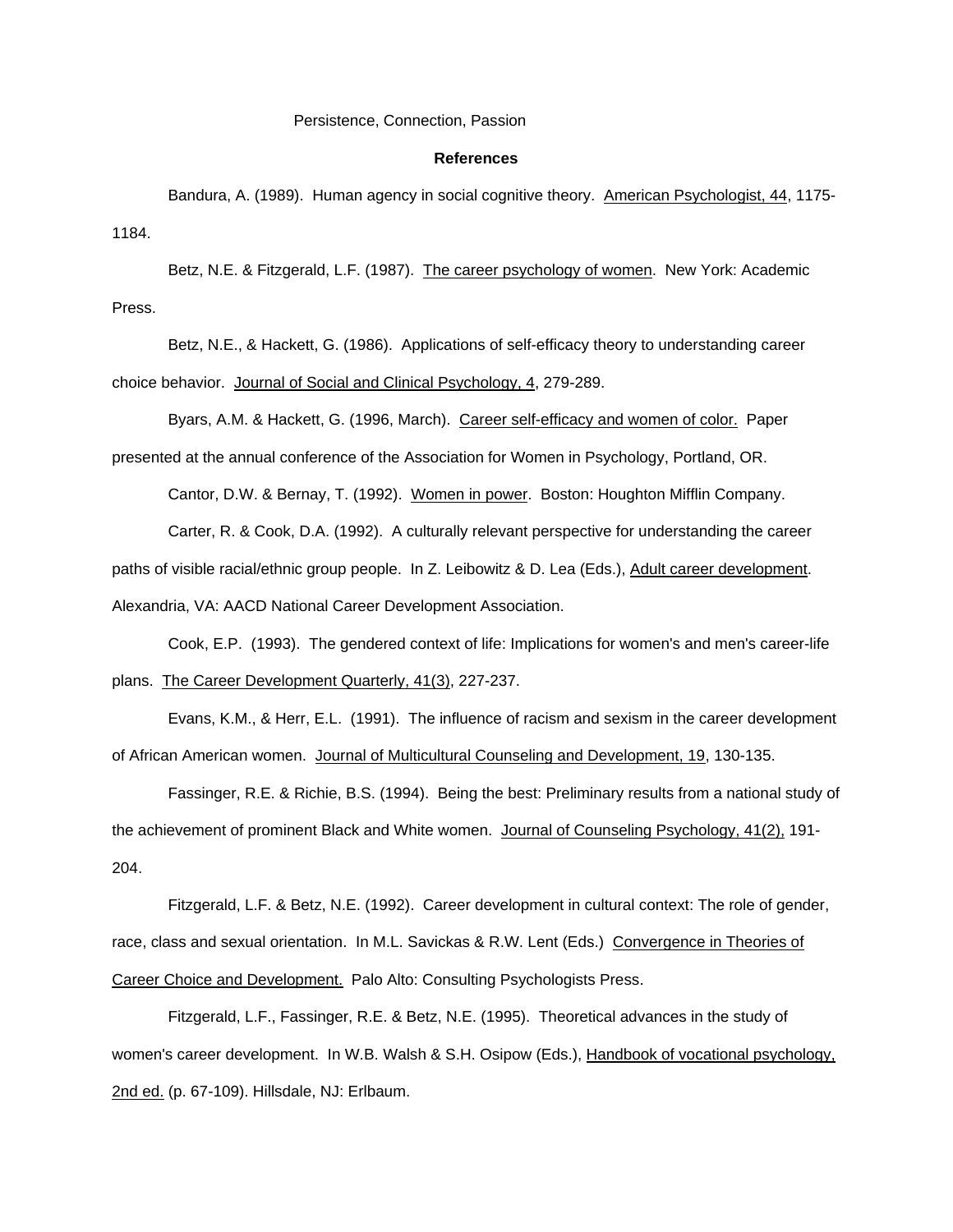Franklin, A.J., & Boyd-Franklin, N. (1990). Psychotherapy with African American clients. Register Report, 16(3).

 Gelso, C.J. (1979). Research in counseling: Methodological and professional issues. The Counseling Psychologist, 8, 7-35.

 Gilbert, L.A. (1992). Gender and counseling psychology: Current knowledge and directions for research and social action. In S.D. Brown & R.W. Lent (Eds.), Handbook of counseling psychology (2nd ed.). New York: Wiley & Sons, Inc.

 Glaser, B.G. & Strauss, A.L. (1967). The discovery of grounded theory. Chicago: Aldine Publishing Company.

 Hoshmand, L.L.S.T. (1989). Alternate research paradigms: A review and teaching proposal. The Counseling Psychologist, 17, 3-79.

 Kerlinger, F.N. (1986). Foundations of Behavioral Research, 3rd ed. New York: Holt, Rinehart and Winston.

Kobasa, S.C. (1982). The hardy personality: Toward a social psychology of stress and health. In

G. Sanders & J. Suls (Eds.), Social psychology of health and illness (pp. 3-32). Hillsdale, NJ: Erlbaum.

Kobasa, S.C.O. (1987). Stress responses and personality. In R.C. Barnett, L. Biener & G.K.

Baruch (Eds), Gender and Stress (pp. 308-329). New York: The Free Press.

Lemkau, J.P. (1986). Themes in psychotherapy with women in male-dominated professions.

Women and Therapy, 5(2-3), 29-39.

Lincoln, Y.S. & Guba, E.G. (1985). Naturalistic Inquiry. Beverly Hills: Sage Publications.

 Lipman-Blumen, J. (1992). Connective leadership: Female leadership styles in the 21st-century workplace. Sociological Perspectives, 35(1), 183-203.

 Long, B.C. (1989). Sex-role orientation, coping strategies, and self-efficacy of women in traditional and nontraditional occupations. Psychology of Women Quarterly, 13, 307-324.

 Marshall, C. & Rossman, G.B. (1989). Designing Qualitative Research. Newbury Park, CA: Sage Publications.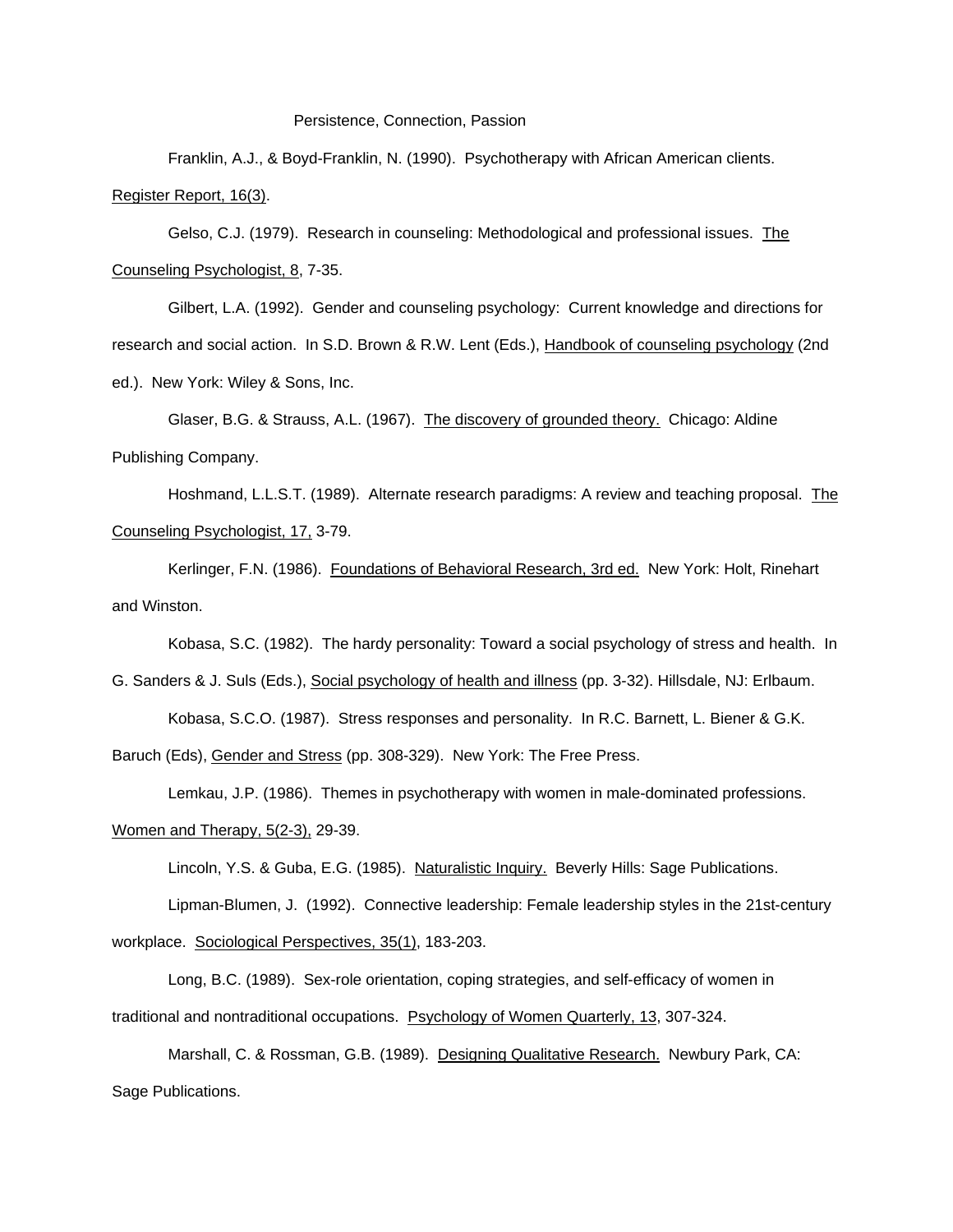Menaghan, E.G. & Merves, E.S. (1984). Coping with occupational problems: The limits of individual efforts. Journal of Health and Social Behavior, 25, 406-423.

 Miles, M.B., & Huberman, A.M. (1984). Qualitative data analysis. Beverly Hills: Sage Publications.

 Neimeyer, G., & Resnikoff, A. (1982). Qualitative strategies in counseling research. The Counseling Psychologist, 10, 75-85.

 Patton, M.Q. (1990). Qualitative evaluation and research methods. Second edition. Newbury Park: Sage Publications.

 Polkinghorne, D.E. (1994). Reaction to special section on qualitative research in counseling process and outcome. Journal of Counseling Psychology, 41, 510-512.

Reinharz, S. (1992). Feminist methods in social research. New York: Oxford University Press.

 Richie, B.S. (1992). Coping with work: Interventions with African American women. Women & Therapy, 12, 97-111.

Rhodes, R.H., Hill, C.E., Thompson, B.J., & Elliott, R. (1994). Client retrospective recall of

resolved and unresolved misunderstanding events. Journal of Counseling Psychology, 41, 475-483.

 Sokoloff, N.J. (1990, August). The gender/race interaction: Toward a more complex view of black women in the professions. Presented at the Annual Meeting of the American Sociological Association, Washington, DC.

 Strauss, A.L., & Corbin, J. (1990). Basics of qualitative research: Grounded theory procedures and techniques. Newbury Park, CA: Sage Publications.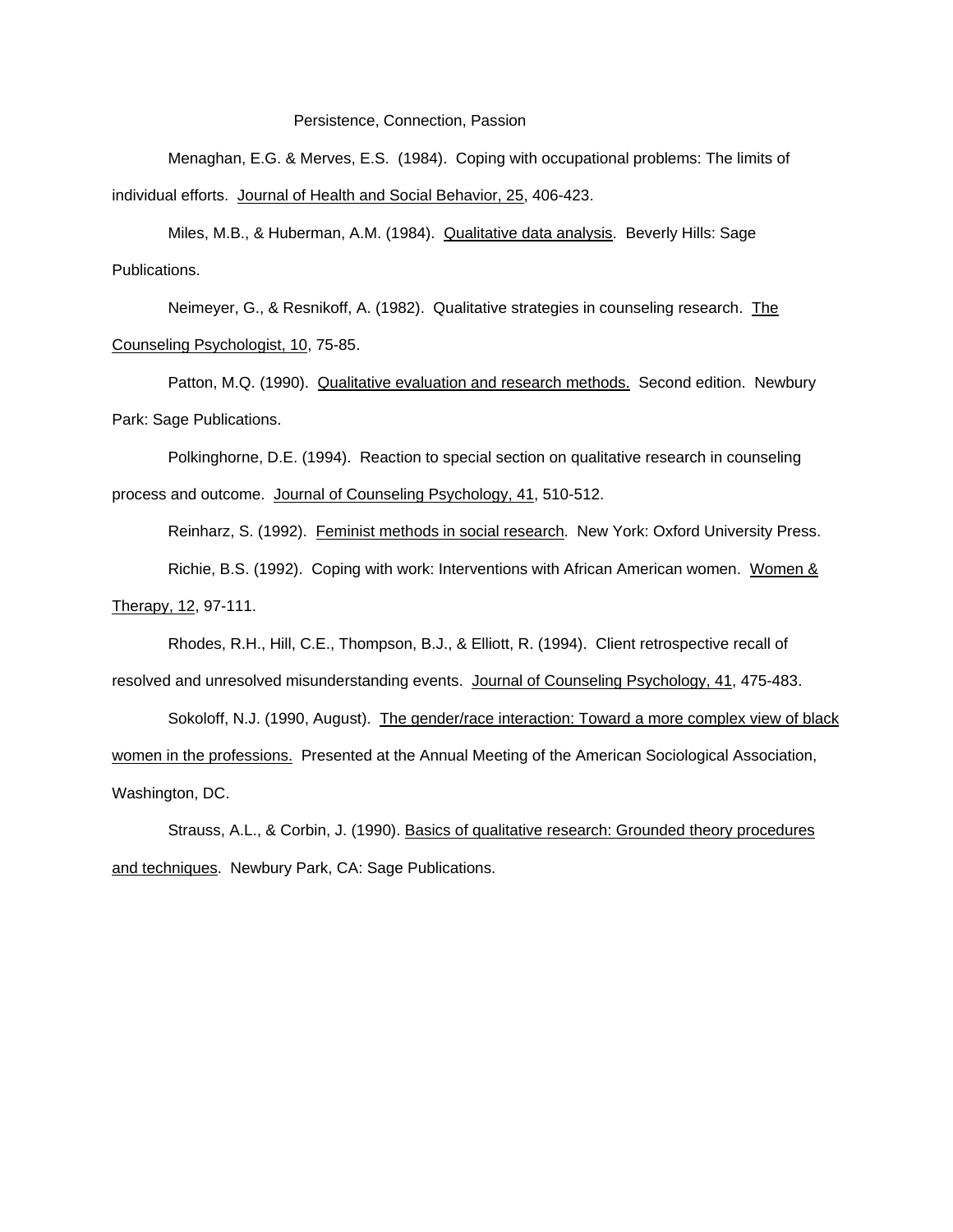# **Authors' Note**

 This manuscript incorporates the doctoral dissertation and Master's thesis of the first and third authors, respectively, under the direction of the second author and in collaboration with the remaining authors. The authors would like to thank: Suzanne Friedman, Melanie LaDue, Kathleen Mack, Jason Randall, Ann Speca, and Susan Zwirble for their invaluable assistance with data analysis; Susan Jones and Susan Morrow for their helpful feedback on earlier versions of this manuscript; and Vivian Boyd, Donelda Cook, Bruce Fretz, Marylu McEwen, Karen O'Brien, Nancy Schlossberg, and Ed Trickett for their support and suggestions throughout the research process. Correspondence concerning this manuscript should be addressed to Dr. Ruth E. Fassinger, Department of Counseling and Personnel Services, 3214 Benjamin Building, University of Maryland at College Park, College Park, MD, 20742, (301)405-2873, RF36@UMAIL.UMD.EDU.